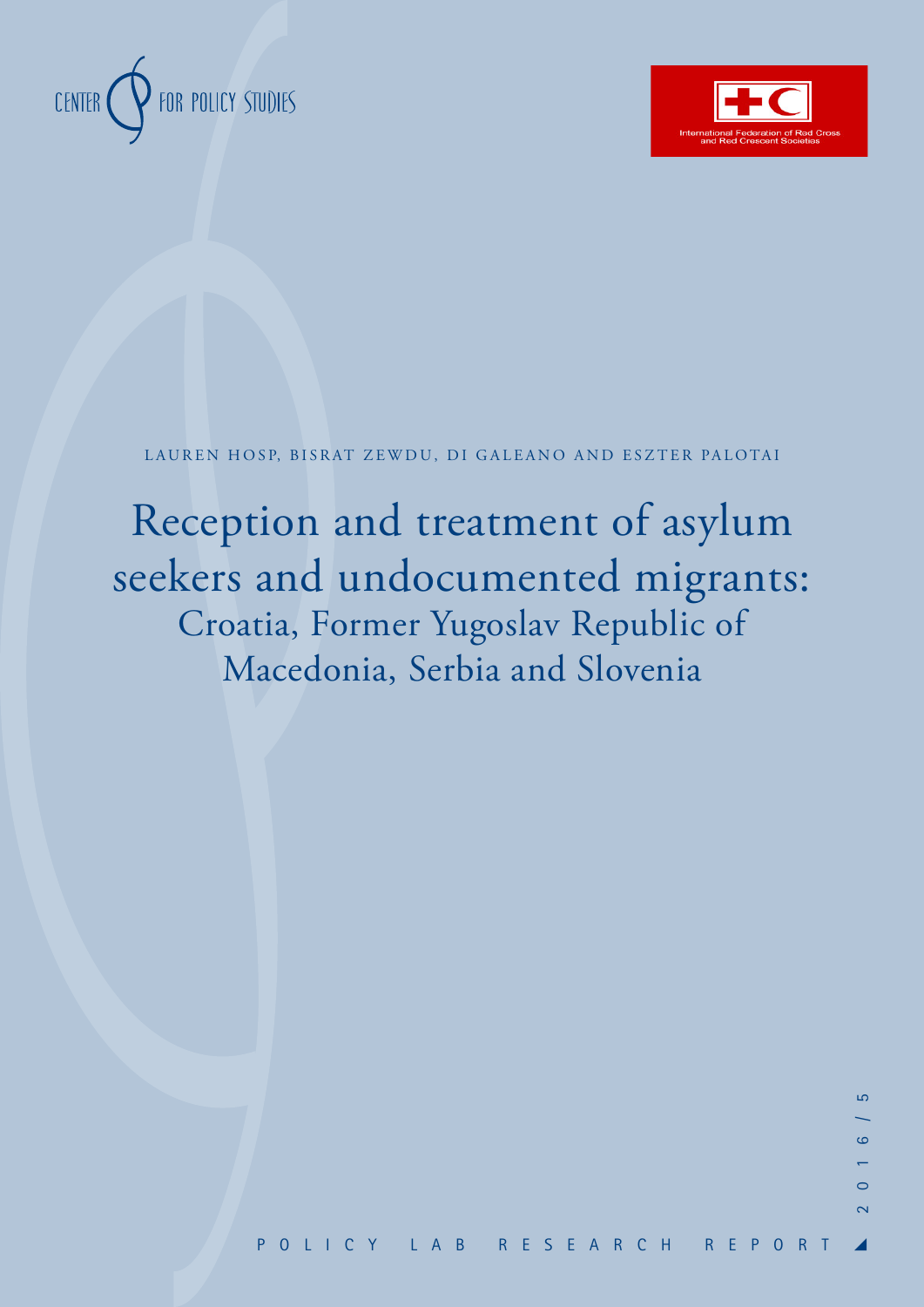



#### ABOUT THE PROJECT

This study was commissioned by the International Federation of Red Cross and Red Crescent Societies (IFRC). The work was conducted and recognized in partial fulfillment for the "Policy Labs" course within the School of Public Policy at Central European University.

Policy Labs are part of the MA curriculum and give an opportunity for small teams to work for external clients producing and presenting policy relevant research that will be used for advocacy, assessment and development. Clients are civic organizations, donors, research centers and international organizations. The Policy Lab focusing on this project for IFRC was mentored by Andrew Cartwright from the Center for Policy Studies.

#### ABOUT THE AUTHORS

Eszter was a student in the Erasmus Mundus Master of Arts program at the School of Public Policy (SPP) at Central European University during the 2015-2016 Academic Year. Bisrat, Lauren, and Di were students in the one-year Master of Arts program of the School of Public Policy at Central European University during the 2015-2016 Academic Year.

#### TERMS OF USE AND COPYRIGHT

The views in this report are the authors' own and do not necessarily reflect those of the Central European University or the International Federation of Red Cross and Red Crescent Societies. This text may be downloaded only for personal research purposes. Additional reproduction for other purposes, whether in hard copies or electronically, requires the consent of the author(s), editor(s). If cited or quoted, reference should be made to the full name of the author(s), editor(s), the title, the Policy Lab Research Report series, the year and the publisher.

CENTER FOR POLICY STUDIES CENTRAL EUROPEAN UNIVERSITY Nador utca 9. H–1051 Budapest, Hungary cps@ceu.edu http://cps.ceu.edu

© Central European University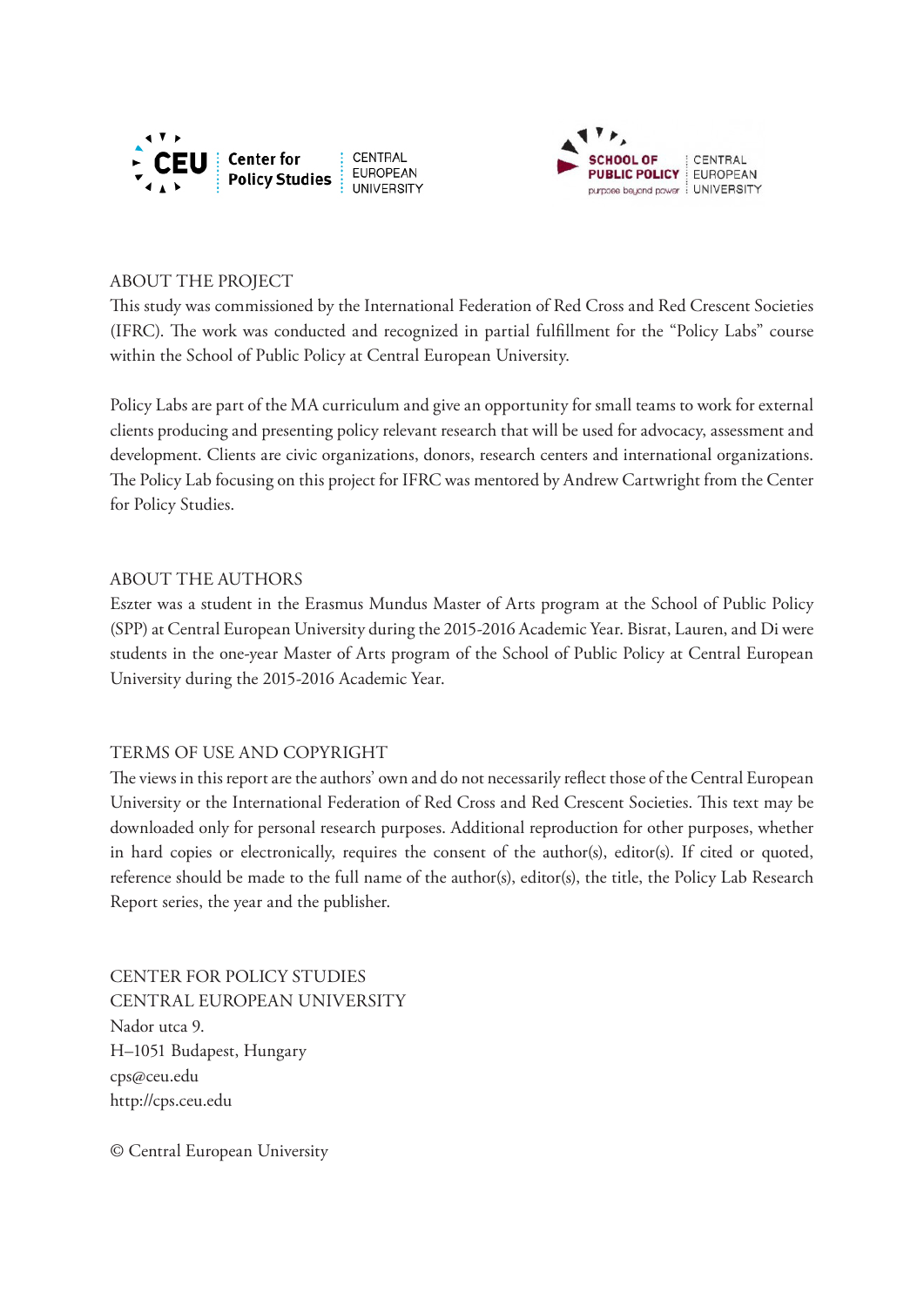## Abstract

<span id="page-2-0"></span>Since the beginning of 2015, the number of migrants on the Western Balkan Migratory Route has increased sharply, creating various challenges for both state actors and non-governmental institutions. The objective of this paper is to increase the understanding about the legislative framework of reception and treatment of asylum-seekers and undocumented migrants transiting along the Western Balkan migration route, particularly, Croatia, Slovenia, Serbia, and the Former Yugoslav Republic of Macedonia. In addition, this paper seeks to share information about the practical set-up and arrangements of the reception and treatment of asylum-seekers in the target countries. A special focus is paid to the legislative/practical challenges facing each country. The report concludes with recommendations for the National Societies on key issues for advocacy action.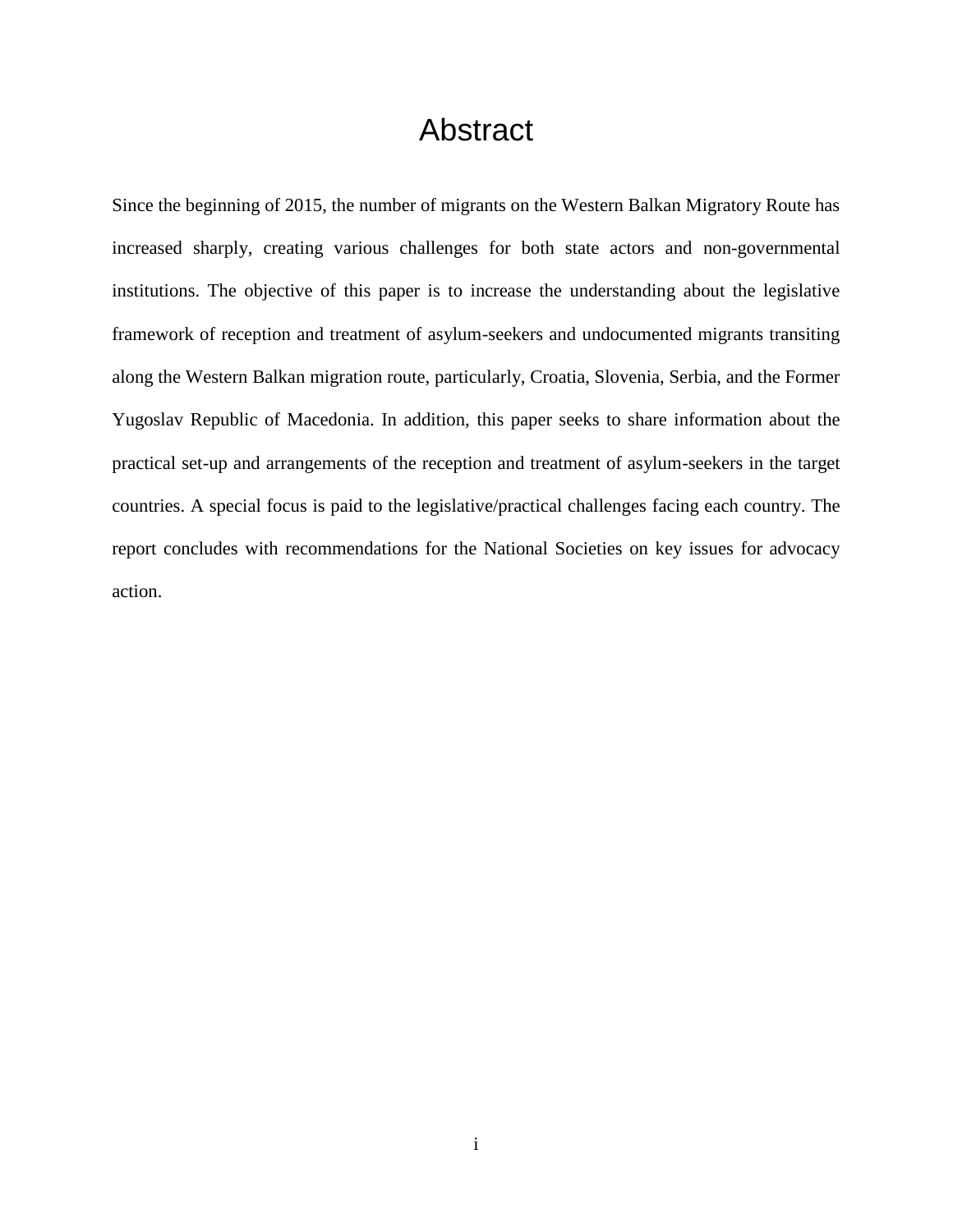### Table of contents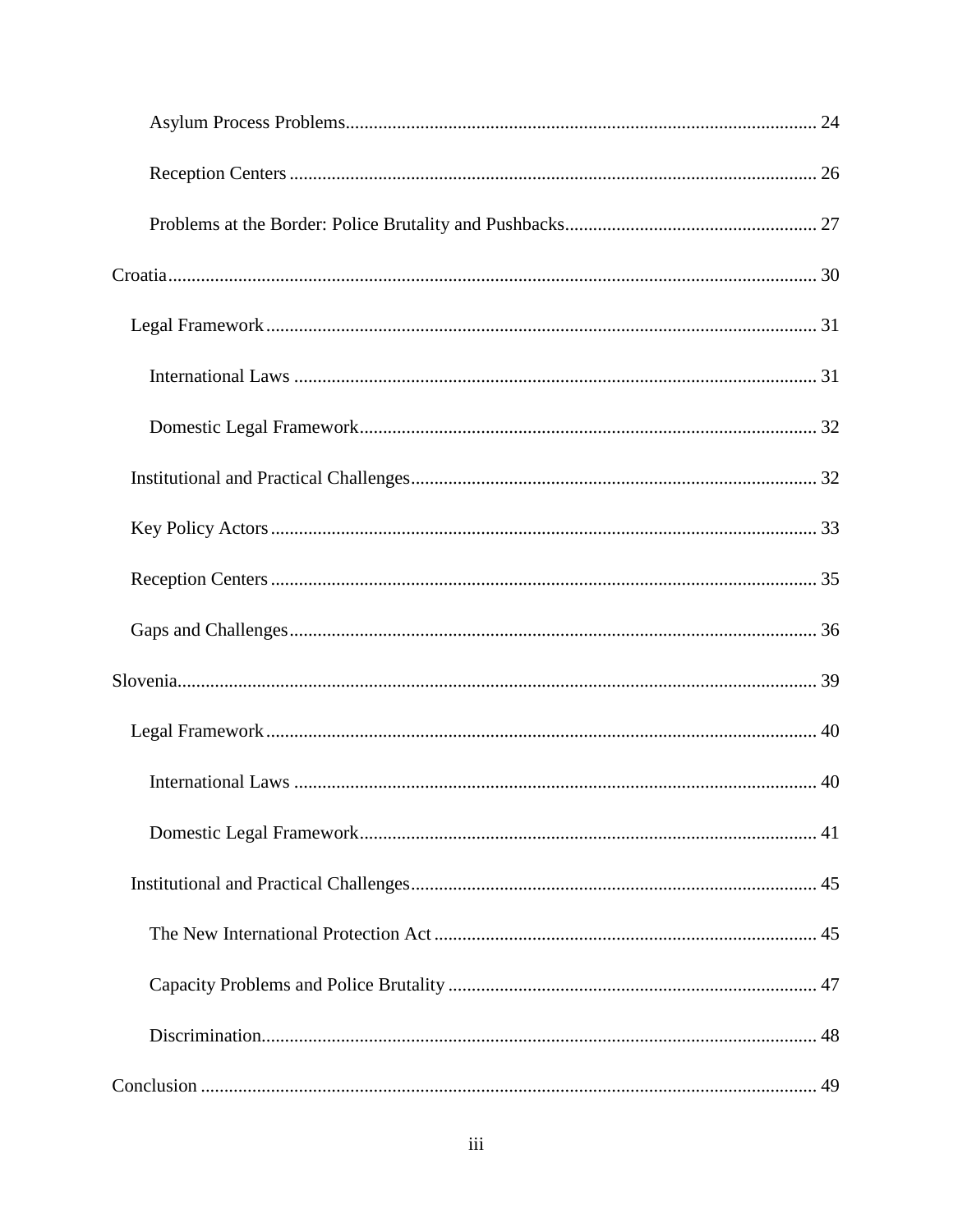| $\mathbf{X} \mathbf{X}$<br><b>W</b> orks |
|------------------------------------------|
|------------------------------------------|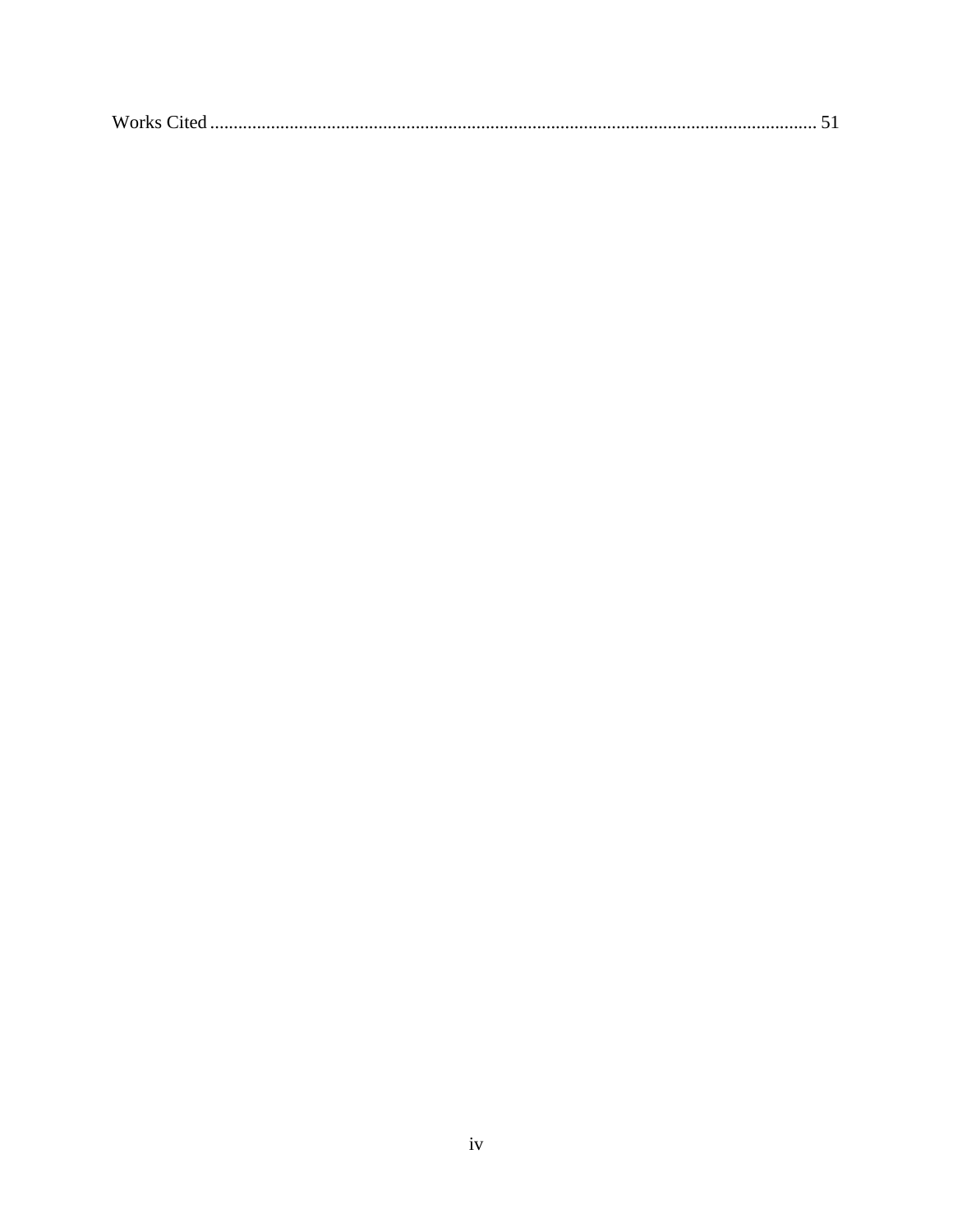### **Introduction**

<span id="page-6-0"></span>The year 2015 saw a record number of migrants enter into Europe, with over a million sea arrivals in 2015 into Europe alone (Clayton & Holland, 2015). The United Nations High Commissioner for Refugees (UNHCR) acknowledged that the migration wave of 2014 had already pushed the world's refugee population beyond 50 million for the first time since World War II (Clayton & Holland, 2015). UNHCR's Global Trend 2015 report indicated that generally, "24 people worldwide were displaced from their homes every minute of every day during 2015." (2015, 2). More specifically for the European context, UNHCR figures showed that there were roughly 856,000 sea arrivals into Greece in 2015, with another 158,311 more during the beginning of 2016—and most of these arrivals were from three countries: Syria, Afghanistan, and Somalia (UNHCR Global Trends 2015, 3).

This sea route into Greece represented a major focus of UNHCR's attention. UNHCR's Regional Refugee and Migrant Response Plan for Europe emphasized that most migrants used a route through Greece and into the Former Yugoslav Republic of Macedonia, Serbia, Croatia, and Slovenia, dubbed the Western Balkans (WB) route, as the main transit route into the European Union (EU) (2015, 10). These numbers represent an unprecedented population movement, one that has and will continue to require a response from a range of actors on all aspects of this unfolding crisis. Indeed, the challenges faced by international and nongovernmental organizations and the national and local governments of those countries on the WB route were and remain complex and numerous.

Moreover, this crisis has been prolonged and intensified by the unpredictability and ever changing nature of the situation on the ground both outside and inside Europe. For the past several years, the main route into Europe for a growing number of migrants and asylum seekers went through Greece, then into the Former Yugoslav Republic of Macedonia, to Serbia and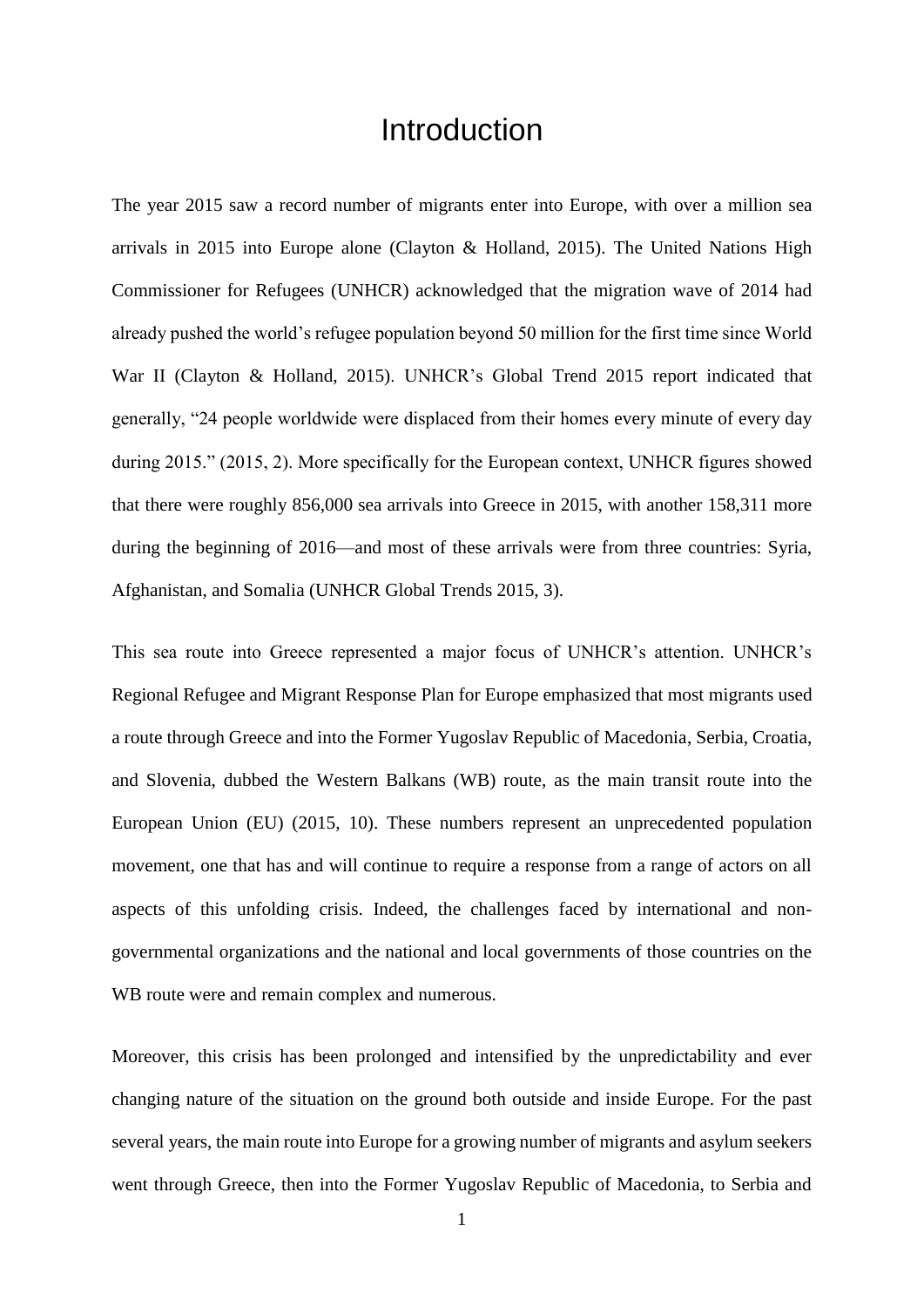finally into Hungary to go onwards to Austria, Germany and potentially other Western European countries. Starting, however, with the Hungarian border closure on the 15th of September 2015, the route began to rapidly shift, and flows soon moved into neighboring Croatia and Slovenia (see timeline below)

> 26 June - EU member states agree to relocate 40,000 asylum seekers in Europe to alleviate pressure on Greece and Italy, no distribution quotas are agreed.

24 August - Germany's Federal Office for Migration and Refugees publicly announces not to return Syrian refugees under the Dublin Regulation.

13 September - Germany enacts emergency controls with its borders with Austria, suspending Schengen ဖ Agreement. Austria and Slovakia say they will adopt 5 border controls as well

2015

16 September - The construction of a 175 km fence along Hungary's border with Serbia is completed, the migration route shifts to Croatia.

16 October - Hungary closes its borders with Croatia to migrants and asylum seekers, leaving only two official border crossings open with Croatia, forcing people to move on to Slovenia or stay in Croatia.

11 November - Slovenia announces that it is erecting a razor-wire fence along the border with fellow EU state Croatia.

18 November - Selective entry procedures introduced by FYRoM. Serbia, Croatia, and Slovenia permitting only those formerly resident in Afghanistan, Irag, and Syria to cross.

February - FYRM completely closed its borders. following similar decisions of other countries on the route

16 March - EU-Turkey joint action plan: 1 for 1 system entering into force from 20 March

With scarce resources, limited capacity, and a general inexperience with such massive migratory flows, these former Yugoslav Republics often struggled with the practical challenges of this major migration. These countries' ability to meet those challenges and the policies they increasingly relied upon detention, criminalization and the adoption of even harsher asylum policies. In looking at these countries and their responses to the 2015 inflows on the WB route, organizations, specifically the International Federation of Red Cross and Red Crescent Societies (IFRC), can learn greatly from (1) what worked and did not work in terms of establishing reception centers and in treating migrants, before the next crisis, and (2) being upto-date on the legislative measures and policies that were adopted in these countries regarding migrants and refugees.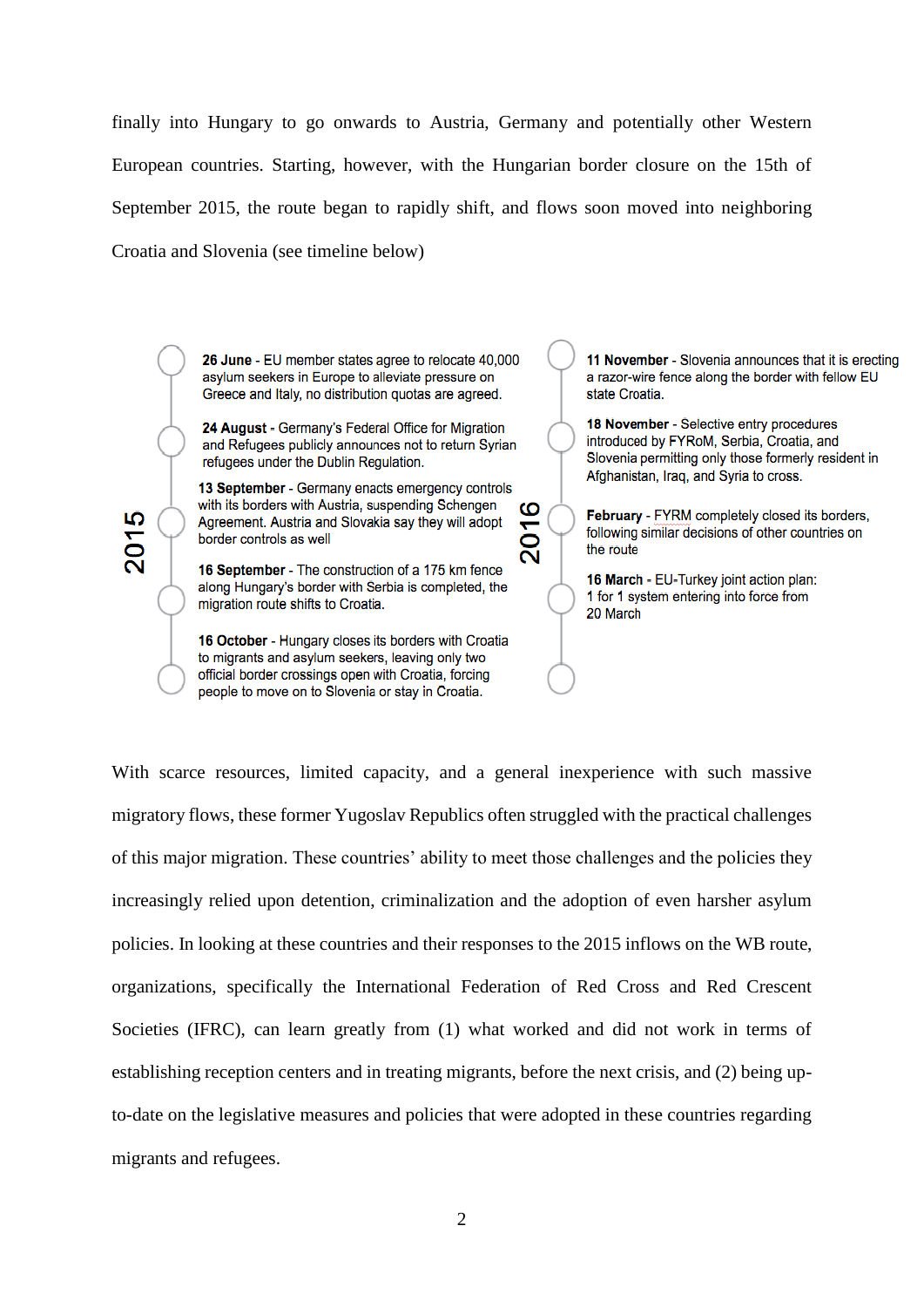Therefore, this report will examine four of the countries along this WB route: The Former Yugoslav Republic of Macedonia (FYRM), Serbia, Croatia, and Slovenia, and will outline their responses, the challenges they have faced, and the lessons that IFRC can learn from these countries' experience.

### <span id="page-8-0"></span>**Main Objectives**

The purpose of this report is threefold: (1) to increase understanding about the legislative framework of reception and treatment of asylum-seekers and undocumented migrants transiting along the Western Balkan migration route (specifically here the countries of Croatia, Slovenia, Serbia, and Macedonia); (2) to share information about the practical set-up and arrangements of the reception and treatment of asylum seekers and undocumented migrants transiting along the WB route and the Red Cross's involvement; and (3) to identify the most important legislative/practical challenges in the reception and treatment of asylum-seekers transiting the WB route.

Even though the migration flows into the WB have been significantly reduced since March 2016 given the shift in policy toward border closures as well as the adoption of stricter laws to deliberately decrease arrivals, the migration crisis in Europe is still ongoing and evolving at the time of this report's publication. However, this report primarily aims to provide a snapshot and better understanding regarding the legislative framework during 2015, and, moreover, what had happened on the ground in a set-time frame, as a means to identify gaps that the humanitarian community can help fill and educate governments on going forward.

### <span id="page-8-1"></span>**Methodology**

It should be clear, however, that no one report can answer all of IFRC's questions or concerns on the migration crisis that occurred in Europe. Given how quickly the situation was evolving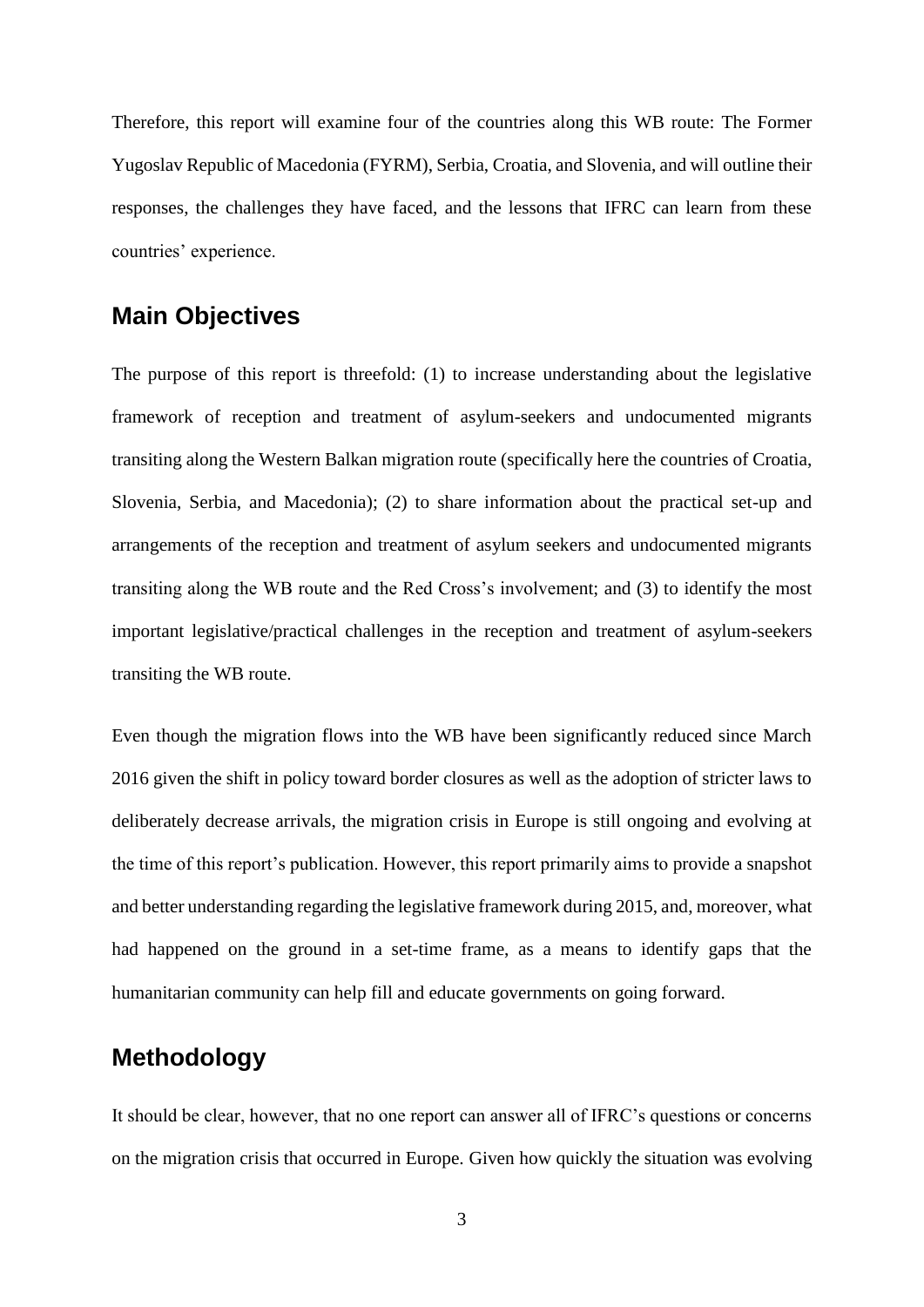on the ground, any research on the topic will quickly become dated—during the drafting of this report, for example, the WB suddenly closed. This does not mean, however, that this report cannot add value to the discussion or contribute to IFRC's understanding. Rather, the findings of this report will predominantly draw from extensive desk research on migration reports and statistics published by the IFRC, UNHCR, IOM, and other authoritative sources. In addition, the report incorporates, when possible, anecdotal evidence retrieved through interviews with volunteers who worked at reception centers throughout the four countries focused on here along the WB route. In doing so, this report collects what is publically available on these countries' experience and policies in English in a concise manner, and provide a worthwhile comparison of four case studies that can lead to a number of key findings that IFRC can use in discussing reception and asylum policy with national governments going forward.

This desk research and discussions with volunteers occurred through the spring of 2016, with the documents and reports collected having been published generally between June 2015 (when the migratory crisis reached its peak) and March 2016 (when the WB experienced a drastic decline in arrivals as the borders closed).

To get to these finding, the report first sets out the individual country reports: Chapter 1 outlines FYRM; Chapter 2 outlines Serbia; Chapter 3 outlines Croatia; and Chapter 4 outlines Slovenia. Each country report provides an overview of the legal framework regarding asylum law in that specific country, then discusses the practical arrangements on the ground, before finally highlighting the challenges faced in the country during the migration inflow. Having assembled all four country reports, Chapter 5 discusses the key findings and conclusions of the research.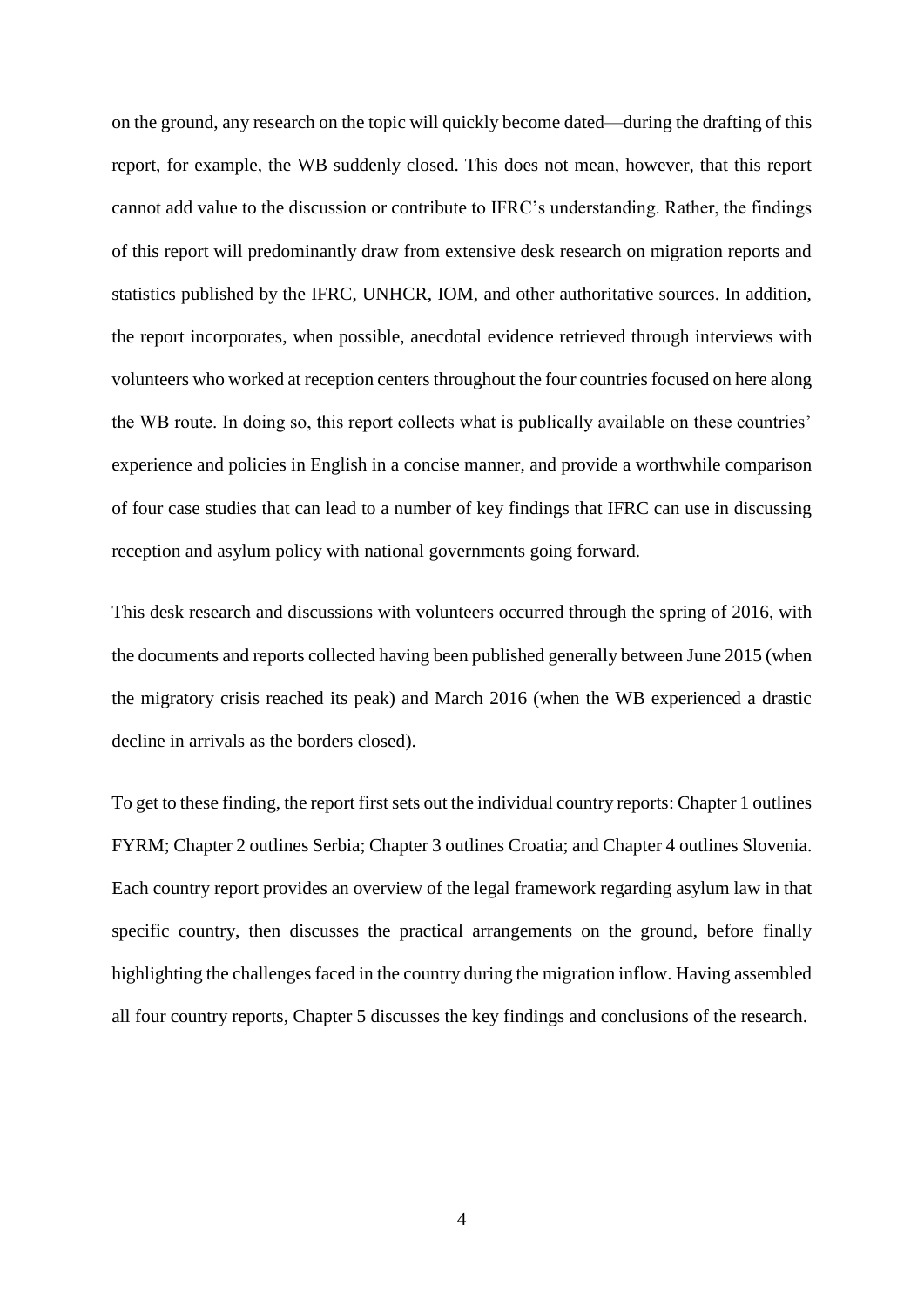## <span id="page-10-0"></span>Former Yugoslav Republic of Macedonia

Migration is not a new phenomenon to the Former Yugoslav Republic of Macedonia (the FYRM). There were times people of the FYRM evacuated their homes fleeing conflict and war. For instance, in 2001, following the outbreak of an internal armed conflict in the country; about 170,000 people were displaced (Zitnanova, 2014). But, over the last decade, the situation has changed; the FYRM, like other countries of the Western Balkan region, has turned into a temporary destination as well as a transit route for many migrants coming from outside the region (Coleridge, 2013). In recent times, due to the increasing difficulties with the other alternative routes to European Union borders, the number of migrants opting to use the Balkans route has significantly escalated (Zitnanova, 2014). Although most of the migrants taking the Balkan route and arriving in the FYRM intend to travel onwards to Western European destinations, there are some who want to stay and claim asylum in the FYRM (Coleridge, 2013).

In the FYRM, the first notable, relatively sharp, increase in the number of extra-regional asylum seekers was witnessed in 2013 when the asylum seekers from outside the region accounted for 32% of the total asylum applications in the country (Zitnanova, 2014). Most of the migrants and asylum seekers crossing the borders of the FYRM came from countries like Afghanistan, Pakistan, Somalia, Syria, Iraq, Morocco and Bangladesh, in most cases, fleeing violent conflicts, war, and poverty in their home countries (IFRC, 2016).

The current 'refugee crisis' in the FYRM can be traced back to 2015 when an unprecedented influx of people, mainly those fleeing the war in Syria, Iraq and Afghanistan, arrived at the borders of the country by crossing through Greece. A report from IFRC confirmed 91 percent of refugees and migrants taking the Balkan route came from Syria, Iraq and Afghanistan (IFRC, 2016). Pelagonia and Gevgeilija-Dojran regions, which are located in Southwestern and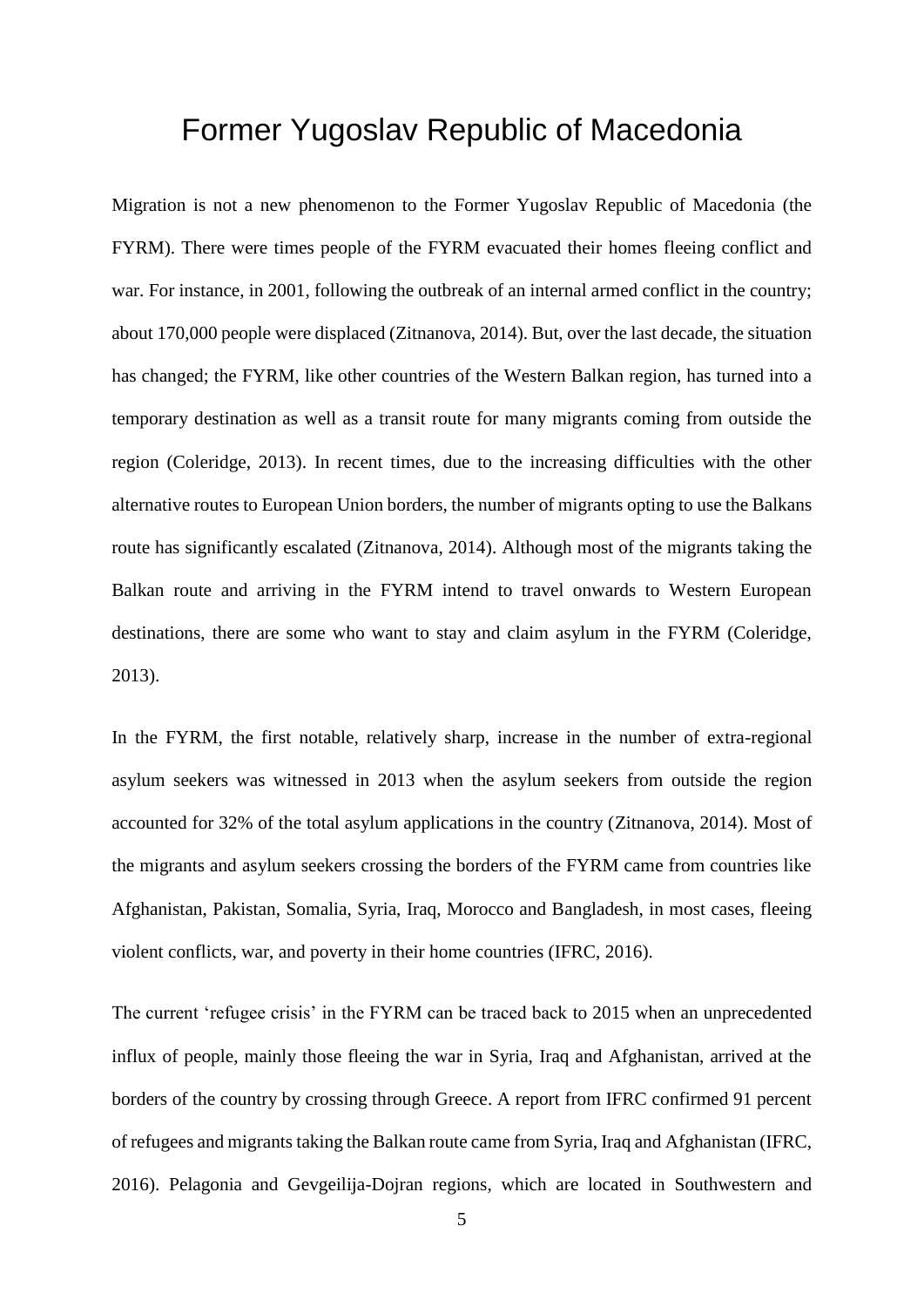Southeastern part of the FYRM, are the major spots where migrants attempt to cross into the FYRM territory (Frontex, 2013).

The strategic geographic location of the FYRM, which connects to the European Union borders, is the major factor escalating the number of migrants intending to transit the country. In July and August 2015 alone, 3000 people were daily transiting through the FYRM to arrive at the Serbian borders (IFRC, 2015). The fact that the influx of migrants continues to skyrocket coupled with EU's failure to timely respond to the ongoing refugee crisis has shortly turned the borders of the FYRM to a hotspot where many desperate migrants are trapped. International organizations, civil society organizations and the media have been calling for the international community's attention to the deteriorating humanitarian situation in the Western Balkan route, particularly in the FYRM-Greece borders.

<span id="page-11-0"></span>This section explores the major factors that exacerbated the refugee crisis in the FYRM by assessing the legal framework and the practical scenario of the reception and treatment of refugees and undocumented migrants in the country.

### <span id="page-11-1"></span>**Legal Framework**

### International Laws

The FYRM's legal obligation of providing protection to refugees and migrants emanates not only from the domestic legislation, but also from the major international treaties ratified by the country. The FYRM is a signatory of the international human rights instruments as well as conventions on refugee protection. It is bound by the 1948 Universal Declaration of Human Rights (UDHR), which lays down the foundation for subsequent treaties on protection of people who are under the risk of persecution (UDHR, 1948). Article 14 of the UDHR recognizes all global citizens' right to seek and enjoy protection from persecution in other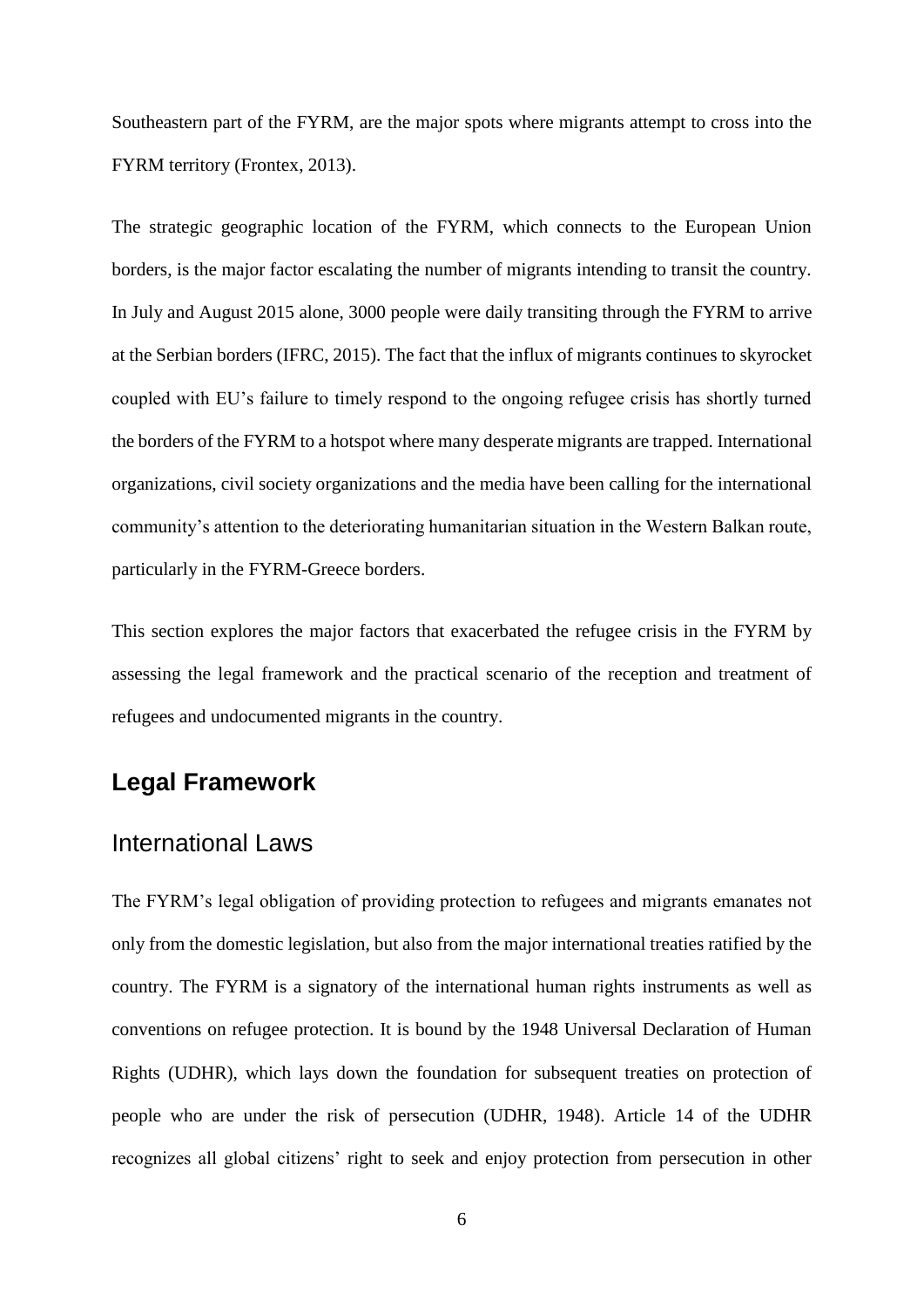countries. By virtue of this provision the FYRM assumes a legal obligation of providing protection to any member of human kind, who is under a threat of persecution, in his/her territory.

The FYRM also acceded to the 1951 Convention on the protection of refugees, named as the United Nations Convention relating to the Status of Refugees, in 1994. This Convention is a comprehensive legal instrument providing definitions, procedures and rights and obligations relating to refugee status and protections. It has been amended by the 1967 Protocol which removed the geographic and temporal limits enshrined under the Convention and fortified the enforcement of substantive obligations of member states without limitation of date (Protocol relating to the Status of Refugees, 1967). The treaties define refugees in a broader sense to include everyone who is outside the country of her/his origin and is under the risk of persecution for reason of one's "race, religion, nationality, membership of a particular group, or political opinion" (Article 1(2) of the 1951 Convention). This definition encompasses most of the influx of people flowing through the Balkan route looking for safety and protection.

The Convention on the protection of refugees further requires contracting states to provide proper treatment to refugees who are already in their territory. Contracting states shall refrain from penalizing refugees who illegally enter or stay in their territory unless in case of some exceptionally serious situations (Article 31 and 32). The minimum standard of treatment envisaged by the Convention, *inter alia*, includes providing administrative assistance, identity papers and travel documents; granting of permission to transfer assets; and facilitation of naturalization (Articles 25, 27, 28, 30 and 34 of the Convention).

The Convention promotes the principle of "most-favored-nation" treatment regarding employment opportunity (Article 17(1) of the Convention). This means, especially with respect to the right to engage in employment, every refugee lawfully staying in the territory of a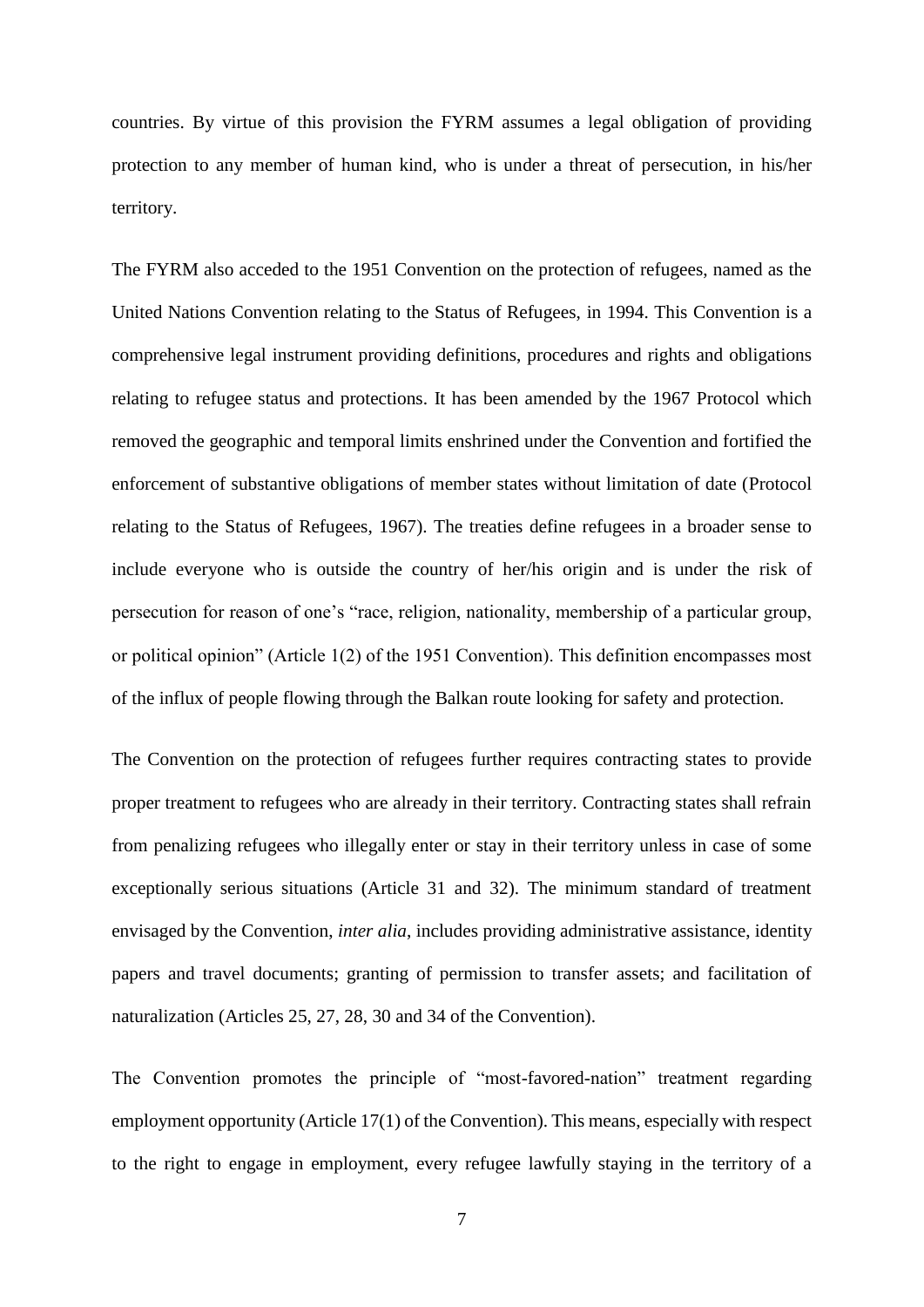Contracting State is entitled to receive the most favorable treatment the Contracting State offers to nationals of any foreign country. For instance, if the FYRM offers exceptionally favorable treatment to refugees coming from the European countries then it will be bound to provide the same treatment to all other refugees on equal footing regardless of their country of origin. With respect to religious rights, access to justice and legal assistance, social security and elementary education, the Convention dictates contracting states to apply the principle of "national treatment" (Articles 4(1), 16(2), 22 and 24 of the Convention). Meaning Contracting states are obliged to treat refugees at least in the same way they treat their own nationals.

### <span id="page-13-0"></span>Domestic Legal Framework

In line with its international commitments, the FYRM has national laws that are meant to ensure the protection of asylum seekers. Article 29 of the Constitution explicitly recognizes 'the right to asylum' as enshrined under the international agreements ratified by the FYRM. The international standards and principles for the recognition and protection of refugees and migrants, highlighted in the previous Section, are as binding and enforceable as the domestic laws of the country. Subordinate laws passed by the parliament further substantiate the constitutional protection of asylum seekers. The Law on Asylum and Temporary Protection, which was enacted in 2003 (Official Gazette of the Republic of Macedonia No. 49/ 25, July 2003), provided detail provisions dealing with the procedure for granting/cessation of the right of asylum, conditions for granting temporary protection, and rights and obligations of asylum seekers and persons under temporary protection.

Although the 2003 legislation generally fulfills the European Union standards (Center for Research and Policy Making, 2008), it has been amended more than four times in order to make it more fit to the international instruments on recognition and protection of refugees. The rapid change in the asylum legislation perhaps shows the government efforts to comply with its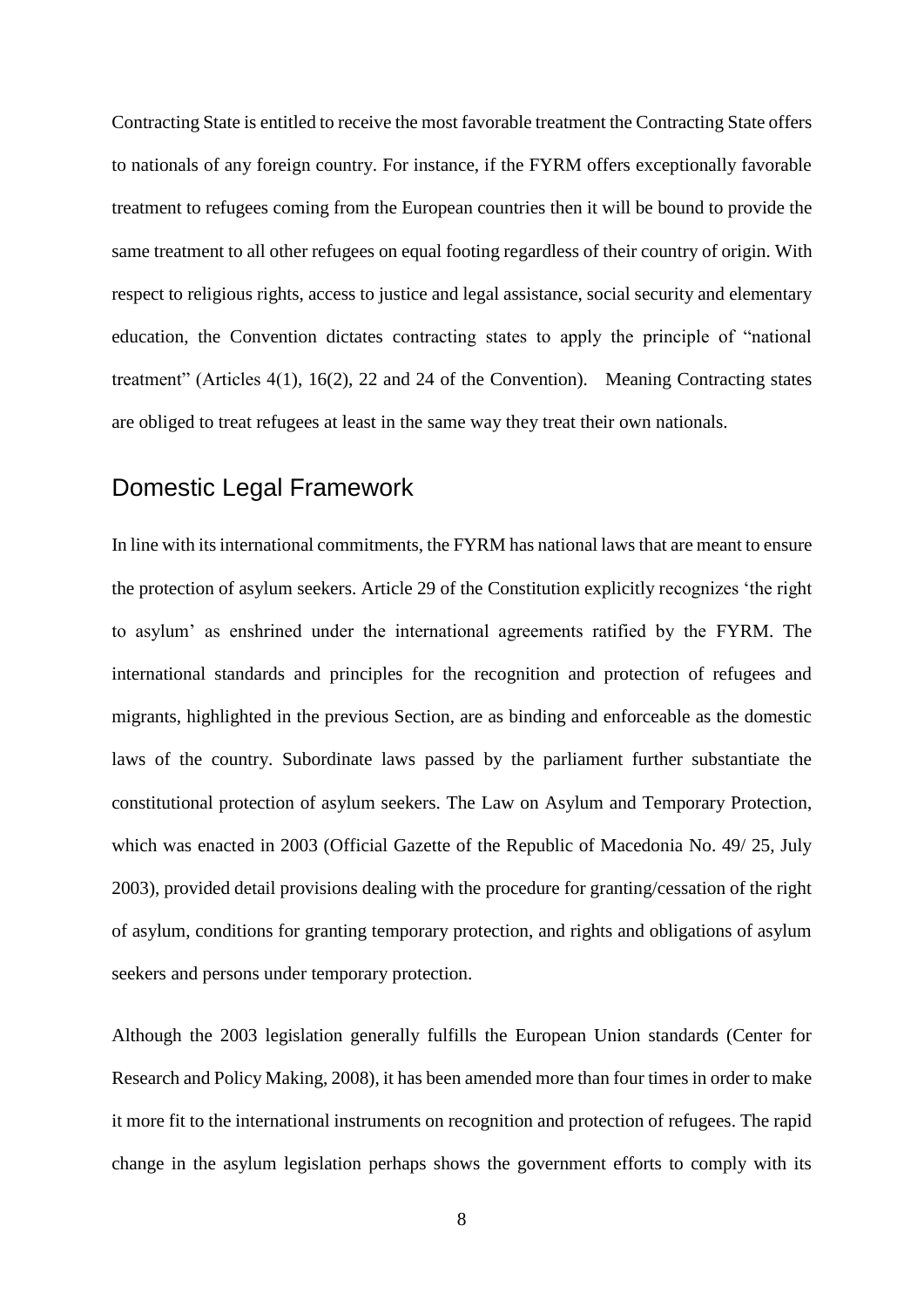international commitment at least by putting in place expedient legal instruments. The last amendment was made in 2015 as part of the government policy response to the ongoing refugee crisis. The amendment primarily aimed to allow refugees and migrants arriving in FYRM to stay in the country for a period of 72 hours without the need for formally claiming asylum in the country (Independent.mk, 2015).

Before the 2015 amendment came into force, migrants crossing the border of the FYRM were required to apply for asylum immediately after they arrive in the country. Those migrants who were not willing to apply for asylum but found crossing or staying in the country were labeled as lawbreakers and often sent to jail (Human Rights Watch, 2015). They were also often beaten by the police, mistreated and denied access to public services such as public transport. In fact, most of the migrants and refugees arriving at the borders of the FYRM are not willing to stay long and apply for asylum in the FYRM, but need to transit the country to travel onwards to their destinations in Northern Europe (Independent.mk, 2015). Human Rights Watch (2015) mentions two reasons for the reluctance of refugees to stay and claim asylum in the FYRM: one is that some of the refugees and migrants want to claim asylum in an EU member state where they have friends or family but others are unwilling because of the poor facility and illtreatment they are facing there.

According to the revised law, a migrant/refugee who registers 'intent' of claiming asylum with the border police or other authorities is allowed to stay in the country for 72 hours without formally claiming asylum. Put differently, the refugees arriving in the FYRM are given three days either to formally claim asylum or leave the country. This has helped to diminish the huge number of refugees and migrants beaten and detained by the police for their alleged illegal presence. It has also minimized the number of migrants using the smugglers network (Ibid). Therefore, the 2015 amendment is commended for mitigating part of the challenges refugees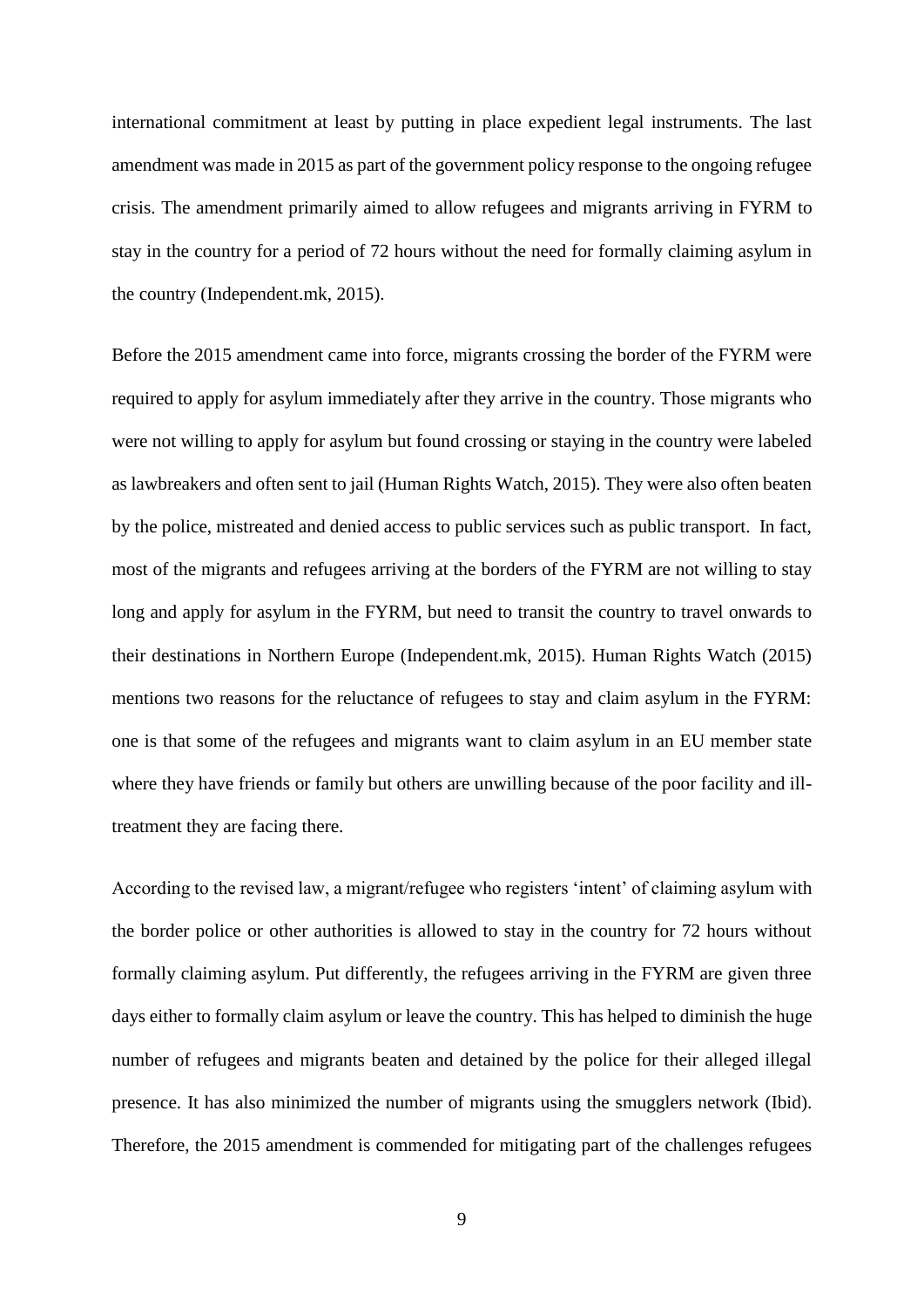and migrants were encountering in their journey to Northern Europe. Indeed, some activists and civil society organizations argue that the amendment is short of addressing the real problem on the ground (interview with the members of Macedonian Young Lawyers Association). For many migrants arriving in the FYRM, it is very difficult to leave the country (move to the next country), often to Serbia (Frontex, 2013), within three days due to lack of transportation or borders inaccessibility. Hence, there is still wide room left to public authorities to consider refugees as lawbreakers and continue with their mistreatment and detention, as they would stay longer than the time allowed (three days).

Another controversial legal issue observed in the FYRM, as well as in other migrant recipient countries, pertains to the application of the principle of 'safe third country', which is frequently invoked by governments to justify a decision for the return of refugees back to a previous country they initially entered through country. Generally, the principle is understood to mean: "a country can reject a person's asylum application if she/he has already been granted protection by another country" (Eirik, 2016). Some countries in the Balkan region, including the FYRM, have been either blocking migrants not to enter into their territory or forcing those who already got to the territory to return back to a third country (commonly Greece) on the ground of a 'safe third country' principle (Zitnanova, 2014; Eirik, 2016).

Indeed, such principle is not explicitly enshrined under the 1951 Convention. However, some argue that it can be inferred from Article 31 of the Convention, which obliges States not to penalize refugees for illegal entry or presence. According to this provision, refugees coming directly from a territory where their life or freedom was threatened shall be granted protection in the first safe country they enter despite the fact that they crossed border illegally. But if a person enters into a country passing through another safe country where she/he does not face any risk of persecution then the current hosting country may cause the person to return back to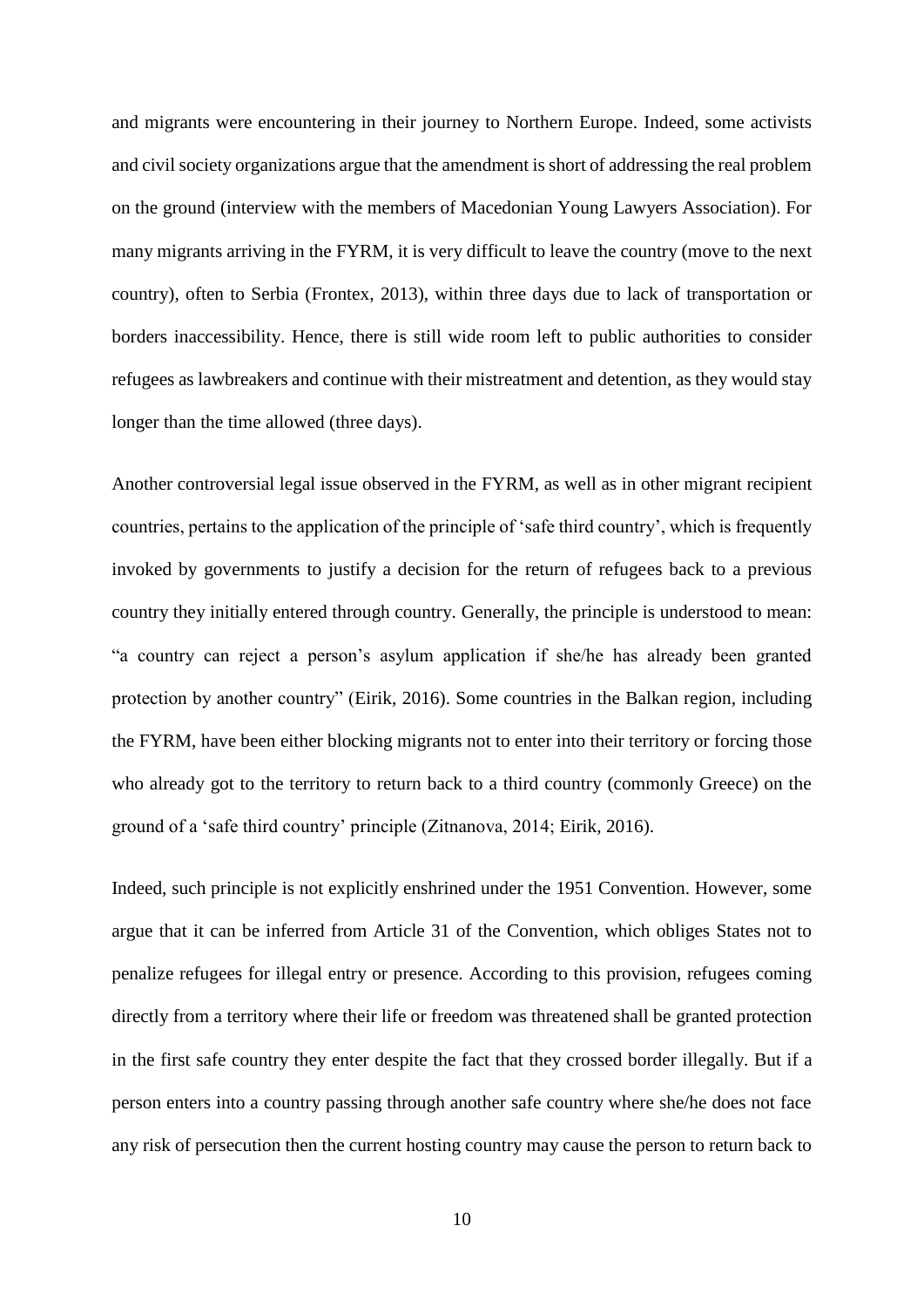the first safe country she/he came through and such person may not be entitled to the protection under Article 31 in the current hosting country.

Nevertheless, such inference of the "safe third country" principle from the 1951 Convection has been fiercely contested by UNHCR, a UN agency in charge of overseeing proper implementation of the refugee conventions. According to UNHCR, from the outset, the principle of "safe third country" should not be considered to emanate from the international conventions; it should rather be applied based on another distinct agreement (bilateral or multilateral) to be signed among the concerned states (Eirik*,* 2016). UNHCR also pointed out that by the mere fact that a person has crossed the territory of another country; such country cannot qualify to be a "third safe country". To consider a certain country as a 'safe third country' it should be established that the person had a connection with that country which goes well beyond transiting the country (Ibid).

In the context of the FYRM, this means that the influx of refugees and migrants arriving in the country crossing through Turkey and Greece should not be deemed to come from a "safe third country" since they had no connection with any of the two countries except just crossing them once. Hence, the government of the FYRM can neither block migrants not to enter into its territory nor force those who already got to the territory to turn back to Greece or Turkey on the ground of a 'safe third country' principle.

Finally, the main challenge related to the legal framework is weak enforcement of the existing laws. Despite the lacunas in the existing (amended) law what has remained more pressing challenge is very weak enforcement of those well-articulated international and domestic provisions of the law. Beginning from migrants' access to territory to reception, treatment, and accessible and fair asylum procedures, the situation on the ground is in huge discrepancy with the legal texts on the paper (Human Rights Watch, 2015). The Section below illuminates these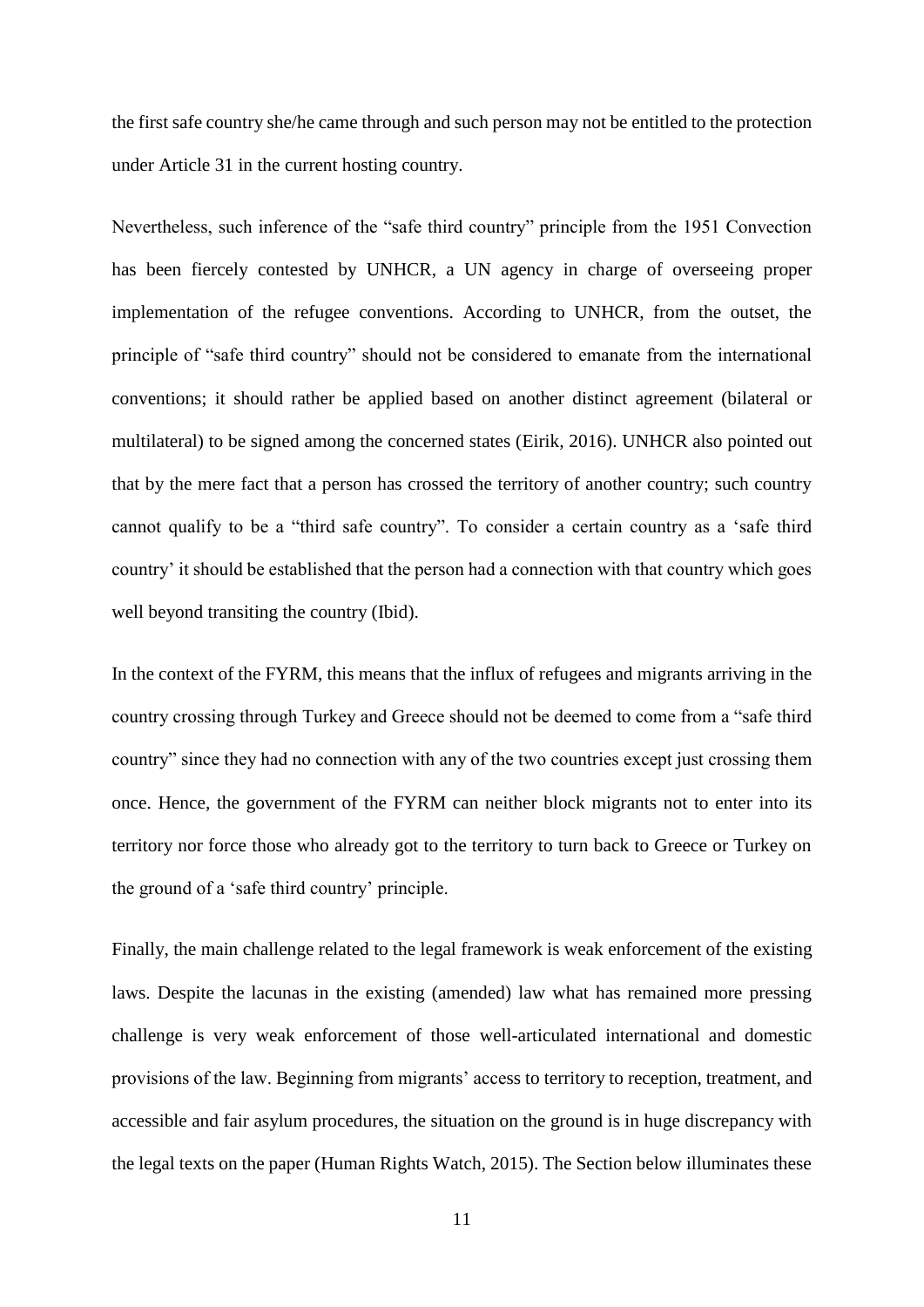<span id="page-17-0"></span>discrepancies while discussing the institutional and practical challenges in the reception and treatment of refugees and migrants in the FYRM.

### **Institutional and Practical Challenges**

The FYRM is one of the key transit countries in the Western Balkan route crossed by thousands of refugees intending to travel towards Northern Europe. As the influx of refugees arriving at the border of the country drastically exacerbates the deteriorating human rights situation. According to the existing laws of the FYRM, once refugees arrive in the country and express intention for asylum they should be allowed to stay safely in one of the reception centers until their asylum application is processed. Furthermore, those who have not submitted formal asylum application yet, but registered their 'intent' of claiming asylum with the border police or other authorities are allowed to safely stay in the country for 72 hours. However, this is not what is happening in practice. Many refugees and migrants in the FYRM face multifaceted problems threatening their life and safety. Some are even blocked from entering into the country and in some cases those who are already in the country are forced to return back to Greece. The major challenges encountered by refugees and migrants in the FYRM can be put under three broad categories: limited access to the territory, deteriorating humanitarian situation in the reception centers and poor and unfair asylum procedure.

### <span id="page-17-1"></span>Limited Access to the Territory

The border control in the FYRM is used to be strict even before the occurrence of the recent refugee crisis. Yet, in the first few months of the refugee crisis, migrants and refugees had relatively better access to the border of the country. However, as the influx of people arriving at the border of the country escalates, the country employed a stricter border policy, which allows access only for those refugees coming from Syria and Iraq (ECRE, 2016). From the outset, such kind of border policy, which is based on refugees' country of origin, is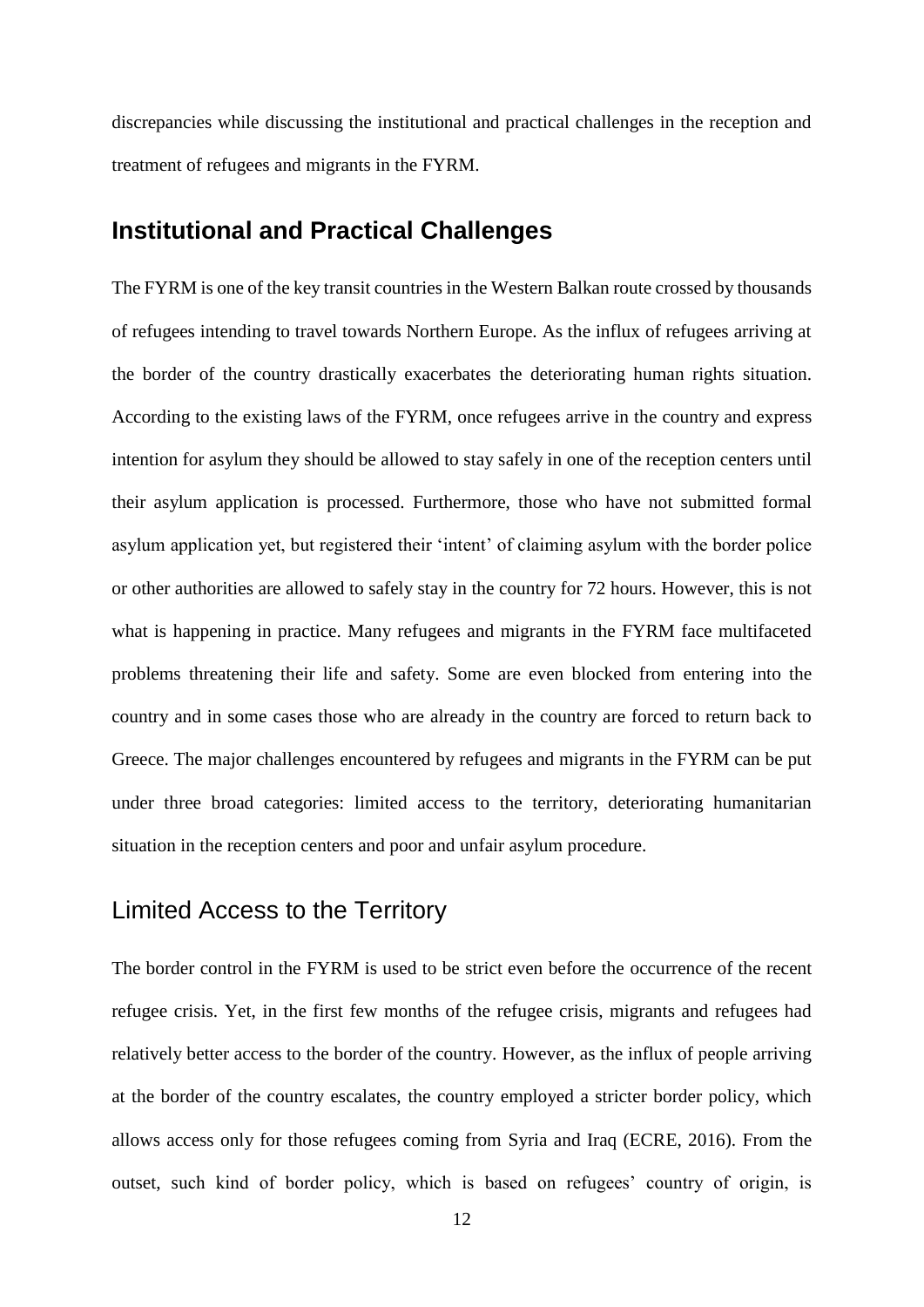discriminatory and totally unacceptable under any international law. As per the 1951 Convection, every Member State has the obligation to provide a chance for everyone arriving in its territory to apply for asylum or temporary protection. It's only after every refugee's individual application is examined that the Member State can decide either to allow the refugee stay in the country or leave. Indeed, those refugees coming from the above mentioned three countries are more likely to fulfill the requirement of the Convention for international protection. However, this does not mean the rest of people coming from other countries, the so-called "economic migrants", do not qualify for international protection. Thus, it is unlawful to deny access to border just based on migrants' country of origin without investigating each migrant's individual case.

The FYRM further tightened its unlawful border policy by excluding refugees coming from Afghan from the list of eligible people allowed to enter into its territory (Ibid) What is this list?). As a result of quite shrinking access to territory, the number of refugees stranded in the Greece-FYRM border dramatically increased and tension escalated. According a report from ECRE (2016), among refugees stranded in the Greece-FYRM border in February 22, 2016, the number of Afghans alone hit 700.

The situation in the border got even worse when the FYRM authorities decided to completely close the border in February 26, 2016 (ECRE, 2016; the guardian, 9 March 2016). This led to a clash between the border police and refugees protesting against the border policy, which ended up with police committing serious violations of human rights. Police officers beat migrants and fired tear gas to push them back from the border and disperse the crowd staging protest (ECRE, 2016).

All series of measures taken by the FYRM to block the flow of refugees contradict the international and national laws the country pledged to comply with. The refugees and migrants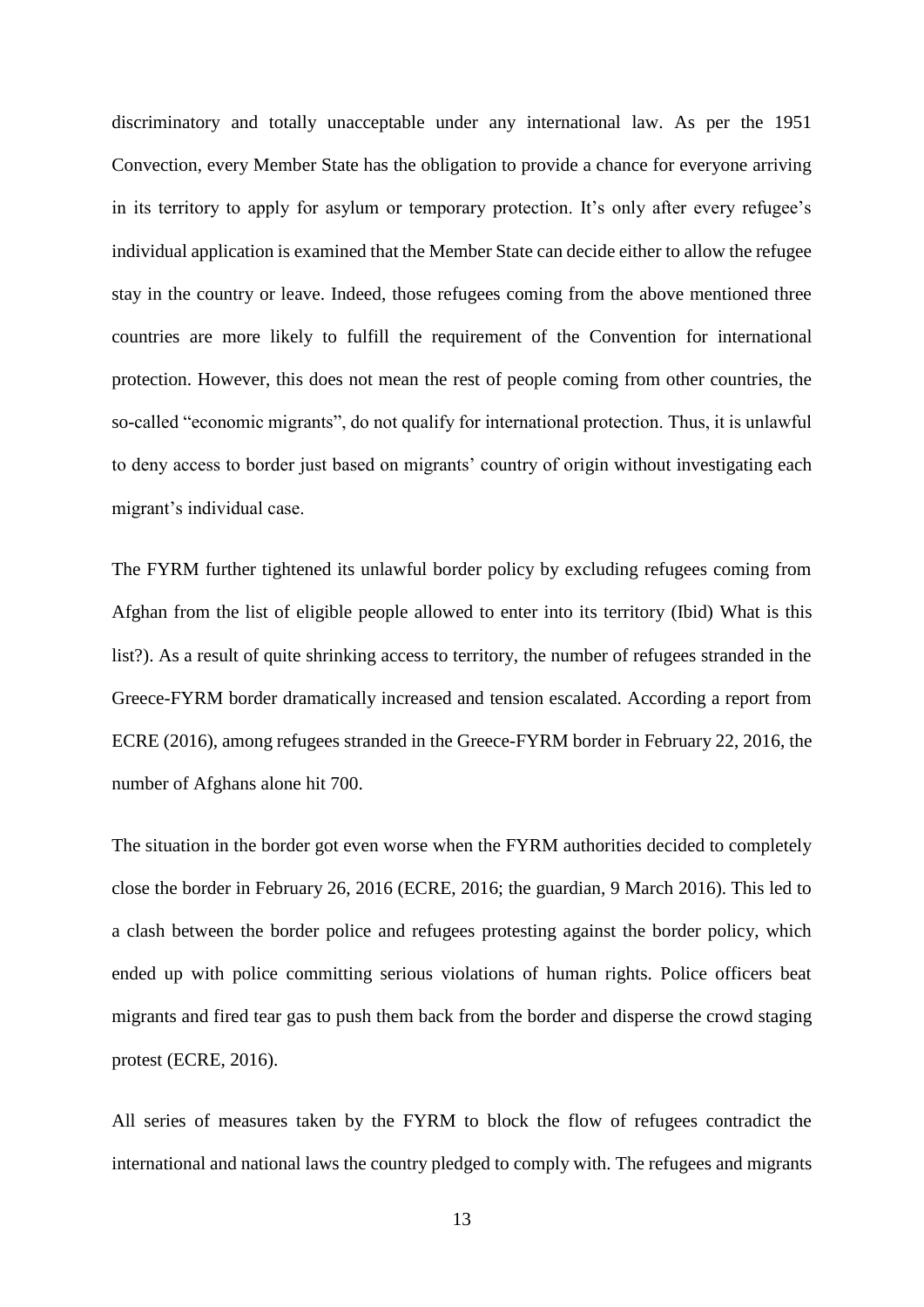arriving at the border of the country after a long traumatic and dangerous journey have not been treated in accordance with the law. They were rather facing both psychological and physical assault, from police and state authorities. Since there is no protection sensitive screening mechanism at the border many refugees qualifying for international protection suffers a lot (UNHCR, 2015). Particularly, vulnerable groups such as children, breastfeeding women and pregnant women are most affected by the mistreatments at the border. The strict border control, not only further deteriorated the humanitarian situation, but also created conducive breeding ground for smugglers and traffickers.

Therefore, the complicated and massive human rights violations that are caused by unlawful border policy of the FYRM should be among the major advocacy points of international organizations, NGOs and other stakeholders working on refugee protection and human rights. The border policy of the FYRM should be revisited so as to make it in conformity with international standards and other national laws on refugee protection. The border police and other law enforcement bodies should be given training on the basic human rights and refugee protection that all European countries, including the FYRM, are obliged to observe.

### <span id="page-19-0"></span>Deteriorating Humanitarian Situation in the Reception Centers

With a drastic increase in the influx of refugees arriving in the FYRM, the humanitarian situation inside the reception centers has been deteriorating. Although international humanitarian organizations (like IFRC and UNHCR) and other civil society organizations exert efforts to meet the basic needs of the refugees, lack of commitment and timely response on the part of the government hampered improvement in the human rights situation. Many refugees crossing the borders of the FYRM are unlawfully detained, beaten and verbally abused by police officers. A field research conducted by Human Rights Watch (2015) confirmed that many migrants and refugees including children and pregnant women were detained. Although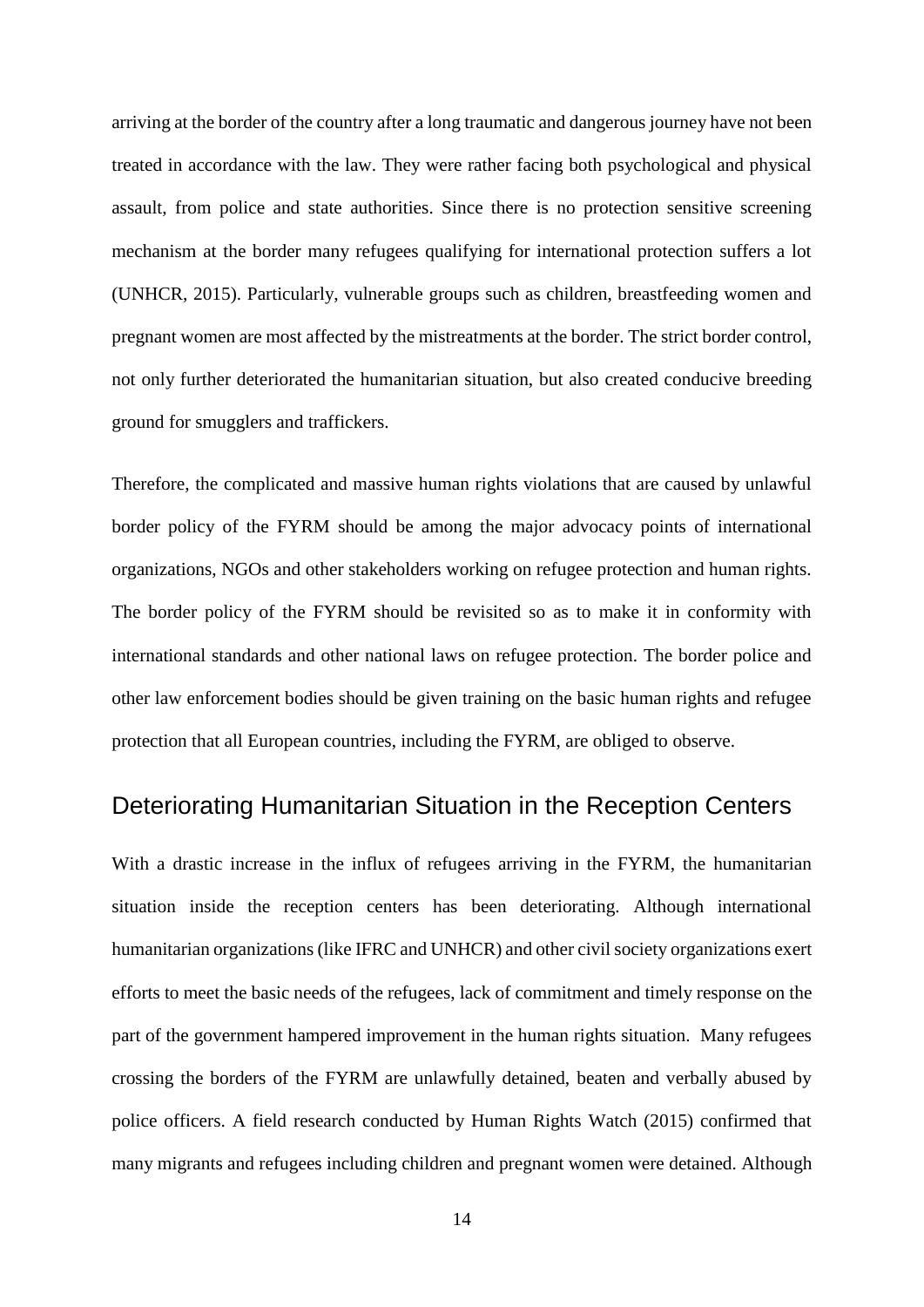the children constitute 37% of the migrants, there is no significant measure taken to ensure the protection of their basic rights (UNICEF, 2016).

A study conducted by Amnesty International (2016) also documented gaps in the protection of those migrants most at risk, especially women and girls. It revealed that women and femaleheaded families have been exposed to huge risk throughout their way to and even after they got Europe. Sexual harassment, assault, physical abuse and financial exploitations are among the major risks women are facing in the refugee camps and on their dangerous journey. Quoting female migrants who came through the FYRM, Amnesty International (2016) reported that some of the camps exacerbate vulnerability of women by forcing them to sleep alongside many adult men and use same showers and toilets with the men.

The reception centers in the FYRM lack basic facilities like separate sleeping places, toilets and showers for men and women. The existing facilities do not meet the special needs of vulnerable groups such as children and pregnant women. The reception centers are also inadequate to absorb the increasing flow of new migrants. Consequently, the centers' capacity has been consistently overstretched making the service provision more cumbersome. The government of the FYRM and the international community need to address these problems. International organizations like IFRC and NGOs, besides calling the government attention to these problems, can provide technical and financial support to improve the existing poor humanitarian situation.

### <span id="page-20-0"></span>Poor and Unfair Asylum Procedures

The asylum system in the FYRM can be generally characterized by limited access, low recognition rate and sometimes-automatic rejection (Coleridge, 2013; UNHCR, 2015). This was the case even before the occurrence of the current mass movement of peoples. The data in 2014 clearly shows the inaccessibility of the asylum procedure. In 2014, there were 1289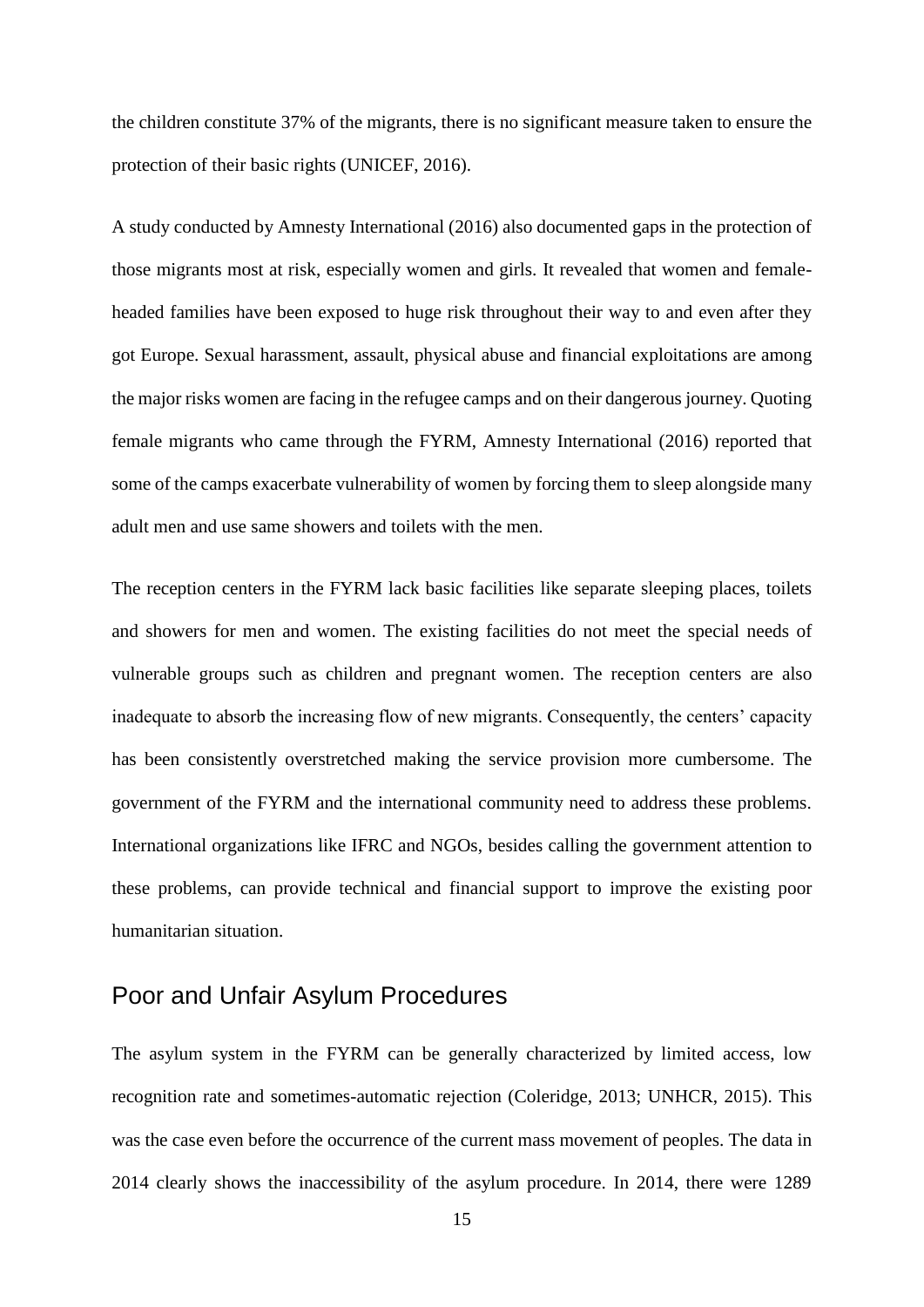asylum applications submitted to the Asylum Section of the FYRM Ministry of Interior; however, out of these applications, only 16 were duly processed in the asylum system. And, out of the 16 asylum cases, which went through the asylum procedure, 12 were Syrians and all of them were recognized as refugee (UNHCR, 2015).

The track record of the asylum system also shows that recognition rate is very low. For instance, between 2009 and 2013, 3000 asylum applications were submitted although no single asylumseeker was recognized as a refugee, and only one temporary protection was granted (Ibid). Between June and August 2015, despite the huge influx of refugees that arrived in the country, only one asylum-seeker that was recognized as a refugee (Ibid). In fact, the low rate of asylum recognition is partly attributed to the fact that many refugees leave the country before the application process is completed. According to UNHCR (2015), 90% of asylum-seekers who applied for international protection in the FYRM leave the country before hearing the outcome of their asylum claim. In this case, the Section for Asylum dismisses the case on the ground of 'withdrawal of the application'.

However, the main factor contributing to very low rate of asylum-seekers recognition in the FYRM has to do with the decision making process of the asylum system, which is not largely merit-based. Applications are usually rejected without sufficiently analyzing all the facts presented by asylum-seekers. The Security Agency, which involves in the decision making process, perceives refugees as a threat to security and national security concerns are often excessively used as a ground to reject asylum applications (Ibid).

Rectifying the gaps in the asylum system of the FYRM requires not only strong commitment of government to observe its international obligations but also addressing problems related to financial constraints, lack of capable and efficient institutions and lack of trained personnel. Especially, the unprecedented scope and scale of the current refugee crisis has posed additional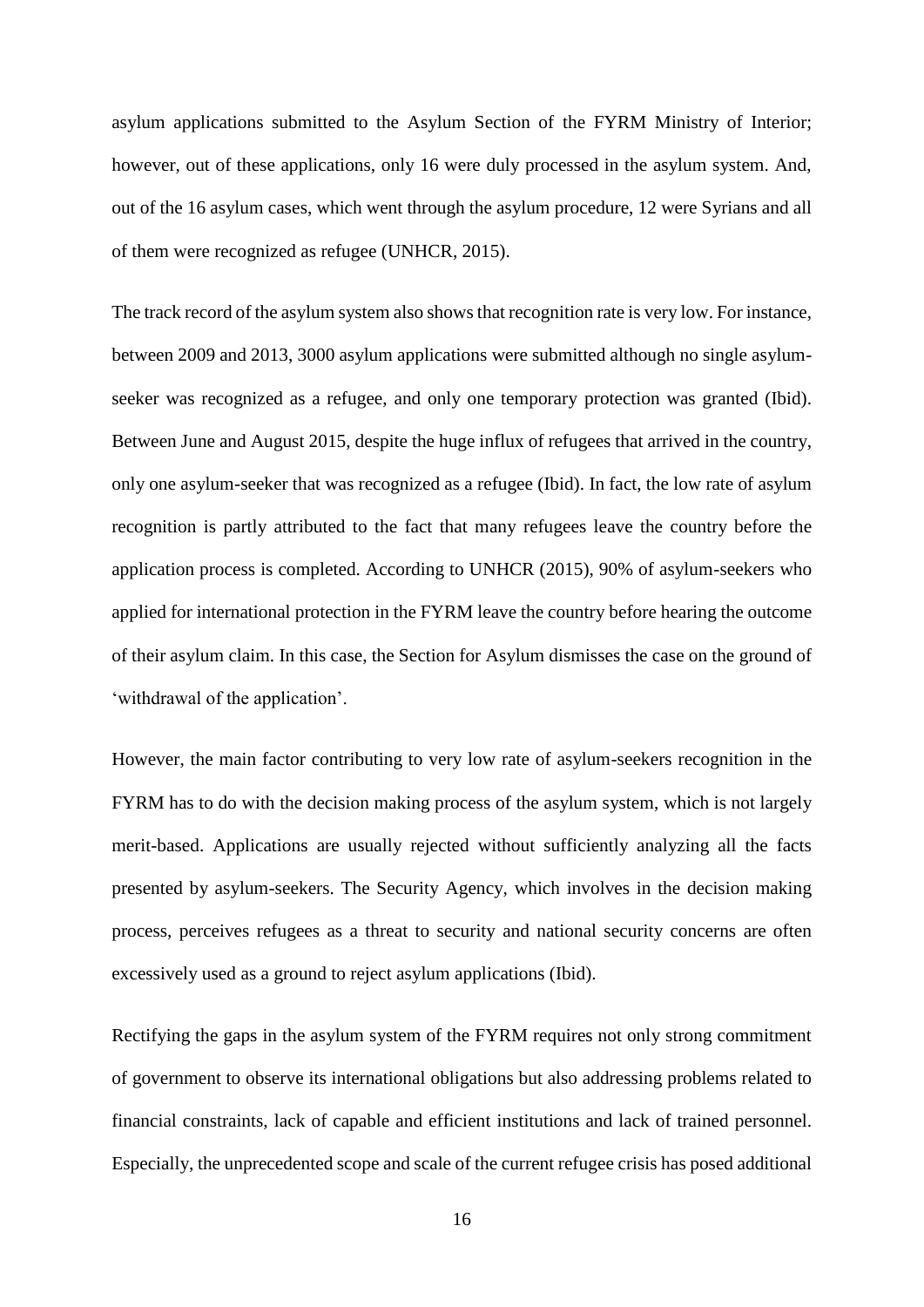challenge to the already weak asylum system of the country. In this regard, international organizations, like IFRC, can play irreplaceable role in identifying the specific bottlenecks of the system and providing technical and financial support to improve the capacity of human resources and institutions.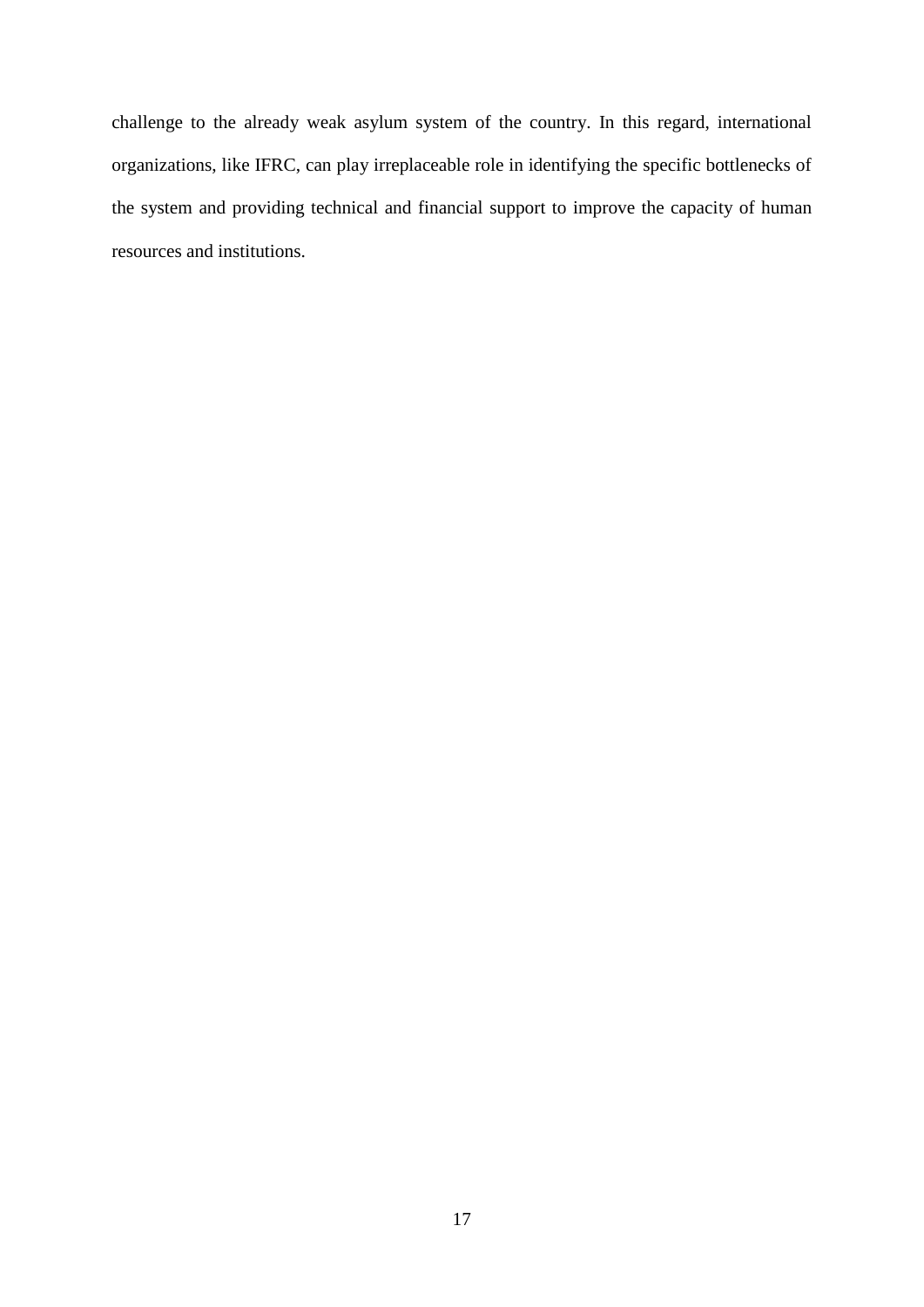## Serbia

<span id="page-23-0"></span>As an integral part of the Western Balkans route, Serbia is one of the most talked about countries in the recent surge in migration to Europe. Serbia's location as a border state with EU countries, such as Hungary and Croatia, and other transit countries such as Macedonia and Bulgaria, put Serbia right in the middle of many migrants' path to Western and Northern Europe. Additionally, the relaxing of the Schengen visa restrictions for many of the Balkan countries in 2012 made the Western Balkan route a more attractive option for migrants seeking to emigrate to Europe or the EU, driving up migration for the entire region (Frontex | Western Balkan Route).

The numbers of asylum request in country have grown significantly since 2008 (Kilibarda et al. 2014). Within the region of South-East Europe, Serbia received the largest percentage of asylum seekers and refugees (Serbia UNHCR 2016). From February  $8<sup>th</sup>$ -14<sup>th</sup> 2016 alone, 13, 599 migrants arrived to Serbia (Refugee Crisis - Humanitarian Aid and Civil Protection - European Commission 2016) compared with the 28,284 who people that requested asylum since 2008 (Kilibarda et al. 2014). In total, 577,995 people expressed the intent to seek asylum in 2015 (Belgrade Centre for Human Rights 2016).

Despite these large numbers, most asylum seekers are not looking to resettle in Serbia. "Balkan Insight"*,* a popular internet portal on regional issues, reports that despite the nearly 1 million migrants passing through Serbia in the last two years, only 34 expressed a desire to remain in 2015 (Pantovic 2016). The numbers for 2016 are proving to be even lower. The low rate of asylum seekers looking to stay in Serbia stems from human rights abuse by Serbian authorities and the inability for local government to adequately protect and integrate asylum seekers. The problems of insufficient and inadequate reception centers and asylum personnel, police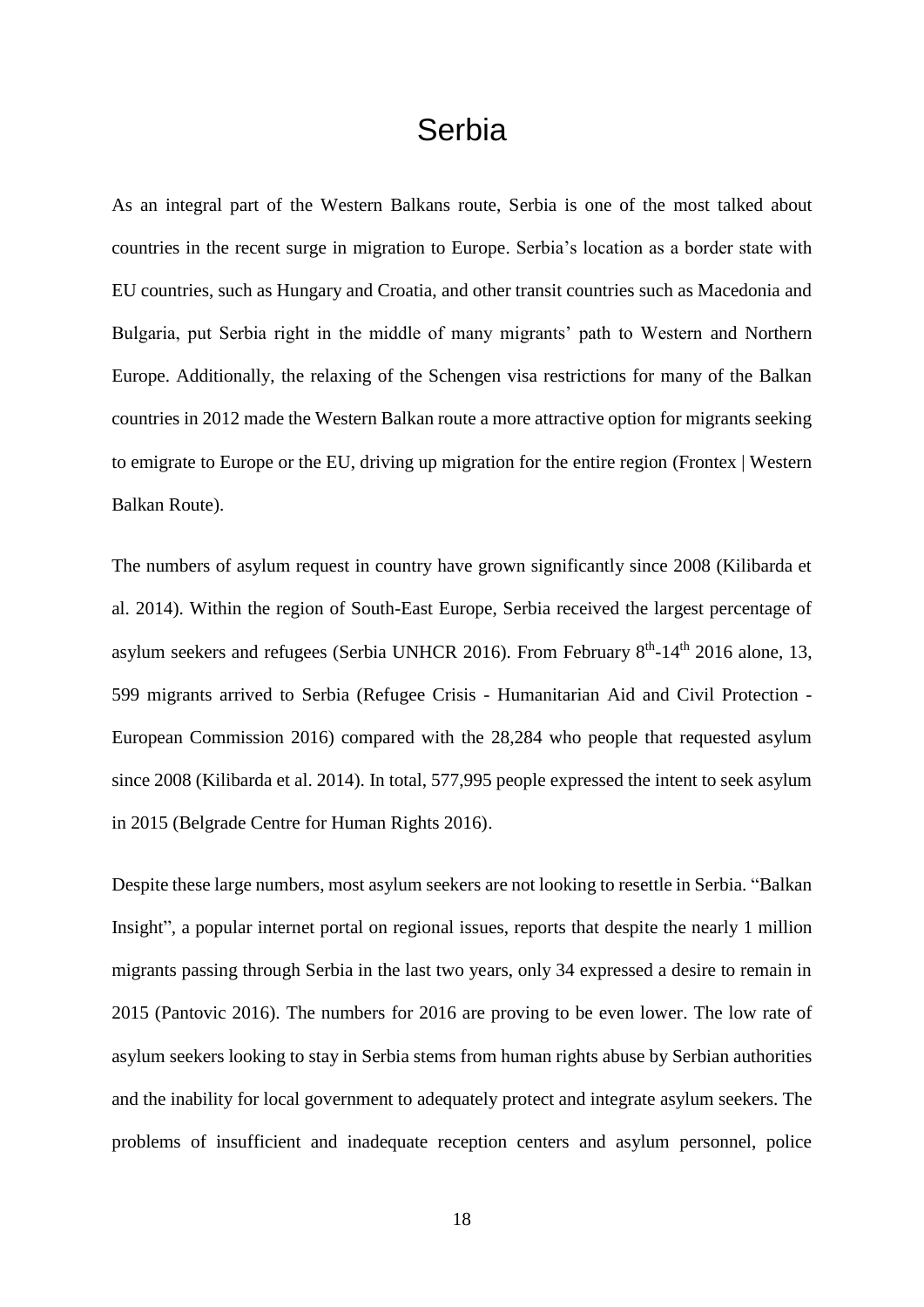brutality and disregard from domestic and international law standards make Serbia a less than ideal country for asylum seekers.

These practical implementation problems highlight the failure of international and local capabilities in the asylum system. The next sections will outline Serbia's international and domestic laws regarding migration compared with the practical set of the intuitions on the ground. As with the FYRM, Croatia, and Slovenia, the problem is often not the legal framework within the country, but the inability or unwillingness for the country to adequately manage the influx of migrants

### <span id="page-24-1"></span><span id="page-24-0"></span>**Legal Framework**

#### International Laws

International refugee law in Serbia is largely comprised of international conventions, treaties, protocols, and customary law. Serbia is a signatory to the Universal Declaration of Human Rights in 1948, which is generally considered as the foundations of international human rights law. Additionally, Serbia is a signatory to the 1951 Convention Relating to the Status of Refugees and the 1967 Protocol to the Convention, which provides much of the backbone for operationalizing the term "refugee". Other UN Convention Serbia recognizes is the UN Convention on the Rights of the Child, which mandates parties take appropriate measures to "ensure that a child who is seeking refugee status or who is considered a refugee in accordance with applicable international or domestic law and procedures shall, whether unaccompanied or accompanied by his or her parents or by any other person, receive appropriate protection and humanitarian assistance" (Convention On the Rights of the Child 1989). This convention also compels States Parties to provide information and assistance for children looking to reunite with family members in Europe.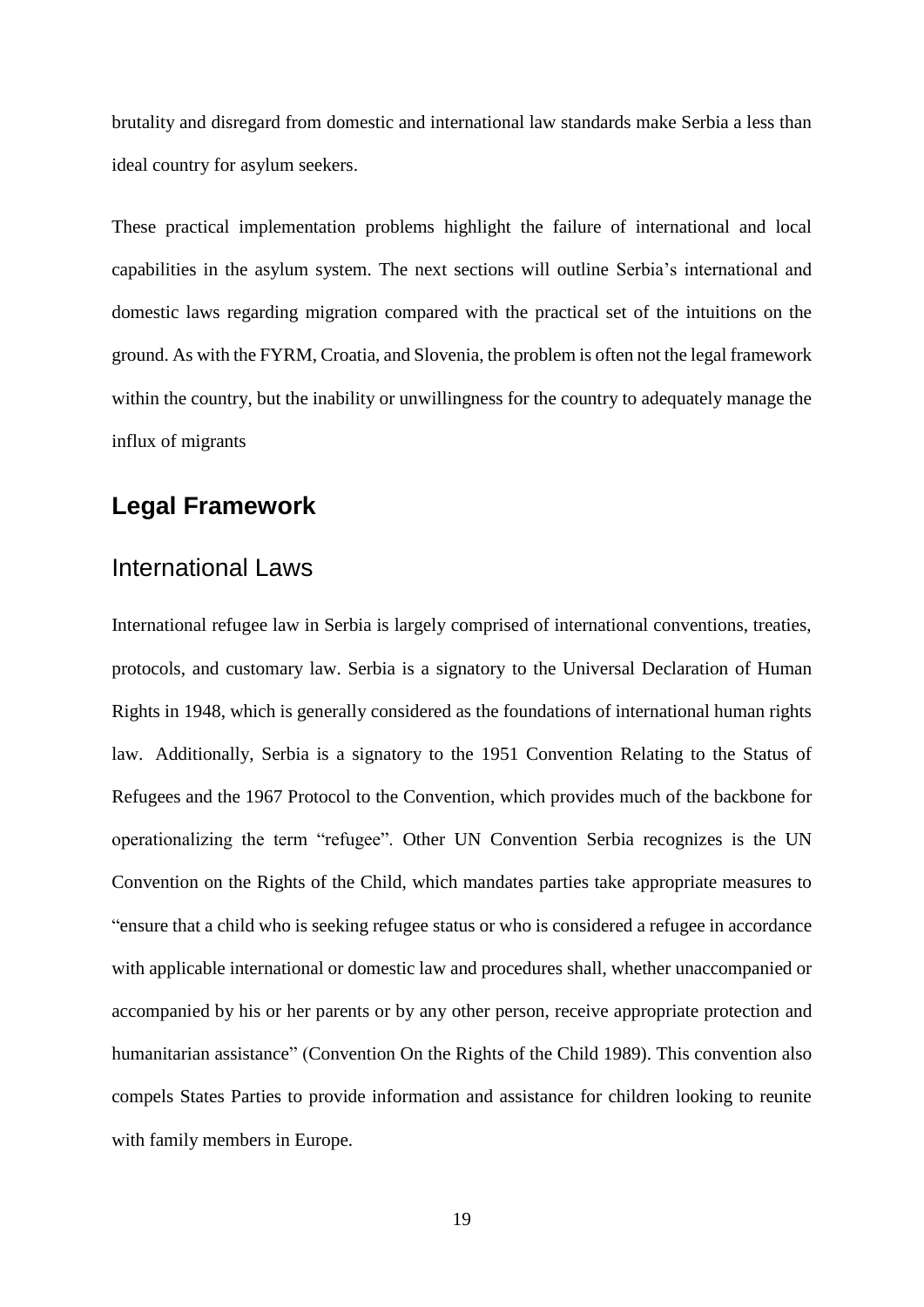The Council of Europe's Conventions on Torture and Protection of Human Rights creates the international legal frameworks for Serbia. As a member of the European Convention for the Prevention of Torture, Inhuman or Degrading Treatment of Punishment and the European Convention for the Protection of Human Rights and Fundamental Freedoms, Serbia agrees to allow the European Committee for the Prevention of Torture and Inhuman or Degrading Treatment or Punishment (CPT) to conduct visits and examine the treatment of person deprived of their liberty, and to provide protection to victims is needed.

### <span id="page-25-0"></span>European Union Laws

Although Serbia is not a member of the EU, it is on the path to EU accession as an "official candidate". As an official candidate, Serbia must adhere to the international law and policy standards set by the EU. Therefore, Serbia adheres to the Common European Asylum System, although it is not member state of the Dublin Regulation, an EU law designed to determine which member country is responsible for examining asylum applications. The Dublin regulation states that the country that the asylum seeker first applies for asylum is responsible for processing and deciding on the claim, deterring migrants from claiming asylum in multiple countries. Asylum seekers registering in Serbia are not bound to be returned to Serbia if they seek asylum in another Dublin country.

Despite Serbia's status as a non-Dublin country, Hungary regards Serbia as a "safe third country". A designation as a safe third country refers to a "country which provides effective protection to refugees and where those in need can have access to international protection" (Bakonyi et al. 2011). This decree from the Hungarian government named all EU countries and candidate countries, such as Serbia, as capable to protect asylum seekers rights in line with domestic and international law. As a result, all asylum claims in of people transiting from Serbia into Hungary are considered inadmissible. Consequently, asylum seekers arriving from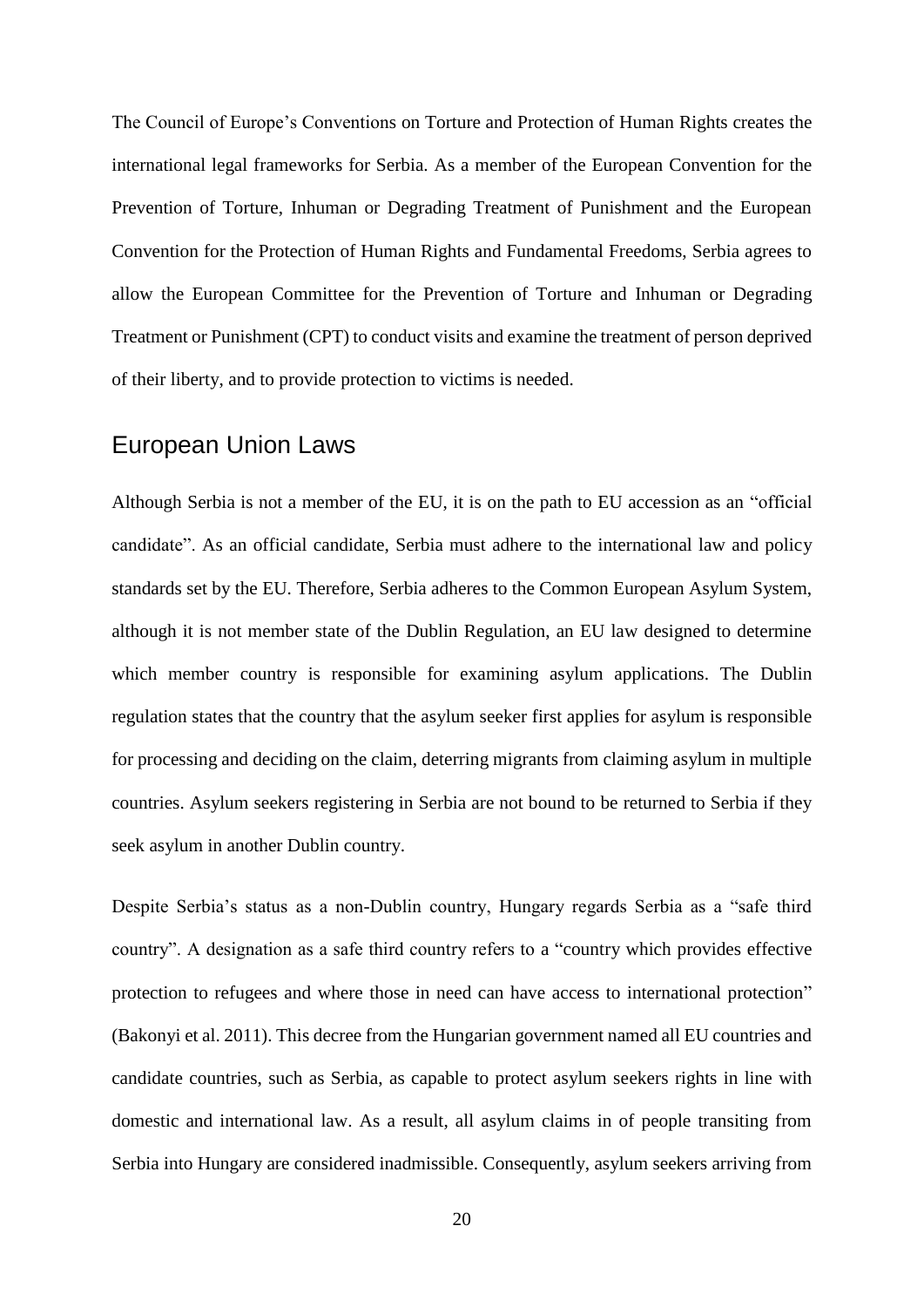Serbia claiming asylum in Hungary can be sent back to Serbia (Hungary: Migrants Abused at The Border 2015).

Hungary's decision was considered illegal by international law by many organizations and experts, as many in the international community to not consider Serbia able to sufficiently protect migrants' human rights. The decision to regard Serbia as a safe third country was "considered to be in breach of the European Convention on Human Rights, particularly Article 3 by exposing asylum seekers to the risk of torture, inhuman or degrading treatment or punishment (through refoulement) and of Article 13 by failing to provide and effective remedy" by the Hungarian Helsinki Commission. (Bakonyi et al. 2011). Hungary's decision contrasts the previous pronouncements by the UNHCR and the Hungarian Supreme Court in 2012, which asserted that Serbia did not have the capacity to offer protection for asylum seekers and therefore should not be considered a safe third country. Additionally, the Asylum Information Database asserted that "the designation of Serbia, which was the transit point for 99% of the approximately 86,000 persons who have applied for asylum in Hungary since the beginning of 2015, as a "safe third country" is highly alarming, as it effectively enables Hungary to refuse to examine almost all applications for international protection made on its territory" (Hungary Adopts List Of Safe Countries Of Origin And Safe Third Countries | Asylum Information Database 2015).

Hungary justified the decision to consider Serbia a safe third country because of the international and domestic legal mechanisms in place in Serbia were declared sufficient to protect the rights of the migrants. While Serbia's official asylum system appears to be adequate, with several legal structures in place to help protect asylum seekers, the practical implementation is woefully short of the human rights standards asylum seekers are entitled to. The next section will outline Serbia's domestic legal framework regarding asylum.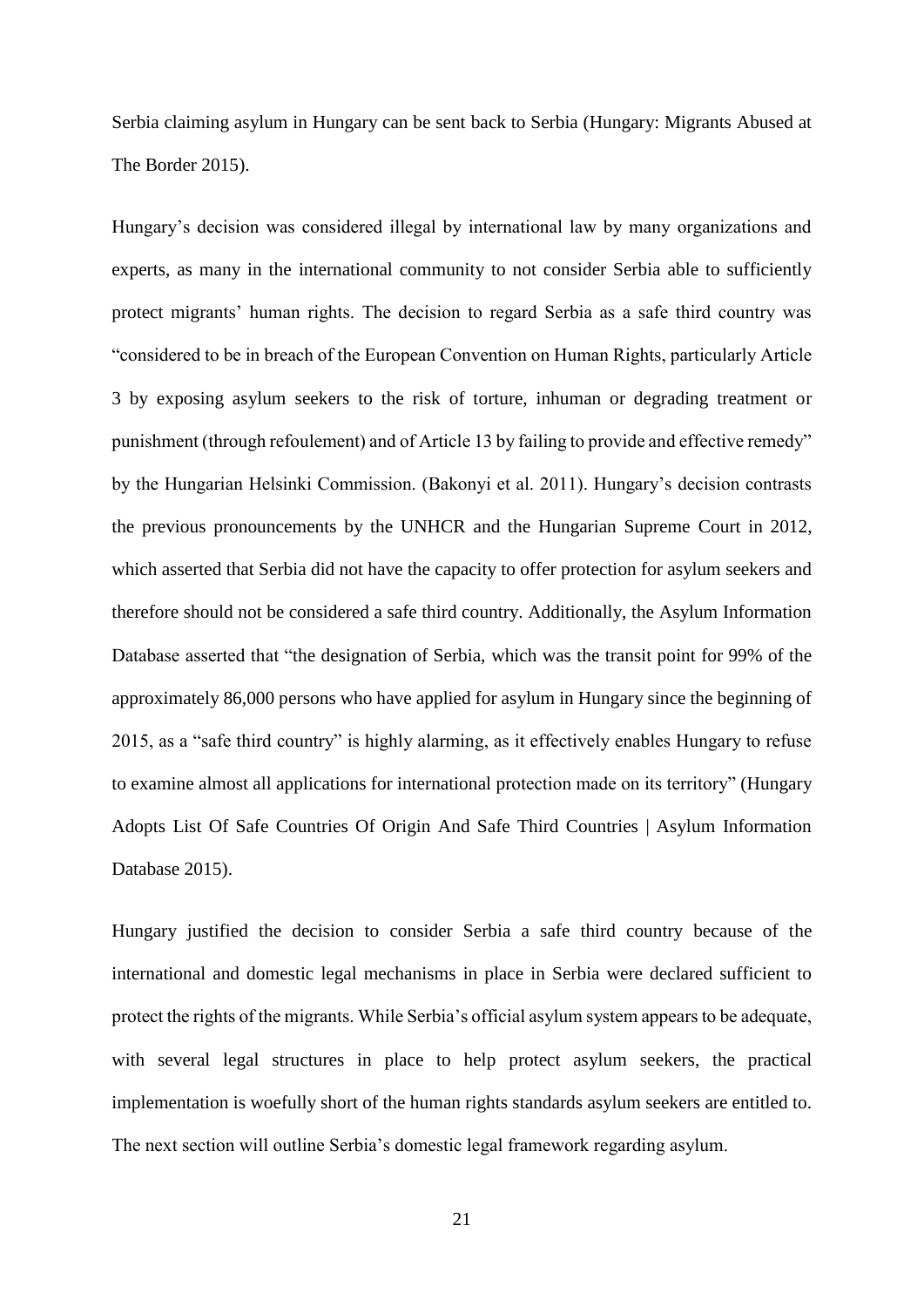### <span id="page-27-0"></span>Domestic Legal Framework

The Belgrade Centre for Human Rights, a prominent organization working with asylum seekers in Serbia, summarizes, "Serbian asylum legislation is generally in line with international standards for the protection of persons in need of international protection, with deficiencies in the system and procedure generally stemming from poor implementation of the existing legislation" (Short Overview of the Asylum Procedure - Serbia | Asylum Information Database 2016). The deficiencies in the system and poor implementation are the major causes for the problems existing in Serbia's asylum system.

Like many other European countries, Serbia's constitution guarantees a right to asylum. Article 57(1) states "any foreign national with reasonable fear of prosecution based on his race, gender, language, religion, national origin or association with some other group, political opinions, shall have the right to asylum in the Republic of Serbia" (Constitution of The Republic of Serbia 2016). However, the main national frameworks governing asylum procedure are the 2008 Asylum Act, Foreigners Act, and the General Administrative Procedure Act (Short Overview of the Asylum Procedure - Serbia | Asylum Information Database 2016).

The Asylum Act solidified such principles upheld in the various international laws on refugees, such as non-refoulement, family unity, non-discrimination, providing information and legal aid, providing free translation services, free access to UNHCR, representation of unaccompanied minors and persons without legal capacity, among other human rights (Serbia: Law of 2007 on Asylum).

The Act also outlines procedures for police and asylum seekers. Article 24 of the Asylum Act provides refugees the right to register for asylum and receive an identification card that will allow them free travel and immunity from arrests for being in Serbia irregularly. Article 26 of the Law on Asylum requires an asylum officer to interview an asylum-seeker in person "as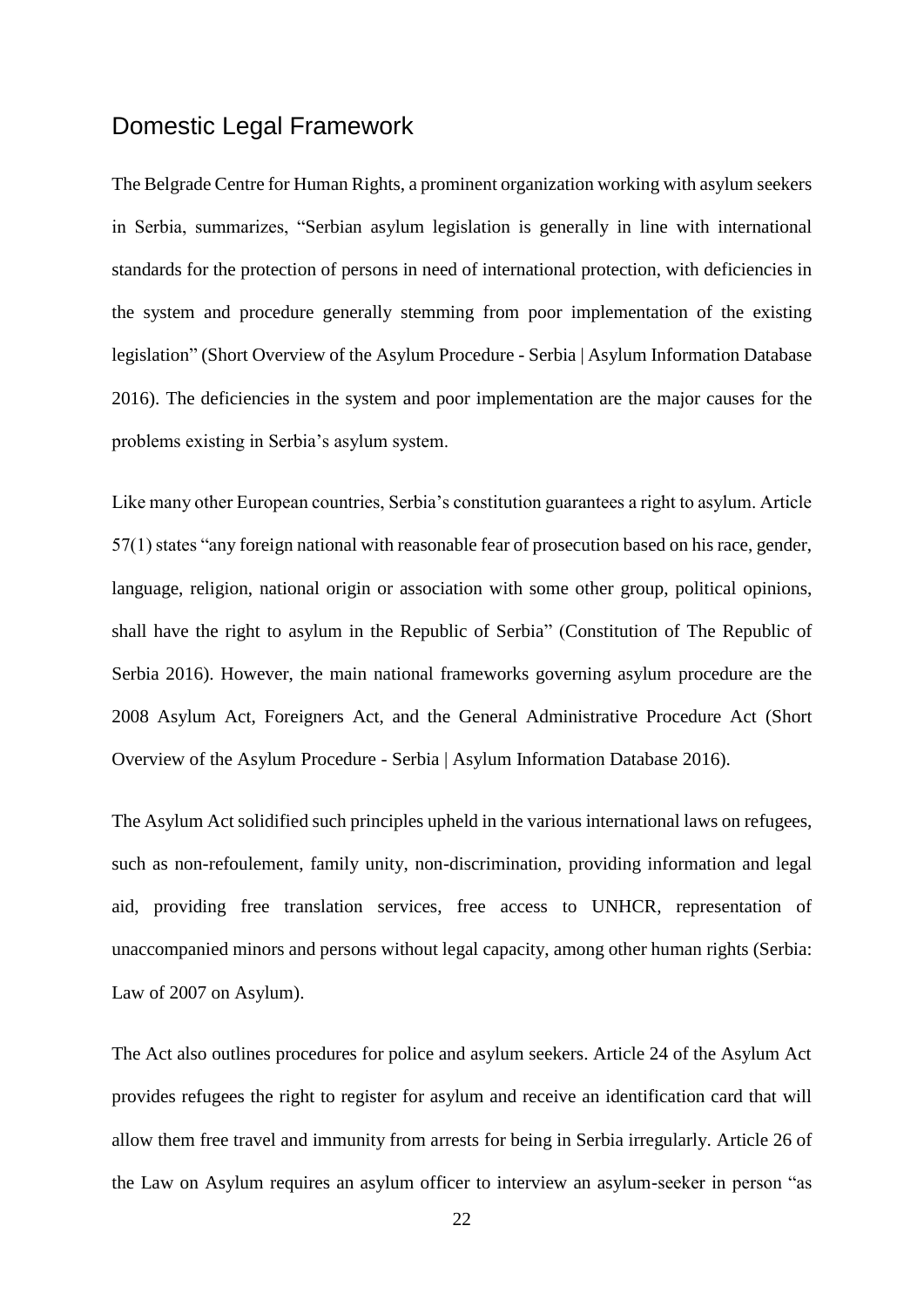soon as possible" after they have submitted their asylum application (Europe's Borderland 2015). After the asylum seeker is registered, they have 72 hours to arrive to their assigned reception center or ask consent from the Asylum Office for permission to stay at a private residence. (Registration of The Asylum Application 2016). Article 46 of the Asylum Act requires to "ensure conditions for the integration of refugees in social, cultural and economic life and facilitate the naturalization of the refugees" (Belgrade Center of Human Rights 2016).

Furthermore, the Asylum Act stipulates that if an asylum seeker has already asked for asylum in any other state party to the 1951 Refugee Convention, his/her asylum claim will be automatically rejected in Serbia (Bakonyi et al. 2011). These countries include Belarus, Russia, Turkey, Tunisia, and FYRM - countries that nationals are frequently recognized in European countries due to their human rights abuse records. This stipulation inside of domestic Serbian law is cause for concern for many aid organizations, including the Helsinki Commission (Bakonyi et al. 2011). In August 2015 the UNHCR published a report on the situation of asylum seekers in the FYROM and concluded that the country did not yet meet the international standards for the protection of refugee. Therefore, they did not qualify to be considered as a safe third country (Belgrade Centre for Human Rights 2016). However, Serbia routinely send asylum seekers back to Macedonia, often with police brutality.

In August 2015, the UNHCR published its Observations on the situation of asylum-seekers and refugees in the Former Yugoslav Republic of Macedonia, in which it concluded that the FYROM did not as yet meet international standards for the protection of refugees, and did not qualify as a safe third country and advised all states to refrain from returning or sending asylum seekers to it. The Asylum Offices did not seem to take this report into consideration, as it stopped summarily applying the "safe third country" mandate to several application cases (Belgrade Centre of Human rights 2016).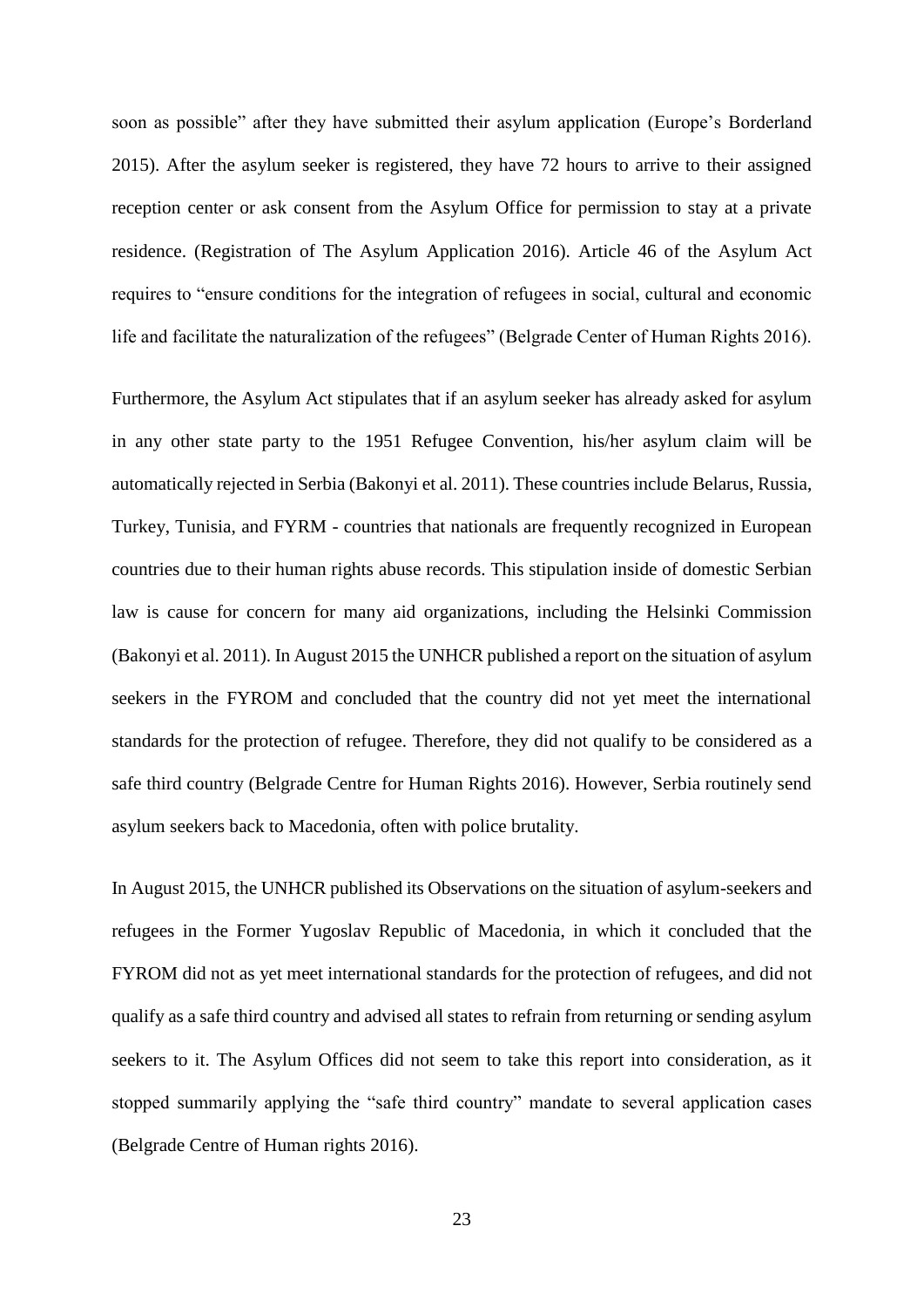Nevertheless, Serbia's domestic laws do provide legal frameworks for protecting asylum seekers human rights within its international and domestic laws. However, these legal structure are insufficient to protect the asylum seekers arriving into Serbia. The ineffective implementation in Serbia's asylum procedure contributed to the crisis conditions over the past year.

### <span id="page-29-0"></span>**Institutional and Practical Challenges**

Serbia's ability to adhere to its own domestic laws and international mandates creates major issues for migrants in Serbia. The main problems plaguing asylum seekers and undocumented migrants in Serbia is poor or insufficient asylum procedures, police push-backs and brutality near the borders (especially the Hungarian/Serbian border), and low integration possibilities.

### <span id="page-29-1"></span>Asylum Process Problems

One of the reoccurring issues in Serbian asylum and refugee procedures is the unwillingness or inability for Serbian officials to effectively manage the large inflow of migrants in a legal manner. An Amnesty International report describes Serbia's "failures and delays in the implementation of its provisions deny asylum-seekers a prompt and effective individual assessment of their protection needs and, in the majority of cases, result in the discontinuation or suspension of asylum applications due to the applicant having 'absconded' (Europe's Borderlands 2015).

The approval of asylum request in Serbia remains remarkably low for the amount of claims put forward by asylum seekers. Despite the increased migration through Serbia beginning in 2013, the government did not have the experience or infrastructure for large amounts of asylum requests and was ill equipped to handle the large numbers of refugees arriving. For example,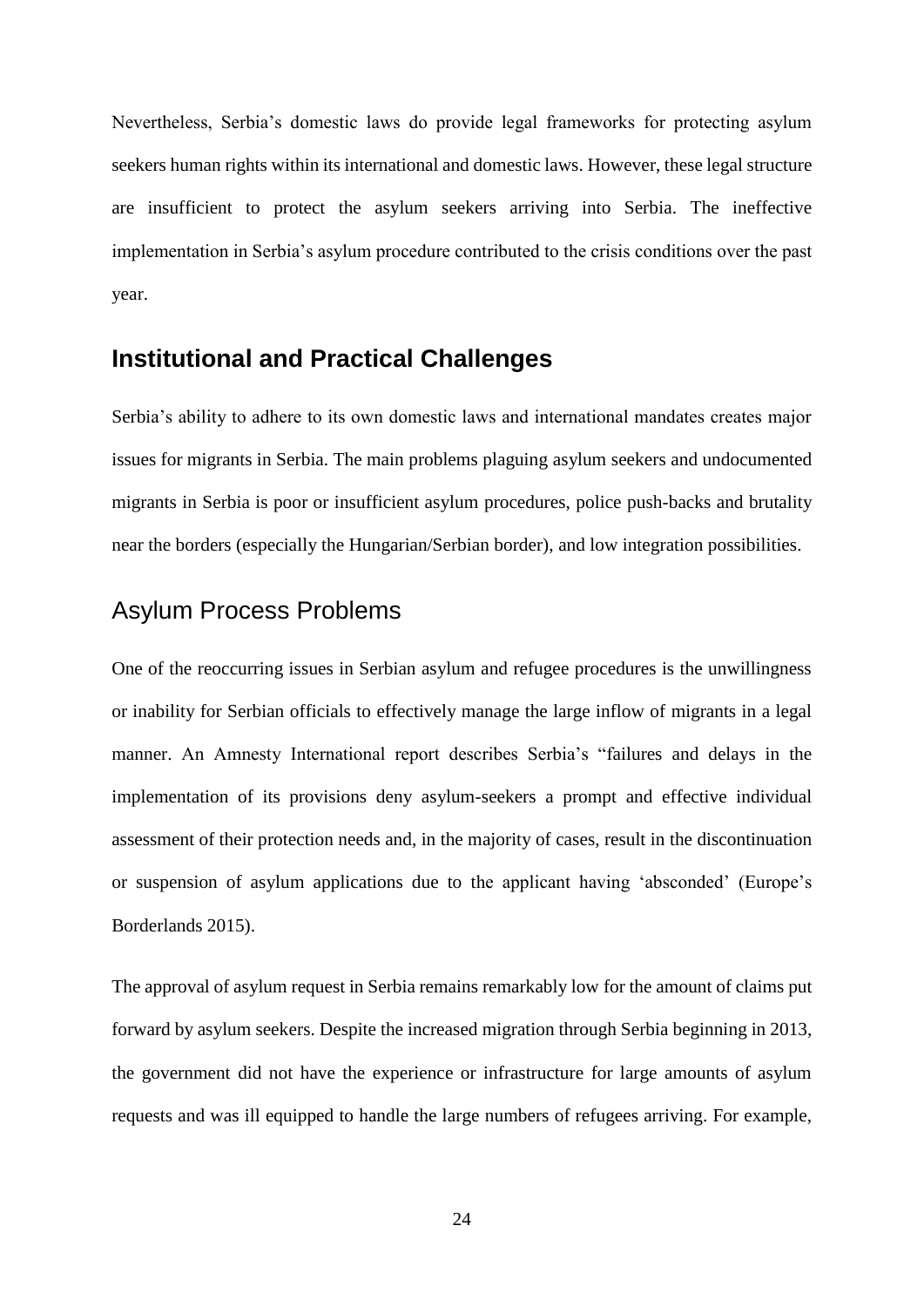as of 2014, 28,295 people expressed the intention to seek asylum in Serbia since 2008, yet only six received refugee status and 12 subsidiary protection statuses (Kilibarda et al. 2014).

The lack of trained professionals and effective integration plans plague Serbia currently and created many of the humanitarian disasters with the recent crisis. "The legal procedure for claiming asylum in Serbia is simple," Rados Djurovic, director of Belgrade-based NGO Asylum Protection Centre, explains but "the problem is that there are not enough experts in the institutions that deal with refugees" (Pantovic 2016). For example, In December 2014, the department consisted of only four legal officers able to conduct refugee status determination interviews. Eventually in January 2015, the office was increased from 11 to 29 officers, although the staff only completed 26 interview by mid-June 2015 (Europe's Borderlands 2015).

The failure to provide access to asylum procedures is a major inadequacies of the international and domestics laws' implementation in Serbia. According to the Asylum Act, a "foreigner may express the intention to seek asylum in Serbia orally or in writing to competent officials of the Ministry of the Interior at a border checkpoint or within its territory, including prisons, the Shelter for Foreigners in Padinska Skela, airport transit zones and during court proceedings" (Registration of The Asylum Application 2016). However, according to the Belgrade Center of Human Rights, many of the competent authorities to handle asylum requests believe that applicants are using the asylum system only to avoid being deported before traveling onto an EU member state, resulting in an unwillingness for authorities to properly register and process requests (Kilibarda et al. 2014).

Subsequently, many asylum seekers are not given the benefits they are entitled to under Serbian and international law. Under Article 24 of the Serbian Law on Asylum, asylum-seekers should be registered by the Asylum Office and given a brief interview and issued with an identity card. In 2014, only 1,350 of the 16,490 individuals who registered their intention to claim asylum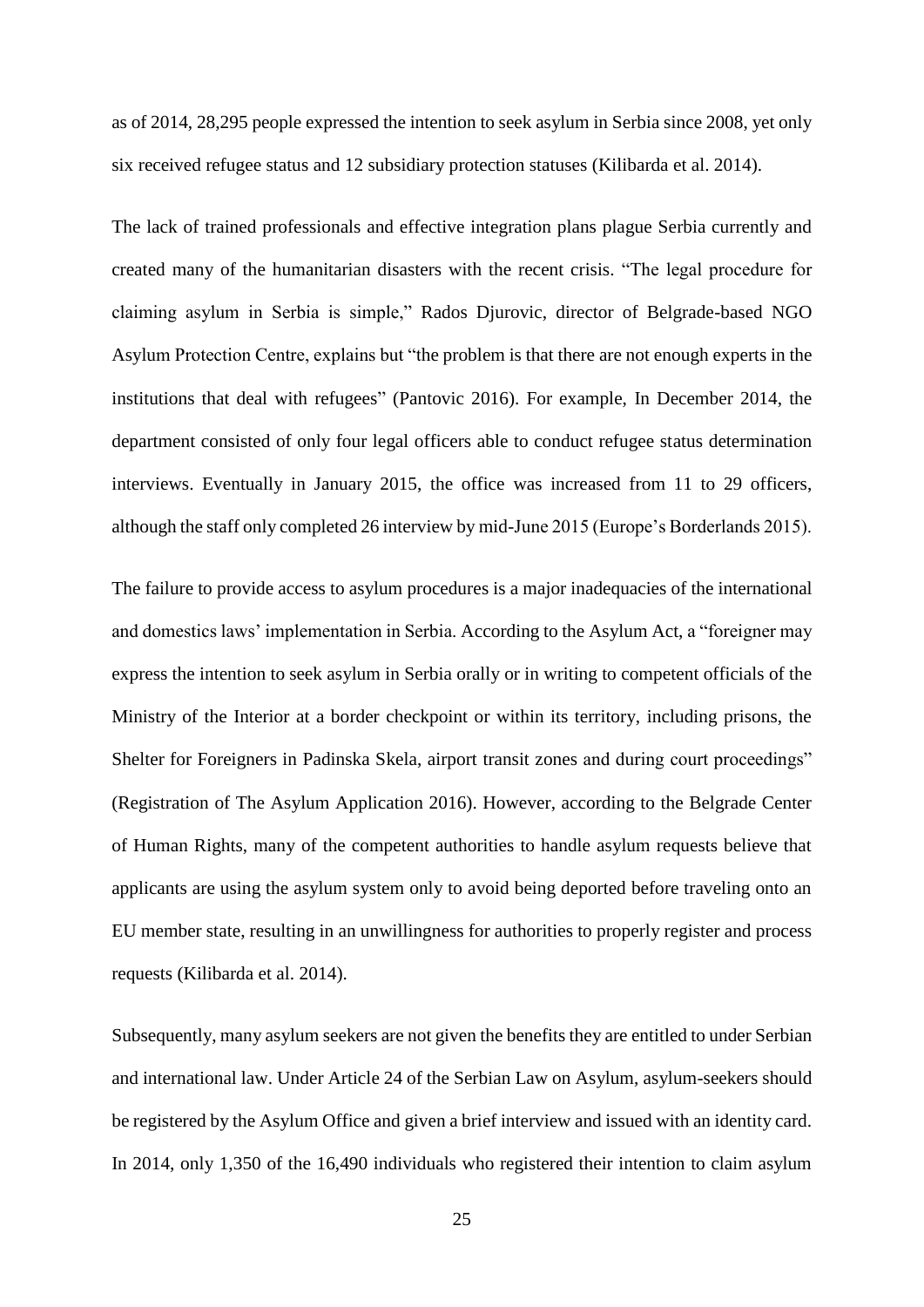were formally registered by the Asylum Office, opening asylum seekers and undocumented migrants up arbitrary arrests (Europe's Borderland 2015). Serbian authorities failed to uphold Article 26 of the Serbian Asylum Act, ensuring a quick interview process for asylum seekers. While 26 interviews were conducted in the first five months of 2015, only 17 interviews took place in 2014, and 19 in 2013 (Europe's Borderland 2015). This low rate of interviews in turn reduces the rates of asylum applications and harms asylum seekers' rights to the legal structures designed to protect their human rights.

Additionally, there is a risk that police officers do not always recognize a person intention to seek asylum due to communication problems between the asylum seeker and the police and the police officers' incorrect interpretation of Serbian asylum law (Kilibarda et al. 2014). With no interprets at key asylum declaration points, such as the Nikola Tesla airport and most reception centers, both police officers and asylum seekers/undocumented migrants do not understand the legal situation they are in (Belgrade Centre for Huma Rights 2016). The Serbian police often treat asylum seekers as irregular migrants, often arresting and detaining asylum seekers, prohibited by international and domestic law in Serbia (Belgrade Centre for Human Rights 2016).

### <span id="page-31-0"></span>Reception Centers

Another significant point of tension between the legal framework and the practical implementation is the conditions and treatment of asylum seekers at Reception Centers across Serbia.

Prior to 2015, Serbia had six reception centers. When the migration flow increased in 2015, the government of Serbia opened a new reception center in Preševo. The government built an additional 6 temporary reception centers, many along the border with Croatia and FYROM to accommodate the increase in demand (Belgrade Centre for Human Rights 2016). Additionally,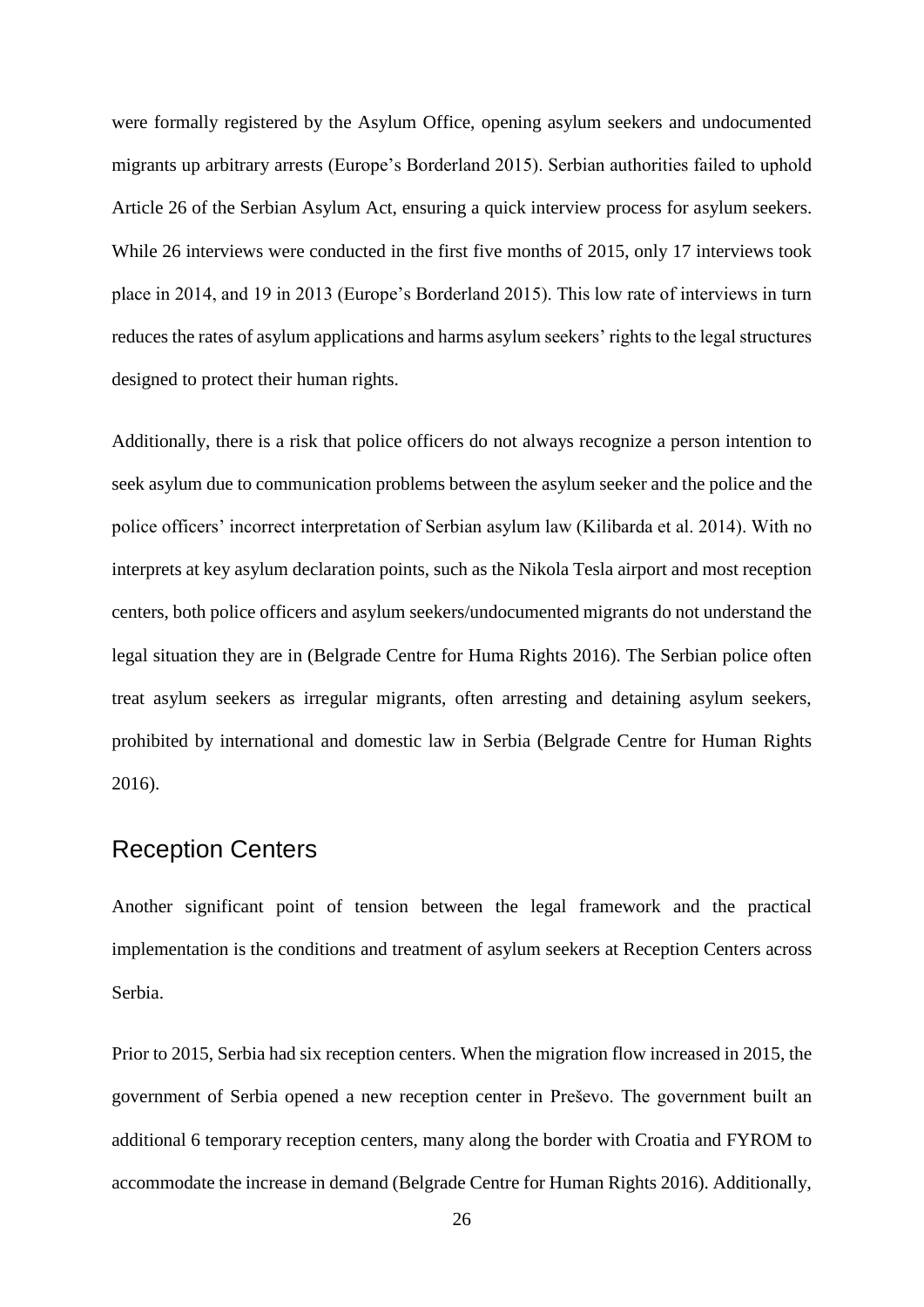the UNHCR Belgrade office and Serbian civil society organizations opened an Asylum Info Center in August 2015 in a central park in Belgrade.

Despite the Serbian governments improvements to the state's capacity for asylum seekers, many problems remain. Several reports claimed that reception centers in Serbia were inadequate for the number of asylum seekers and often in poor condition (Europe's Borderlands 2016, Serbia: police Abusing Migrants and Asylum Seekers, Annual Report on the Monitoring of the Treatment of Refugees 2015). In February 2015, Médecins Sans Frontières (MSF) reported that several dozen asylum-seekers, including children and pregnant women, slept outside, waiting for admission at Bogovadja, a reception center in central Serbia (Europe's Borderland 2015). Most of the complaints originate from a lack of infrastructure and qualified staff.

Additionally, due to Serbia's low recognition rate of refugees and asylum seekers unwillingness to claim asylum in Serbia, many migrants do not use the official reception centers. Reports from 2015 claimed that as many as 200-500 people living on the streets near the main train station in Belgrade. Outside of the border and transit areas, migrants are also using informal and makeshift camps during their transit rather than the official reception centers. A Serbian town near the Hungarian border, Subotica, is an important stop for many migrants is an example of the harsh conditions many migrants endure in Serbia. An abandoned brick factory serves as an informal camp for migrants, offering little to no protection from the unforgiving winter temperatures (Serbia: Police Abusing Migrants, Asylum Seekers 2015).

### <span id="page-32-0"></span>Problems at the Border: Police Brutality and Pushbacks

Another notable feature in Serbia's migration and asylum situation is the border between Hungary and Serbia. This area remains one of the most continuous places for migrants and authorities. Nearly two thirds of all of the irregular crossing within Europe in 2015 occurred at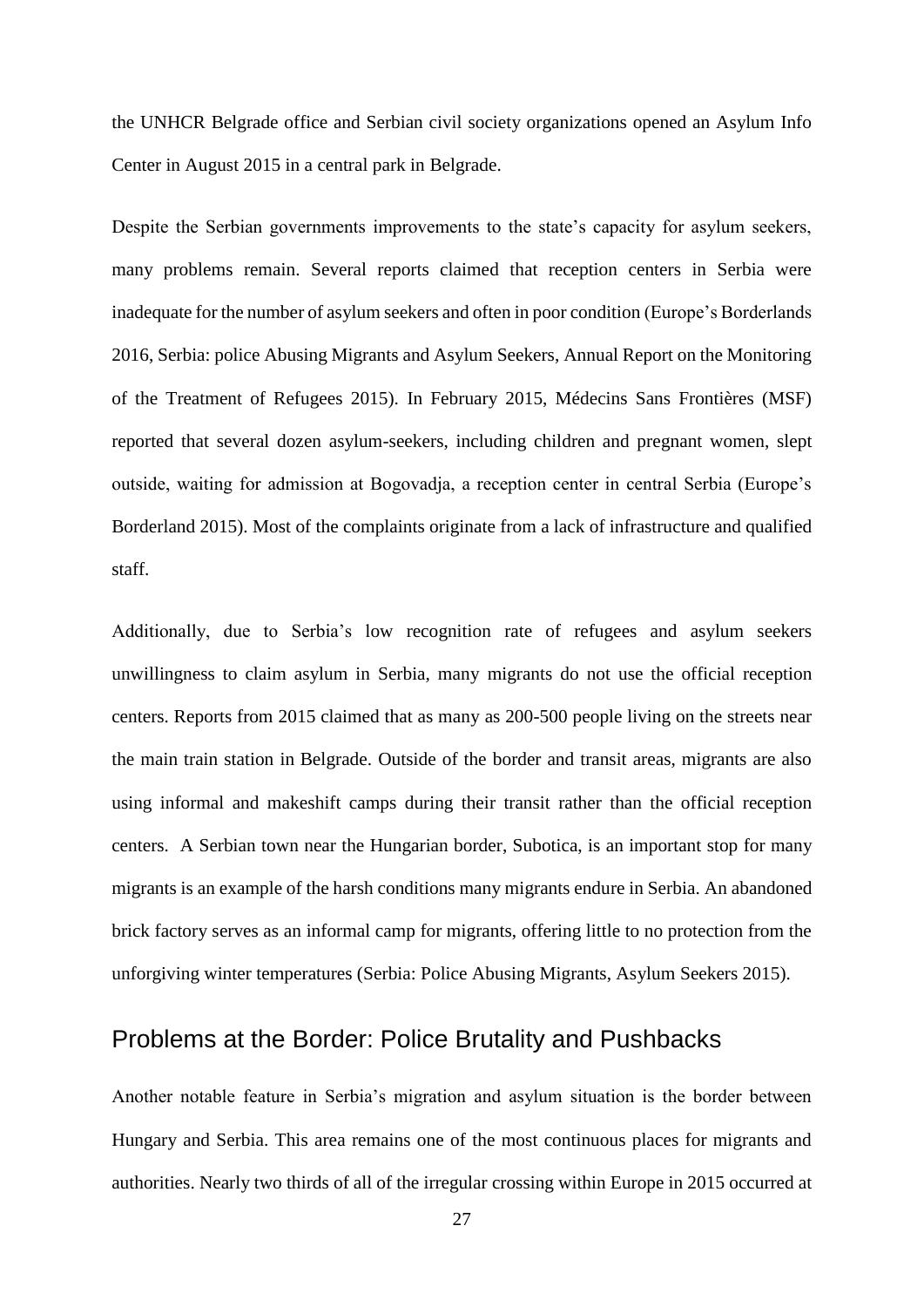the Hungarian/Serbian border. This border became the third most popular route into the EU for irregular migrants and asylum-seekers in 2015 (Bashir 2015). Hungary's decision to build a 175 km fence along its border with Serbia greatly discourage migrants from irregularly crossing into Hungary but also created a "no-man's land" at the border. In the summer 2016, Hungary placed a cap on the number of migrants to 15 a day per transit zone, causing a backup of hundreds of people at the transit zones.

"Hungary is breaking all the rules for asylum seekers transiting through Serbia, summarily dismissing claims and sending them back across the border," claims Lydia Gall, Balkans and Eastern Europe researcher at Human Rights Watch (Migrants Abused at The Border 2016). To date, Hungarian authorities have returned 13 non Serbian or Kosovar asylum seekers to Serbia from the transit zones without informing Serbian authorities (Migrants Abused at the Border 2016). Hungary's use of refoulement and border closing puts strain on Serbia's limited capacity for receiving asylum seekers and creates unfavorable conditions for asylum seekers.

Human Rights Watch (HRW) reported human rights violations occurring in the border area, including severe police beatings by both the Serbian and Hungarian police forces (Migrants Abused at the Border 2016). Reports also confirmed Serbian police pushing migrants back to Macedonia, a country the UNHCR deems unable to protect migrant rights. In the HRW report "Serbia: Police Abusing Migrants, Asylum Seekers", two unaccompanied children interviewed claimed the Serbia police apprehended them in Serbia and took them to Macedonian border and ordered them to walk towards Macedonia (Serbia: Police Abusing Migrants, Asylum Seekers 2015). Several others interviewed reported beatings and pushback by the Serbian police.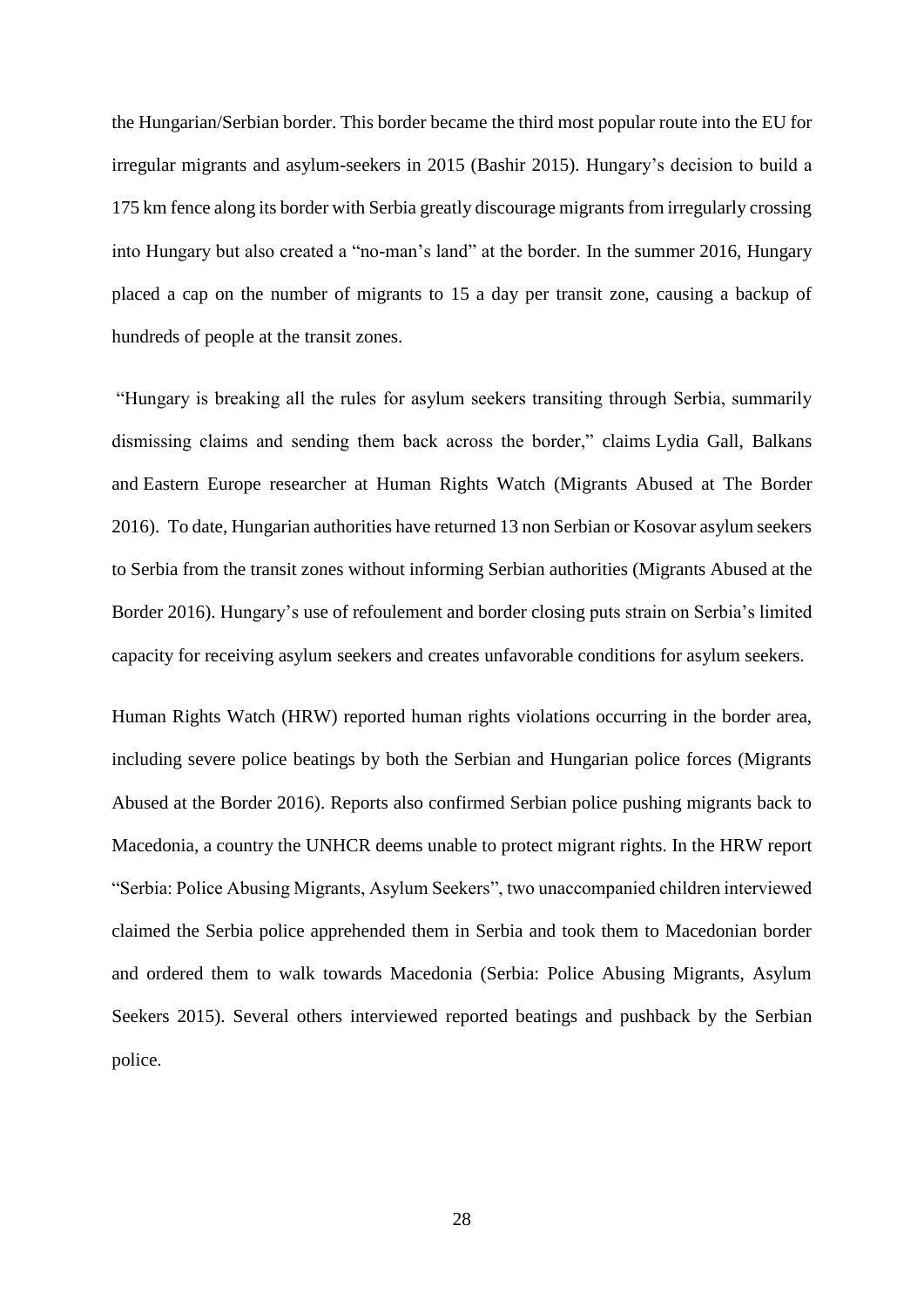Despite these criticism, the European Commission commended Serbia in its difficulties with the closing of the Hungarian border. Serbia did not build its own fence in response to Hungary's policies and avoided creating another humanitarian crisis along the border areas, even though it struggled in fully protecting asylum seekers rights (Belgrade Centre for Human Rights 2016).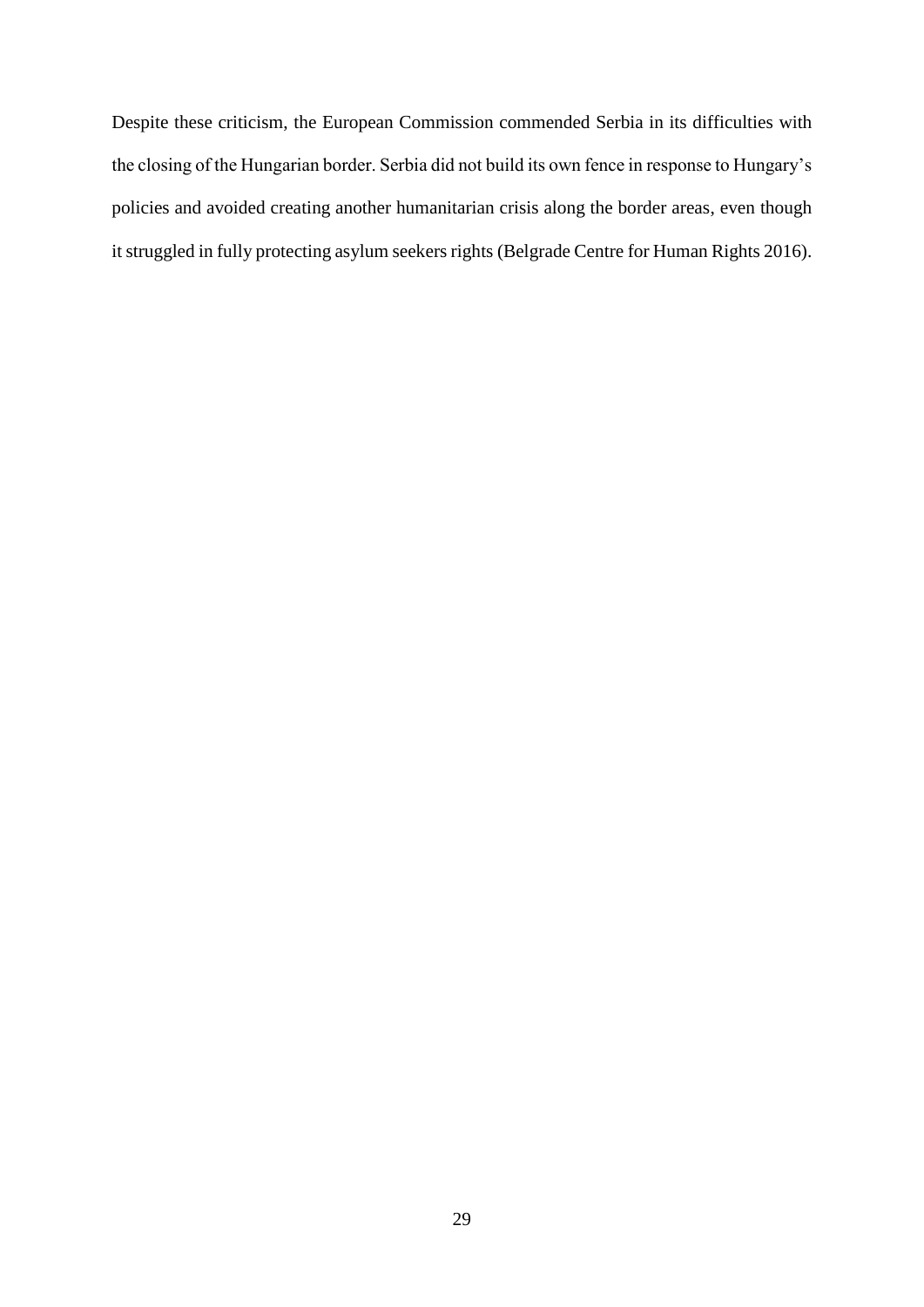## Croatia

<span id="page-35-0"></span>The rate of immigration and transit migration increased after Croatia joined the European Union in July 2013, which demanded a revision of the immigration policy in Croatia in accordance with the EU criteria [\(Gregurović](https://www.researchgate.net/profile/Snjezana_Gregurovic) & Mlinarić 2012). However, in light of the unprecedented flows of refugees and migrants Europe has been facing since the summer of 2015, Croatia has served as a point of entry to the EU and as part of the Western Balkans migratory route towards northern and western Europe (Mlinarić 2012). However, regarding the number of asylum applicants in the EU, the statistical office of the European Union, Eurostat, indicated that Croatia is the Member State that received the lowest number of asylum applications in 2015, only 34 per million inhabitants (Eurostat NewsRelease 2016). Whereas the same Eurostat publication noted that Hungary received the highest number of registered first time applicants in 2015: 17,699 first time applicants per million inhabitants; followed by Sweden, Austria, Finland, and Germany.

As expected, the vast influx of undocumented migrants and asylum seekers (top three citizenships being Syrians, Afghans, and Iraqis) crossing into Europe prompted a division in the EU since the challenge is big but it is shared among only a few EU countries (Eurostat Newsrelease, 2016). To make matters worse, immediately after Hungary approved new immigration law in August 2016 to essentially restrict the flows of movement into the country, the Hungarian authorities swiftly closed the border with Serbia. As a consequence, Croatia started experiencing the greatest influx of migrants (Filipovic, 2015; "Hungarian Helsinki Committee", 2015). But while other countries, like Hungary, closed its doors to migrants, Croatia opened its doors even though the country was underprepared to receive large number of people.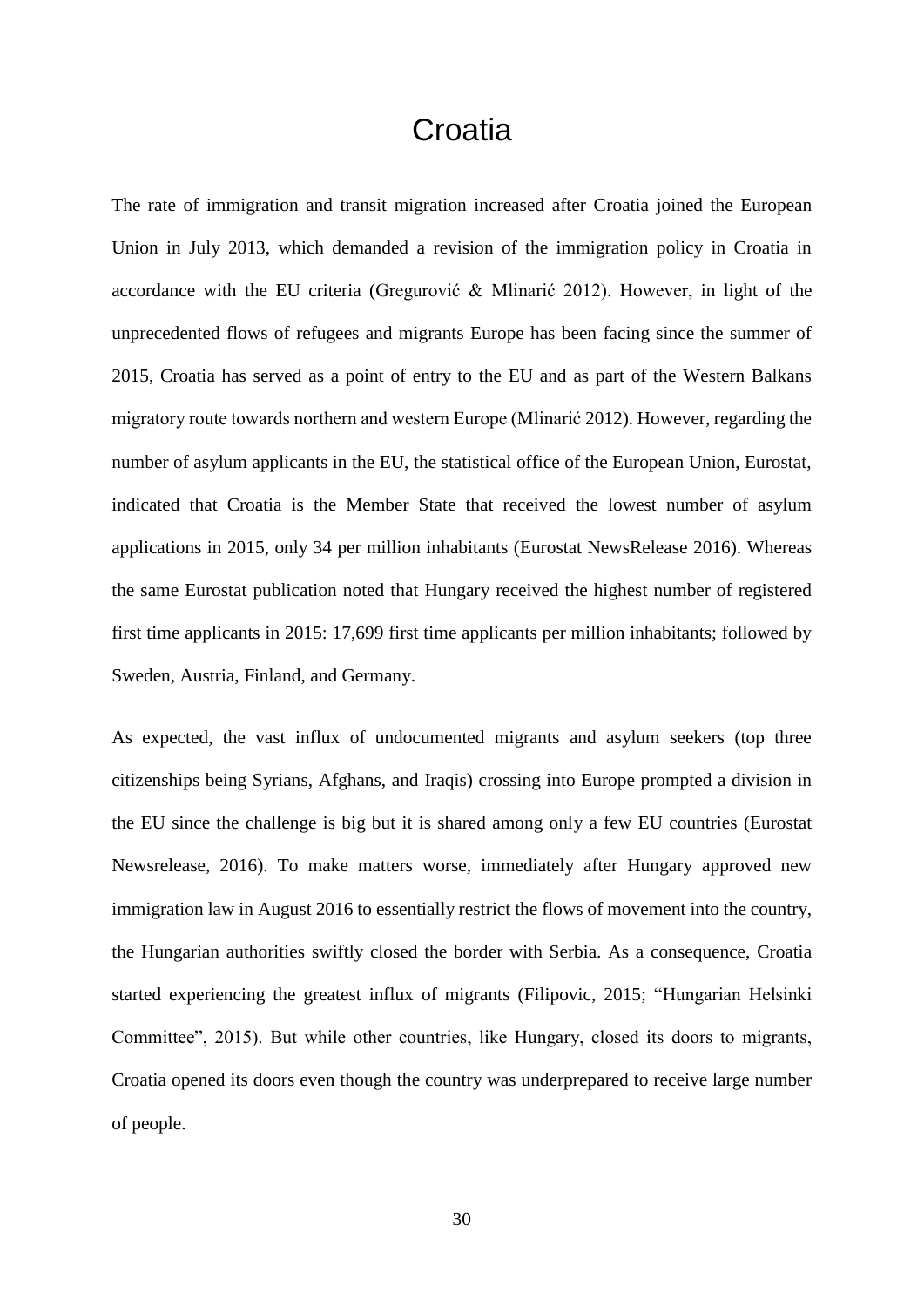To use as a roadmap for better understanding of the developments surrounding the Croatian involvement and response, a timeline limited to the events occurred between the summer of 2015 and the spring of 2016 extracted from the Syrian Refugees website is summed up below (Timeline 2016):



## <span id="page-36-1"></span><span id="page-36-0"></span>**Legal Framework**

### International Laws

As far as the international asylum law is concerned, Croatia is one of the 144 signatory members of the 1951 Geneva Convention Relating to the Status of Refugees, which serves as the main pillar of refugee protection law universally ("The 1951 Refugee Convention, 2016"). At its core, the Convention not only acknowledges the "right of persons to seek asylum from persecution in other countries," but also points out the obligations and responsibility to protect of signatory members (UNHCR 2016). In addition, looking from a supranational or more regional level, the Dublin III Regulation as a component of the Dublin deportation System. The regulation is based on the principle that the first member state where asylum applicant enters the EU is the country that handles the asylum application procedure and decision (EUR-Lex, 2013). As part of the European Union accession process, Croatia adopted its independent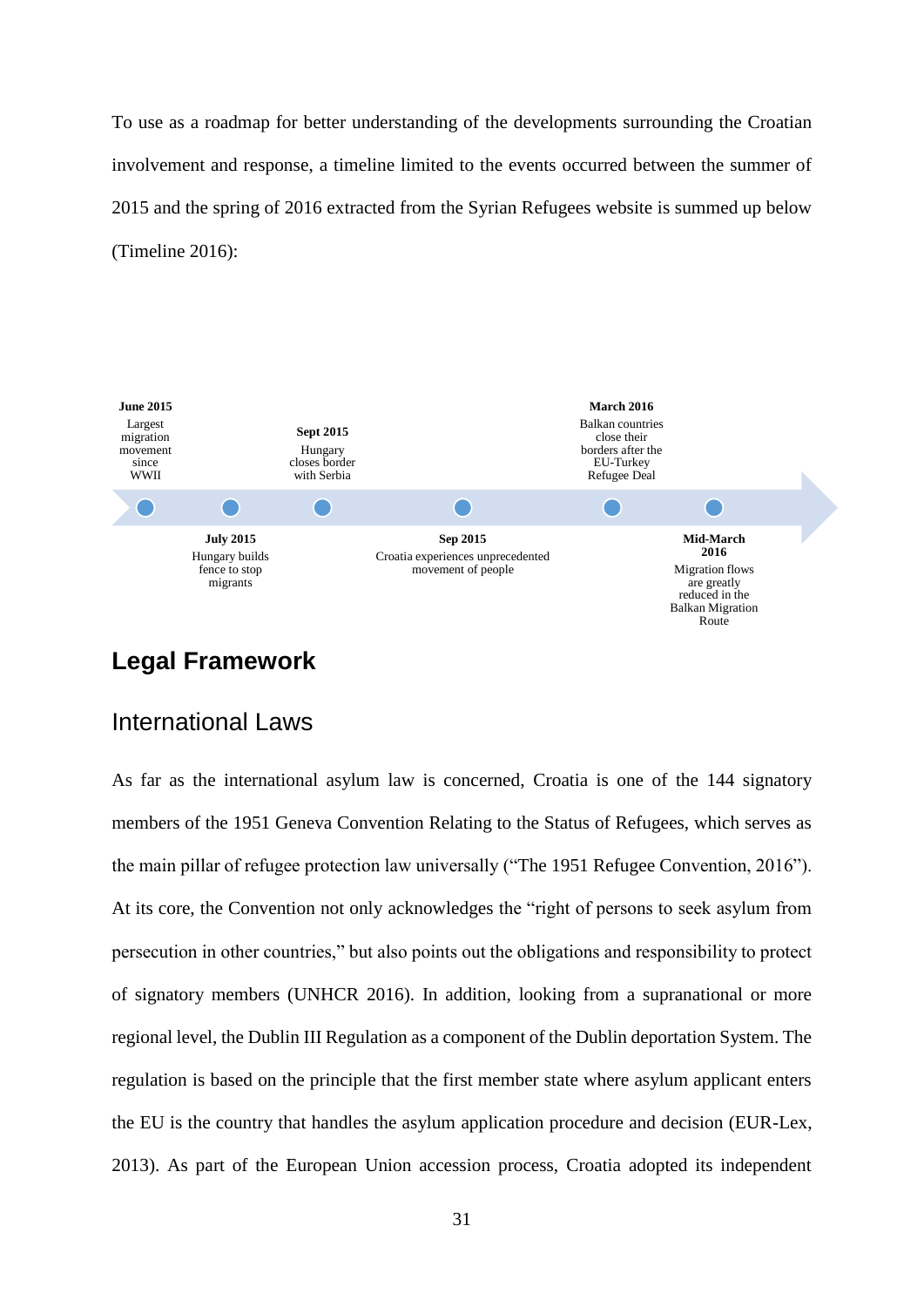<span id="page-37-0"></span>asylum system in 2004; but when it became part of the EU in 2013, the country also became a member of the Dublin III Regulation.

### Domestic Legal Framework

Domestically, Constitution of the Republic of Croatia does not offer specific or detailed provisions concerning reception and treatment of undocumented migrants and asylum seekers. For example, Article 33 of the Constitution approaches the asylum topic in a general fashion by claiming that "foreign citizens and stateless persons may be granted asylum in Croatia, unless they are being prosecuted for non-political crimes and activities contrary to the fundamental principles of international law" (Constitution of Croatia, 2010). However, the newly adopted Law on International and Temporary Protection 2015 (LITP), which replaced the Asylum Act of 2007, is the law that governs the asylum system in Croatia (Ministry of the Interior, 2015). The LITP matches the Croatian legal framework concerning asylum with the different EU directives such as legal acts on "on minimum standards for giving temporary protection in the event of a mass influx of displaced persons and on measures promoting a balance of efforts between Member States in receiving such persons and bearing the consequences thereof or on committing to follow a common procedure for the reception of applicants for international protection" (Ministry of the Interior 2015, p. 2; Tučkorić, Novak, & Croatian Law Centre, 2015). In other words, Croatia adopted the LITP with the aim to harmonize the national asylum legislation with the provisions of the recast EU asylum acquis.

### <span id="page-37-1"></span>**Institutional and Practical Challenges**

Based on figures from the International Organization for Migration (IOM), a total of 556,830 arrivals were recorded between January 1, 2015 and December 31, 2015, while 102,275 arrivals were recorded between January 1, 2016 and May 15, 2016 (Migration Flows - Europe, 2016). However, it is worthwhile mentioning the coordinated response of the Western Balkan nations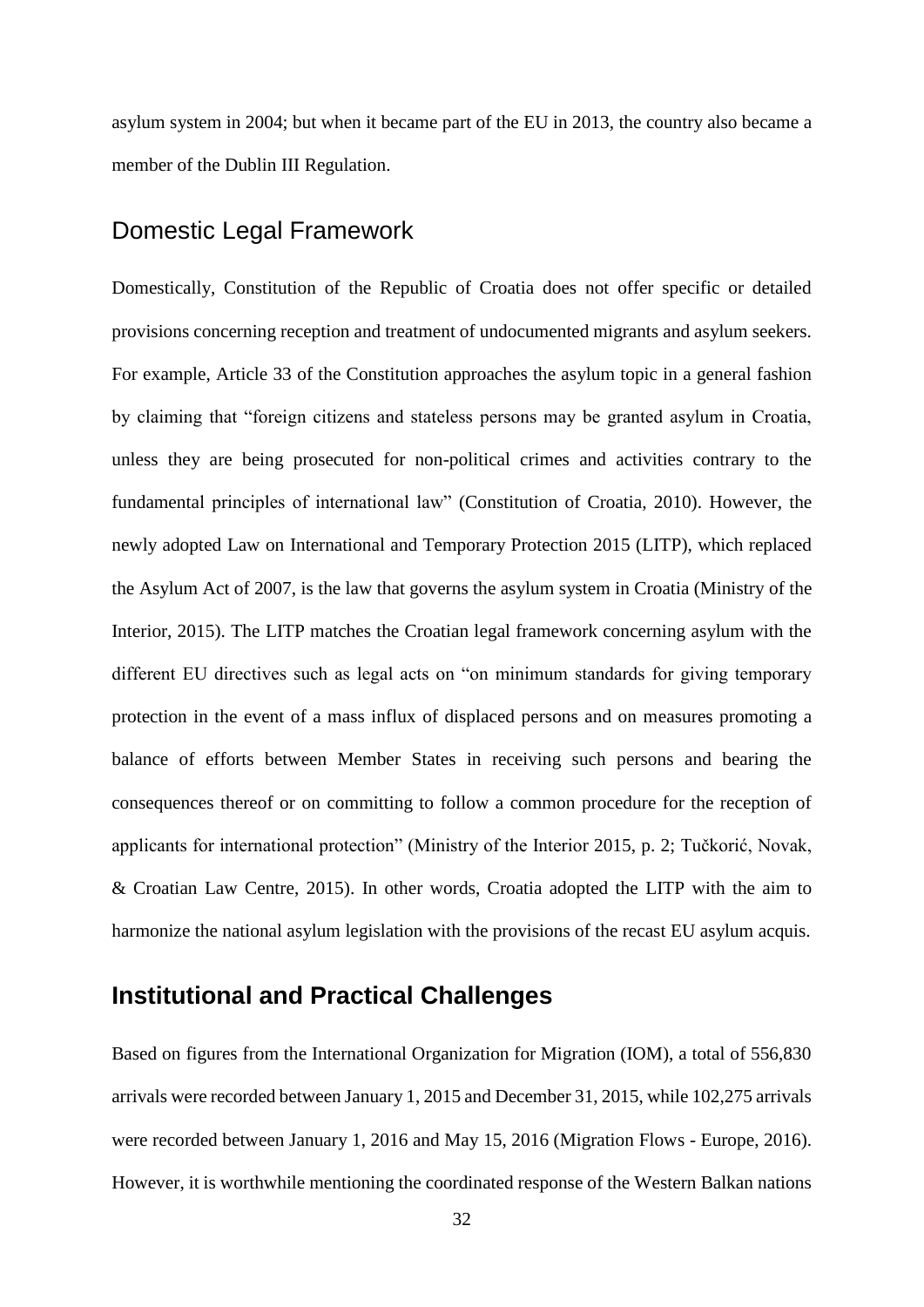to the unprecedented refugee and migrant movement in the region back in January, 2016, when the UNHCR and IOM put forward the Regional Refugee and Migrant Response Plan for the Eastern Mediterranean and the WB route (UNHCR and IOM, 2016). As for Croatia's response plan, the scheme allocates financial and human resources in "protection, education, food, health and nutrition, logistics, shelter, non-food items, wash and local community support" involving the "UNHCR and IOM as lead international organizations, UNICEF, UNDP, UNFPA, UN Women, OHCHR, UNOPS, WHO, WFP…" and the many local NGOs (Stamenković, 2016).

However, the "Joint Statement of Heads of Police Services of Austria, Slovenia, Croatia, Serbia and the former Yugoslav Republic of Macedonia" in February 2016" that led to "temporary border closures and other restrictive measures" followed by the closure of the Balkan route in March had considerably stopped the influx of migrants (UNHCR & IOM, 2016). As a consequence, Croatia has had zero recorded arrivals since mid-March according to the IOM's regular updates regarding Mediterranean route arrivals and the Croatian government (Mediterranean Update, 2016; Government of the Republic of Croatia, 2016). In addition, after clicking on the link to the English version of the website for the new MoI, it opens the old website of the MoI, which stopped publishing data regarding entry, reception, and accommodation for arrivals after January 2016 – in either Croatian or English (Reception and Accommodation of Migrants, 2016).

### <span id="page-38-0"></span>**Key Policy Actors**

There were several international and national actors working together in Croatia as part of the humanitarian response efforts. It is believed that "24 international organizations, including national and international non-governmental organizations (NGOs)" joint forces to face the big influx of migrants and asylum seekers (UNHCR & IOM, 2016, p. 103). For example, according to a UNHCR' map about who was doing what where, the "main point of assistance delivery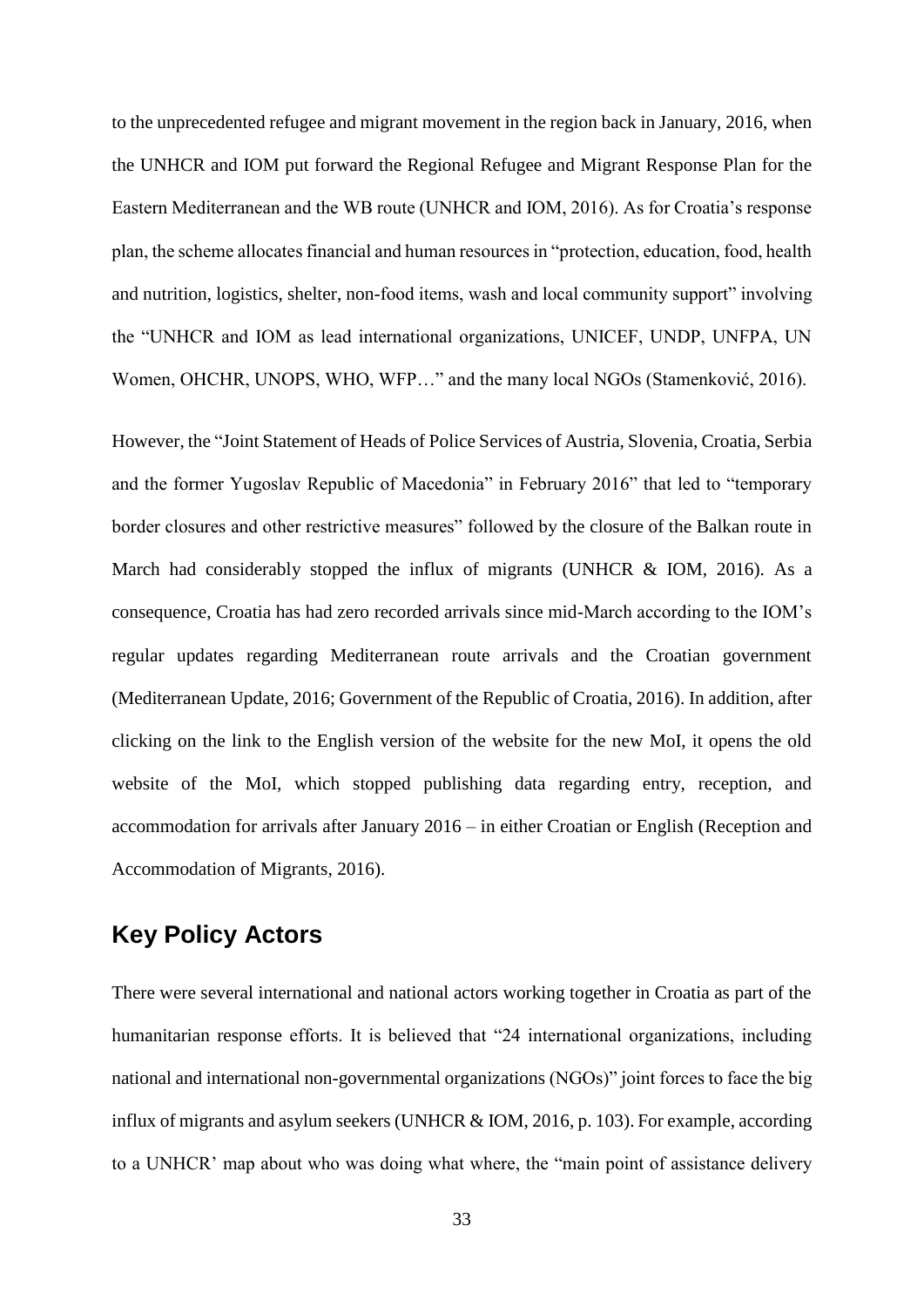was the Government-managed Winter Reception and Transit Center, established at Slavonski Brod on 02 November 2015" had received the collaboration of some of the organizations indicated on Table  $1^1$  (UNHCR & IOM, 2016, p. 103).

| Organization                     | Providing                                                |
|----------------------------------|----------------------------------------------------------|
| Croatian Red Cross (CRC)         | Protection, food security and non-food items, logistics, |
| Croatian Law Centre (CLC)        | Protection and legal and administrative information      |
| Save the Children International  | Protection, food security, and nutrition                 |
| <b>UNHCR</b>                     | Protection, legal and administrative information,        |
| <b>UNICEF</b>                    | Protection and nutrition                                 |
| Caritas Croatia                  | Shelter, food security, non-food items, logistics        |
| Samaritan's Purse                | Shelter, water, sanitation, and Hygiene; and non-food    |
| The Adventist Development and    | Legal and administrative information, non-food items,    |
| Relief Agency (ADRA)             | emergency and telecommunications                         |
| Medical and Nutrition Global Aid | Health and nutrition                                     |
| (MAGNA)                          |                                                          |

Table 1 - Who is Doing What Where as of January 2016

In addition to the aforementioned organizations collaborating on the ground, the most important body orchestrating their deployment is the Ministry of the Interior of Croatia (MoI), which is also the authority responsible for putting into action the overarching asylum law in the country. Moreover, it is the authority that is involved in almost all stages of the asylum procedure from the intention to apply and registration of application to implementation and management of the Dublin III Regulation, and appeals (Tučkorić, Novak, & Croatian Law Centre, 2015). According to the article 11 of the LITP, the MoI and the Administrative Courts

1

<sup>1</sup> Source: http://www.refworld.org/docid/56a7897f4.html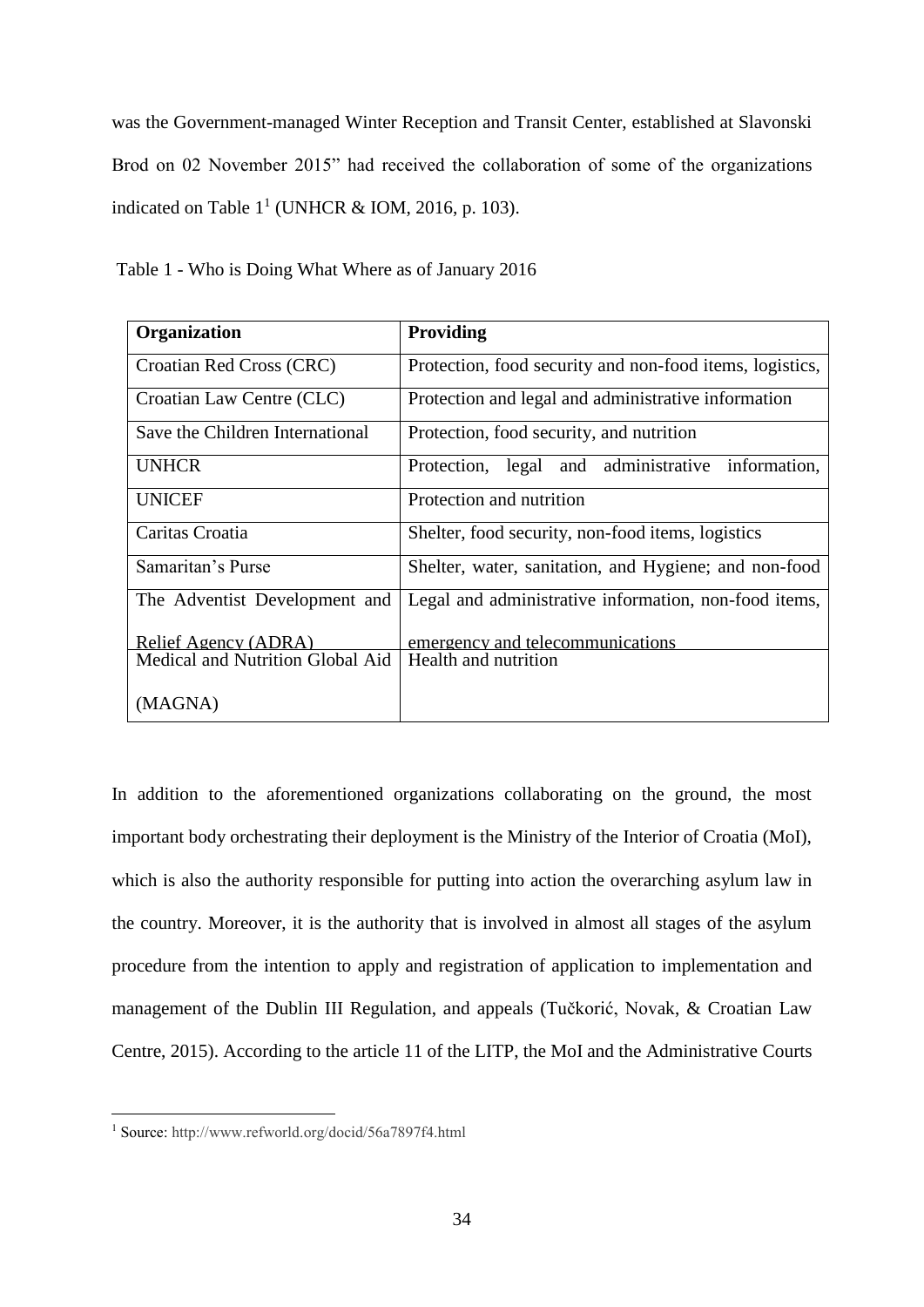<span id="page-40-0"></span>of Croatia work closely together with the UNHCR regarding "applicants, asylums, foreigners under subsidiary protection and foreigners under temporary protection" (Ministry of the Interior, 2015).

### **Reception Centers**

There appears to be different interpretations on the situation on the ground in Croatia since September 2015. According to a thorough report by AIDA, last updated in January 2016, accommodation of applicants was only being arranged at the Reception Center in Kutina (Tučkorić, Novak, & Croatian Law Centre, 2015). Yet, an English language presentation published by the MoI on October 21, 2015, stated that the influx of migrants in September had led to the cessation of recording of arrivals in the area of Tovarnik. Migrants from this influx were then being transported to several "reception centers," the names of which were listed as: Čepin, Ježevo, Beli Manastir, Luč, Torjanci, Sisak and Hotel Porin (Republic of Croatia - Ministry of the Interior, 2015). Eventually, the sole remaining reception center was Slavonski Brod, which had been established for housing and processing purposes for the winter months at some in November 2015. However, the Croatian government decided to close the center in April (UNHCR & IOM, 2016). This represented a shift in the Croatian position, which involved only allowing migrants to pass through, which was later mirrored by an announcement that Croatia would only allow in migrants with proper visas (Balkan Insight, 2016).

To take a case in point, during an interview official volunteer working at Slavonski Brod winter reception and transit center, Croatian national Barbara Araba stated that the main objective at the center was to meet migrants' basic needs while transiting. Based on her experience, Araba believed that there were no big discrepancies between what the legal framework for the reception and treatment of undocumented migrants and asylum seekers stipulates and what actually happened on the ground. On the one hand, she explained that, as far as she was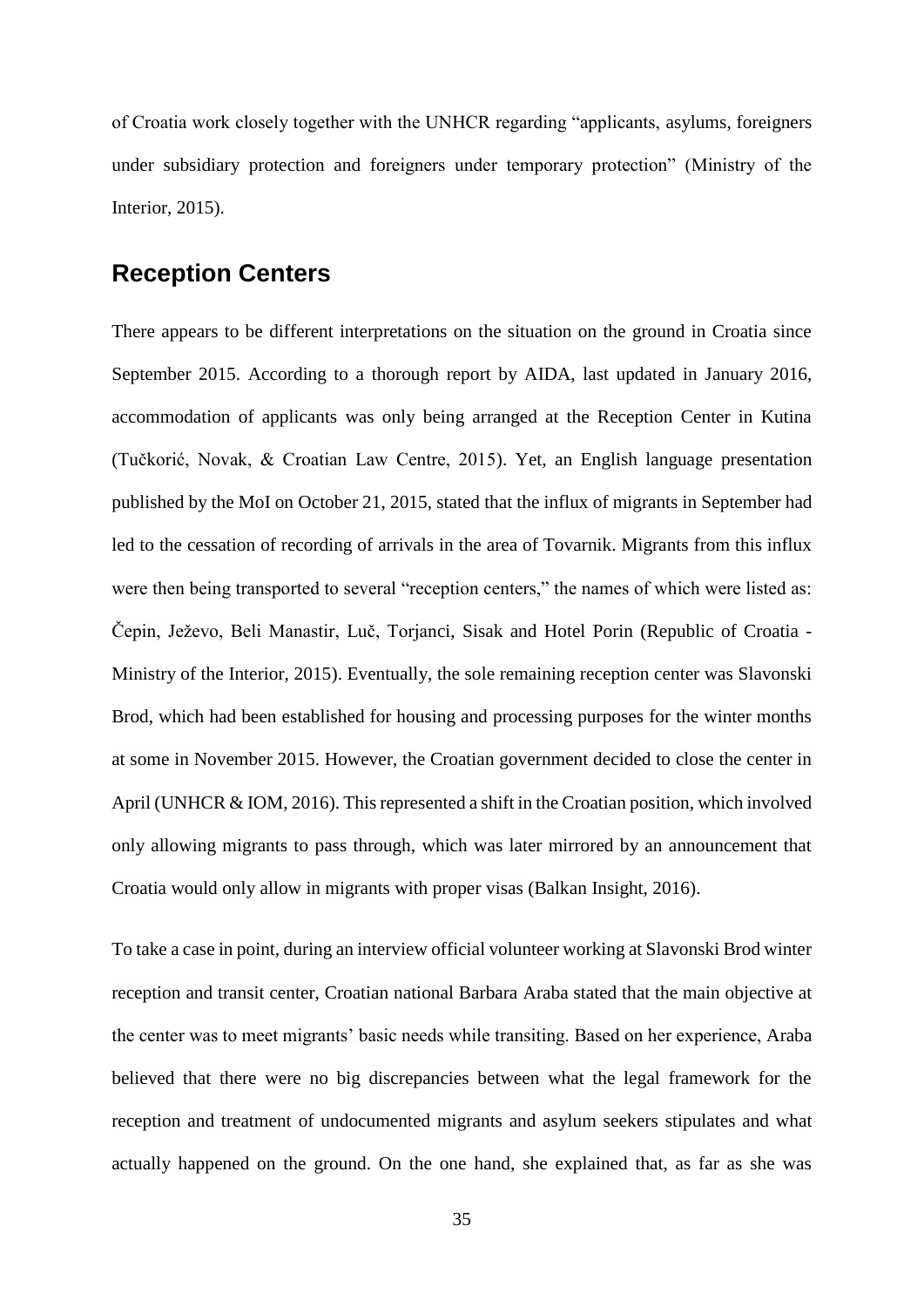concerned, everyone had to undergo a thorough registration process and was also offered asylum. What's more, she emphasized that migrants had access to medical and psychosocial services as well as to food, clean water, clothes, toilets, and extra accommodation days in the center to rest if needed.

On the other hand, Araba did recognize witnessing that not everybody received the same treatment when the time came to provide full hand fingerprints, particularly when the center was just established in November 2015. Moreover, she added that although Slavonski Brod was meant to be a temporary reception center, it had to receive more migrants and pushbacks (around 300) who were returned from Austria or Slovenia, when the borders were closed. Then, access into and from the center was restricted to only a few people (Red Cross and the Croatian police). Her account on the pushbacks when the borders where closed can be confirmed by the Regional Refugee and Migrant Response Plan for Europe: Eastern Mediterranean and Western Balkans Route report (UNHCR & IOM, 2016). In addition, Araba acknowledged that while many migrants were satisfied with the basic services being provided to them at the center, they were unhappy with the fact that they were not allowed to leave the center whenever they wanted to leave and that they were surrounded by police officers. Such dissatisfaction is reflected by a report titled "Systemic Human Rights Violations by the Croatian Authorities in the Closed Parts of the Winter Reception and Transit Centre in Slavonski Brod," which provides irregularities captured by observations and interviews carried out by activists "since independent observers, media, and most volunteers were denied access to the… sectors where people were forcibly detained" (Banich et al., 2016)

### <span id="page-41-0"></span>**Gaps and Challenges**

First, the adoption of the EU directives as asylum regulation in place of specific national legislation in Croatia was a lofty precedent, aimed at providing a high standard for Croatia to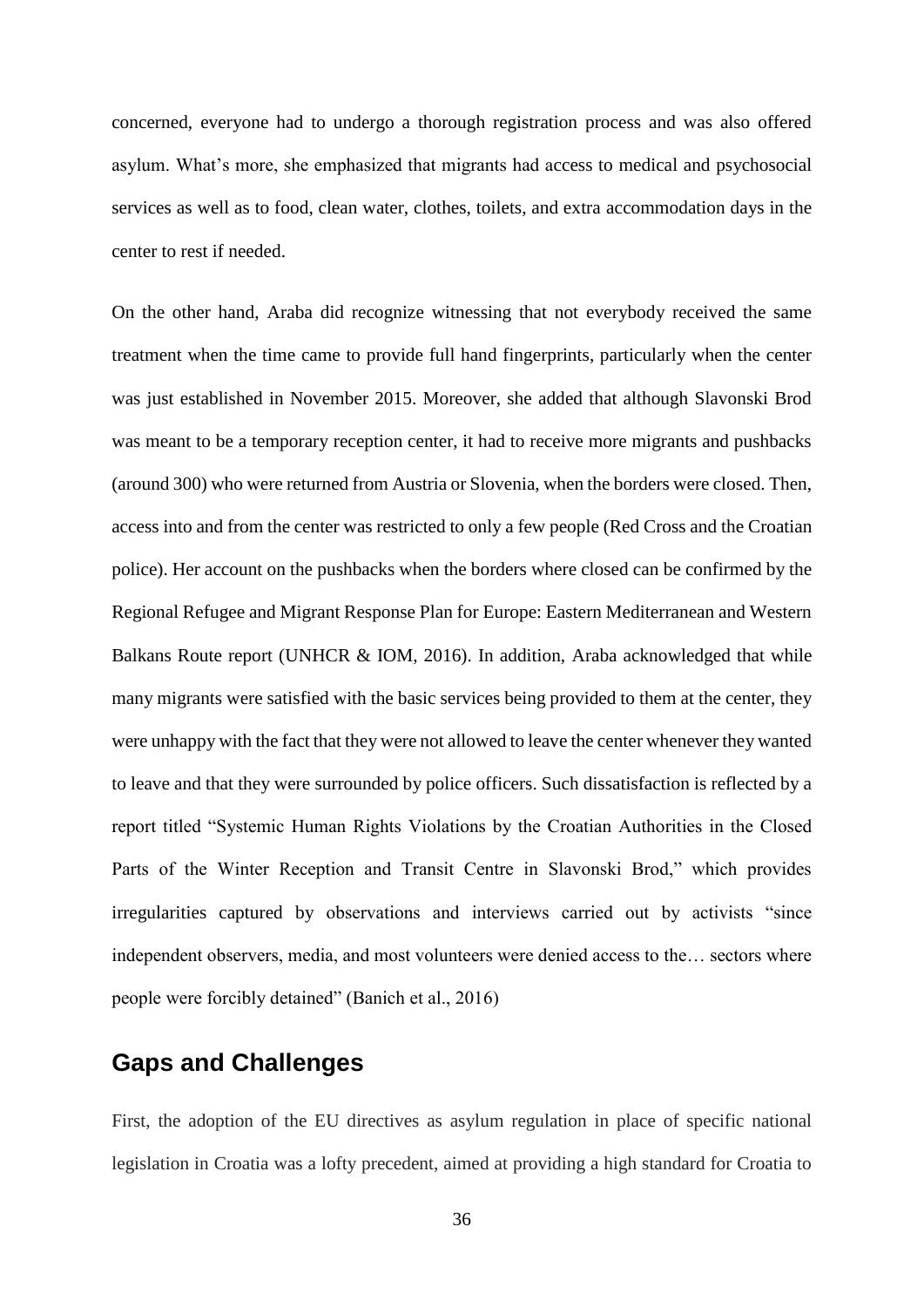reach. Given the significant capacity issues and inexperience with asylum procedures and inflows, one could expect that there would be serious failures in actually meeting those goals. The first-hand accounts of volunteers in Croatia collected as part of this report suggested otherwise—that Croatian officials were doing their utmost to meet EU-level regulations without serious violations. This finding, however, raises the question of whether further field research and interviews with officials, volunteers, and actors on the ground would reveal a similar conclusion, or whether there are more specific violations that would be revealed through more rigorous methods.

Second, desk research makes it clear that communication was a significant issue that had been worked on through legislation, specifically the LITP in finally providing a code of conduct for interpreters and establishing qualifications. Despite this, however, there was evidence of communications breakdown between arrivals and officials/staff, and that border guards were severely hampered by lack of foreign language knowledge, particularly of critical languages such as Arabic. This suggests that more language training is needed, not just of critical languages from Syria, Afghanistan, and other major countries of origin, but generally as well. Even if greater resources are provided at the EU level for qualified language staff in these kinds of emergencies or situations, they may not be able to communicate with Croatian staff if English or French skills are lacking. Moreover, more emphasis needs to be put on providing language training to Croatian staff or in hiring staff with foreign language backgrounds.

And third, there is also a serious gap in understanding the situation on the ground in terms of reception centers in Croatia, with several different competing interpretations put forth in the literature and the first-hand accounts collected for this report. The general lack of information on reception centers and quality of these centers is one issue, and the fact that this could not be supplemented easily with accounts from outside sources produces an unclear and incomplete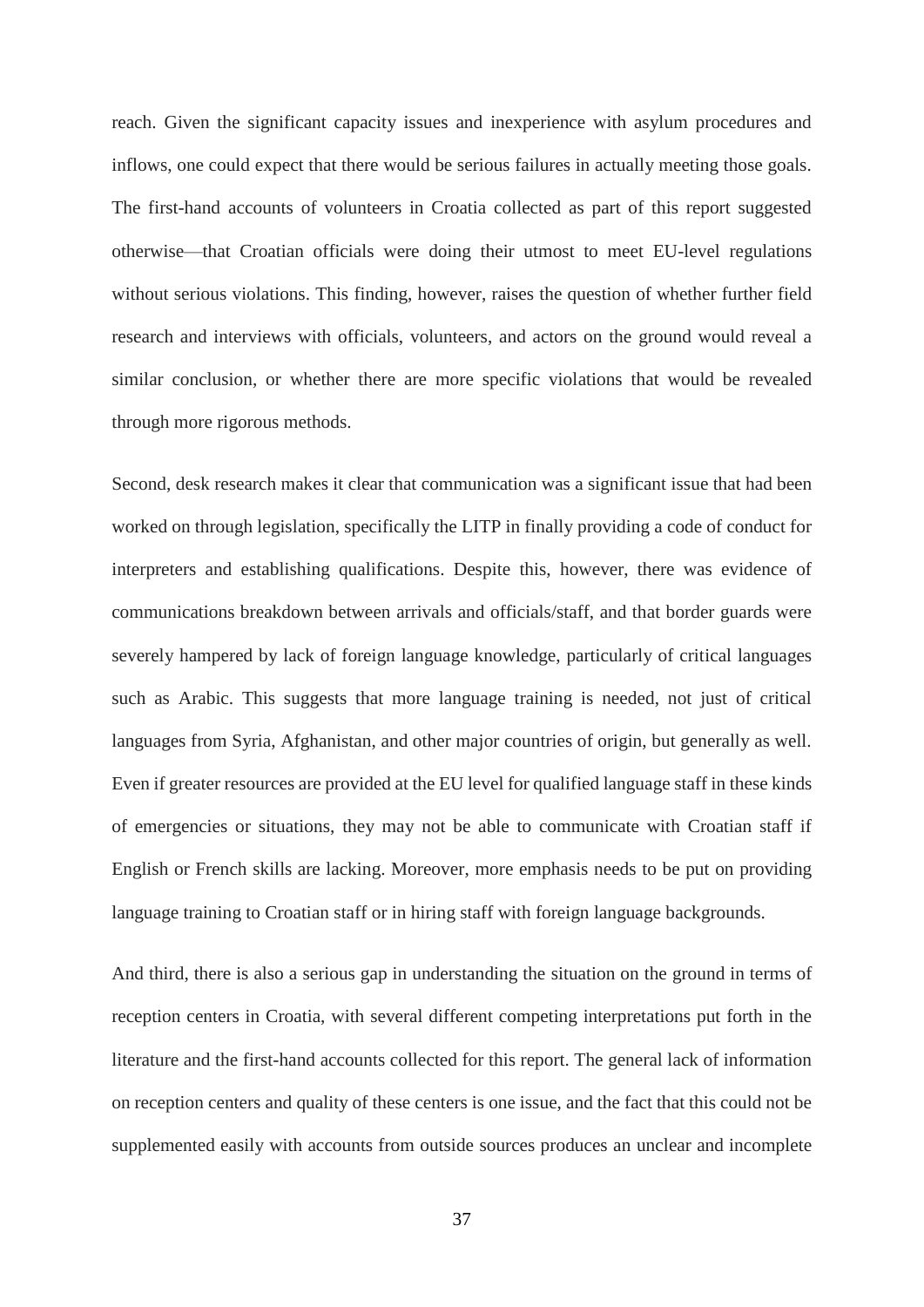picture of what occurred throughout the country. Only volunteers, officials, and staff for those international organizations on the ground had access to these facilities, limiting the pool of potential interviewees. Even here, the first-hand account collected only related to a single reception center, further limiting the representativeness of the data. This suggests that more field research is necessary in Croatia on this subject in order to clear up whether conditions on the ground met standards and procedures—this represents a major gap in practitioner understanding of whether there was a mismatch between (i) international and EU law and regulations on reception centers and (ii) actual conditions in the centers.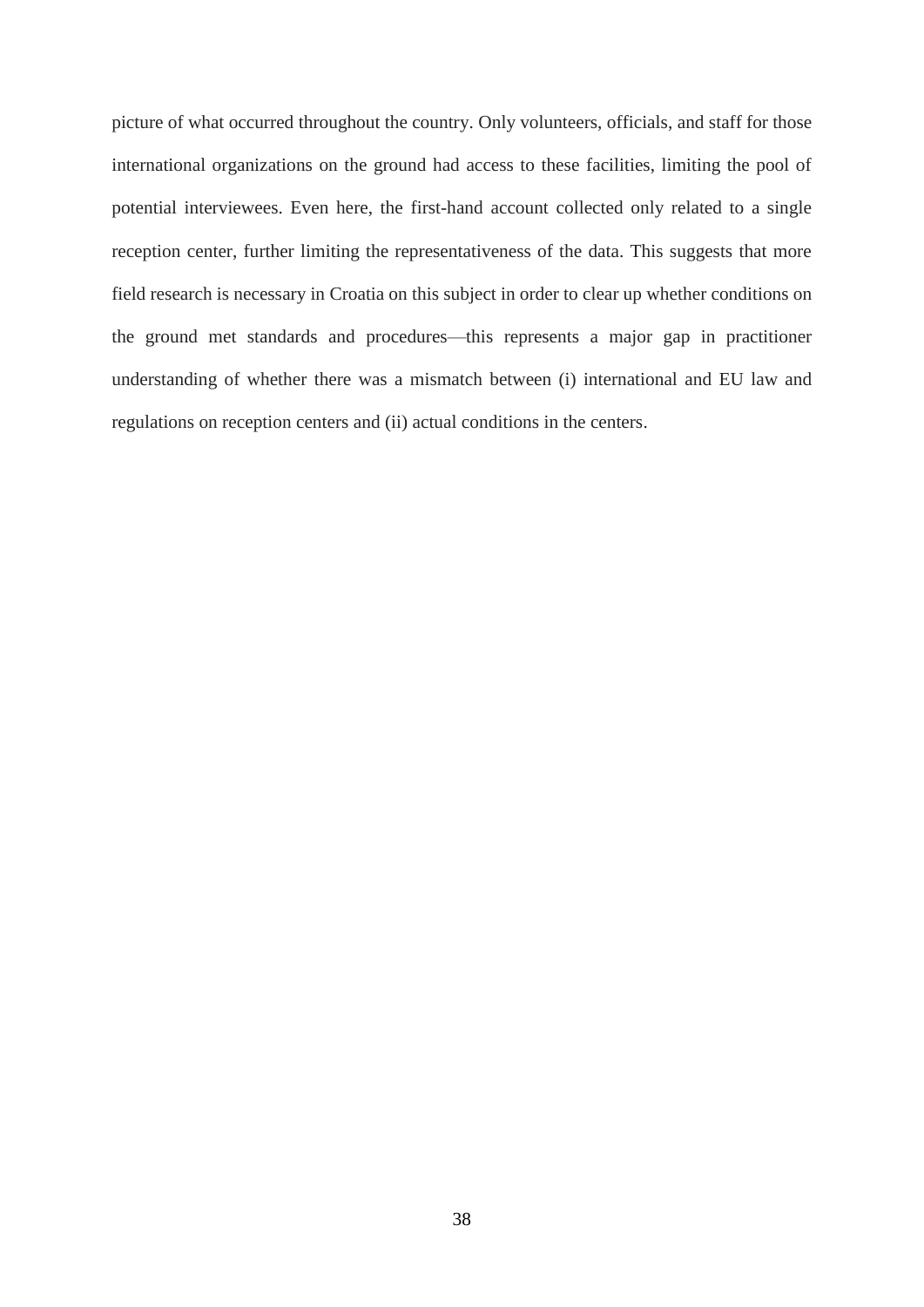## **Slovenia**

<span id="page-44-0"></span>The Republic of Slovenia is the fourth smallest member state of the European Union. It is often regarded as one of the most successful countries in transition characterized by dynamic economic development. As of the 1 January 2016, the population of Slovenia was 2,064,188, with 107,766 being foreign citizens (Statistical Office, 2016).

Slovenia's experience with migration was largely influenced by the events in the 1990s, where people from Croatia, Bosnia and Herzegovina were fleeing armed conflicts in the former Socialist Federative Republic of Yugoslavia (Bardutzky, 2013). In the following years, people from Iran, Syria, China, Bangladesh and Pakistan entered Slovenia's territory, which, coupled with the negative outlook of the public on refugees has brought about changes in Slovenia's migration policies (Bardutzky, 2013). However, Slovenia was not, and has not been ever since a primary target country for asylum seekers and undocumented migrants.

As a transit country, Slovenia has received very few applications for international protection. In 2014, only 385 persons applied for international protection, mostly citizens of Syria, Afghanistan, Pakistan, Kosovo, Somalia, Iran and Nigeria (MNZ, 2015a).

Due to its geographical location, Slovenia has played an important role in the so-called European "migrant crisis". Since Slovenia has become a member of the Schengen area in 2007, it constitutes an important entry point for migrants into the EU. Following the Hungarian border closure with Croatia on 15 September 2015, the attention has shifted to Slovenia as the migration flow was diverted and migrants have passed through the country in order to reach their Western European destination countries, i.e. Austria, Germany, Sweden and Norway. Since that period until the 25 January 2016, 422.724 asylum seekers and undocumented migrants crossed Slovenia of which 165 persons requested international protection (Ministry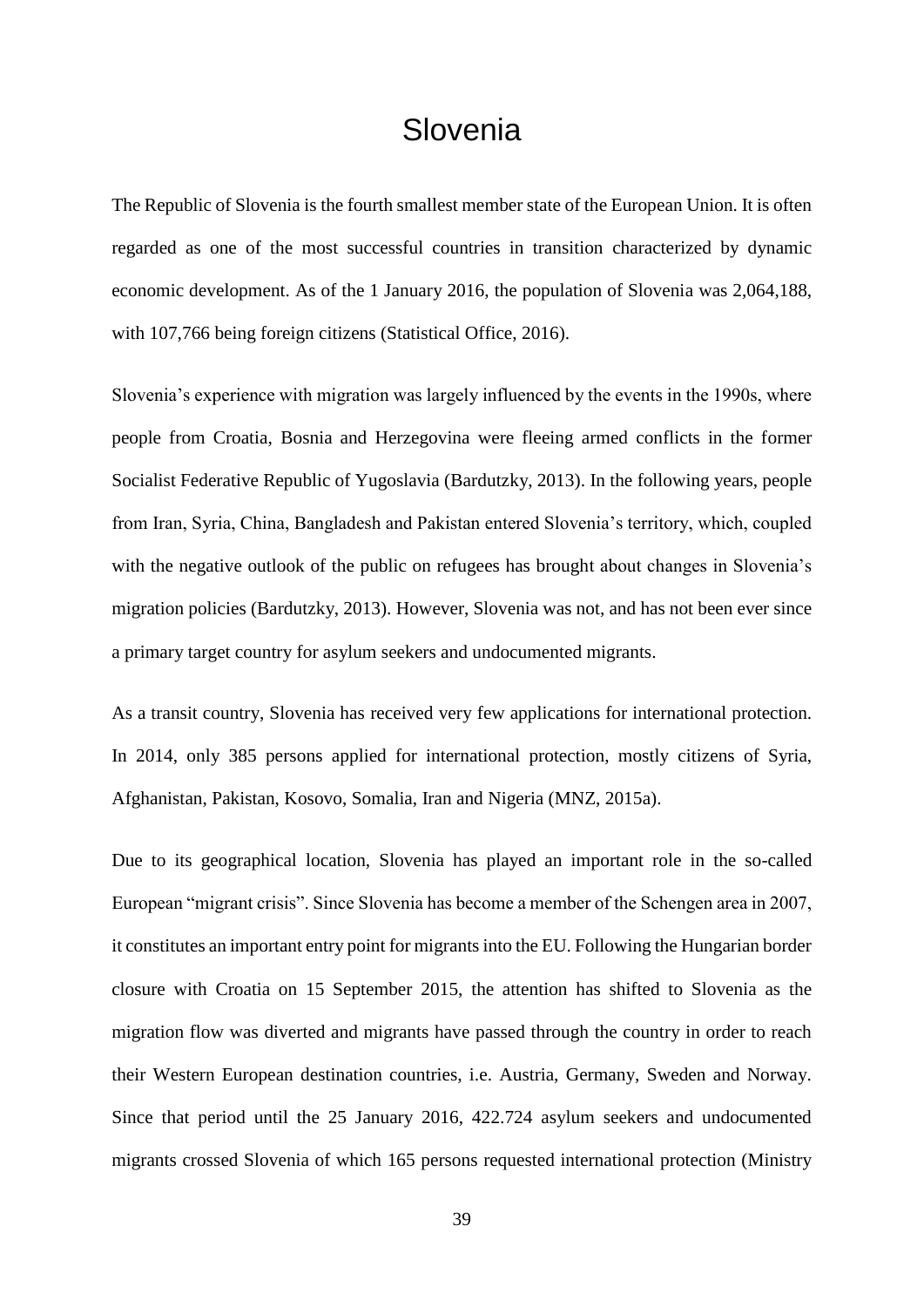of Interior, Republic of Slovenia, 2016). The highest influx of asylum seekers and undocumented migrants was recorded on  $21<sup>st</sup>$  October 2015, when almost 13 000 people have arrived on that day alone (Press Release, Government of the Republic of Slovenia, 2015). As far as the composition and structure of asylum seekers and undocumented migrants is considered, 48,7% are male and the other 51,3% are female and minor, most of them arrive from Syria (45%), Afghanistan (30%), Iraq (17%), i.e. the SIA countries, and the remaining 8% is from other countries including Pakistan (Migration in Numbers, Government of the Republic of Slovenia, 2016). According to a Eurostat press release, the asylum recognition rate, which is defined as the share of positive decisions relative to the total number of asylum decisions for each asylum procedure stage, was 34% for the first instance decisions and 14% for the final decisions on appeal in 2015 (Press Release, Eurostat, 2016). In other words, 50 migrants were granted refugee and subsidiary protection status in 2015 – this is the third lowest number in the EU following Latvia and Croatia.

The main challenges faced by Slovenia concern limited capacities in terms of resources, including reception facilities, which in turn affect the provision of the basic services outlined in the respective legislation on asylum. Moreover, as asylum seekers entered Slovenia in larger numbers, non-governmental organizations have witnessed police brutality and pushbacks based on discriminatory grounds. Furthermore, the draft International Protection Act contains several provisions and processes, which are potentially in violation of the rights of asylum seekers and undocumented migrants detailed in international law.

### <span id="page-45-1"></span><span id="page-45-0"></span>**Legal Framework**

### International Laws

Asylum is fundamental right. The legal obligation of the Government of the Republic of Slovenia to provide international protection to people fleeing prosecution or harm in their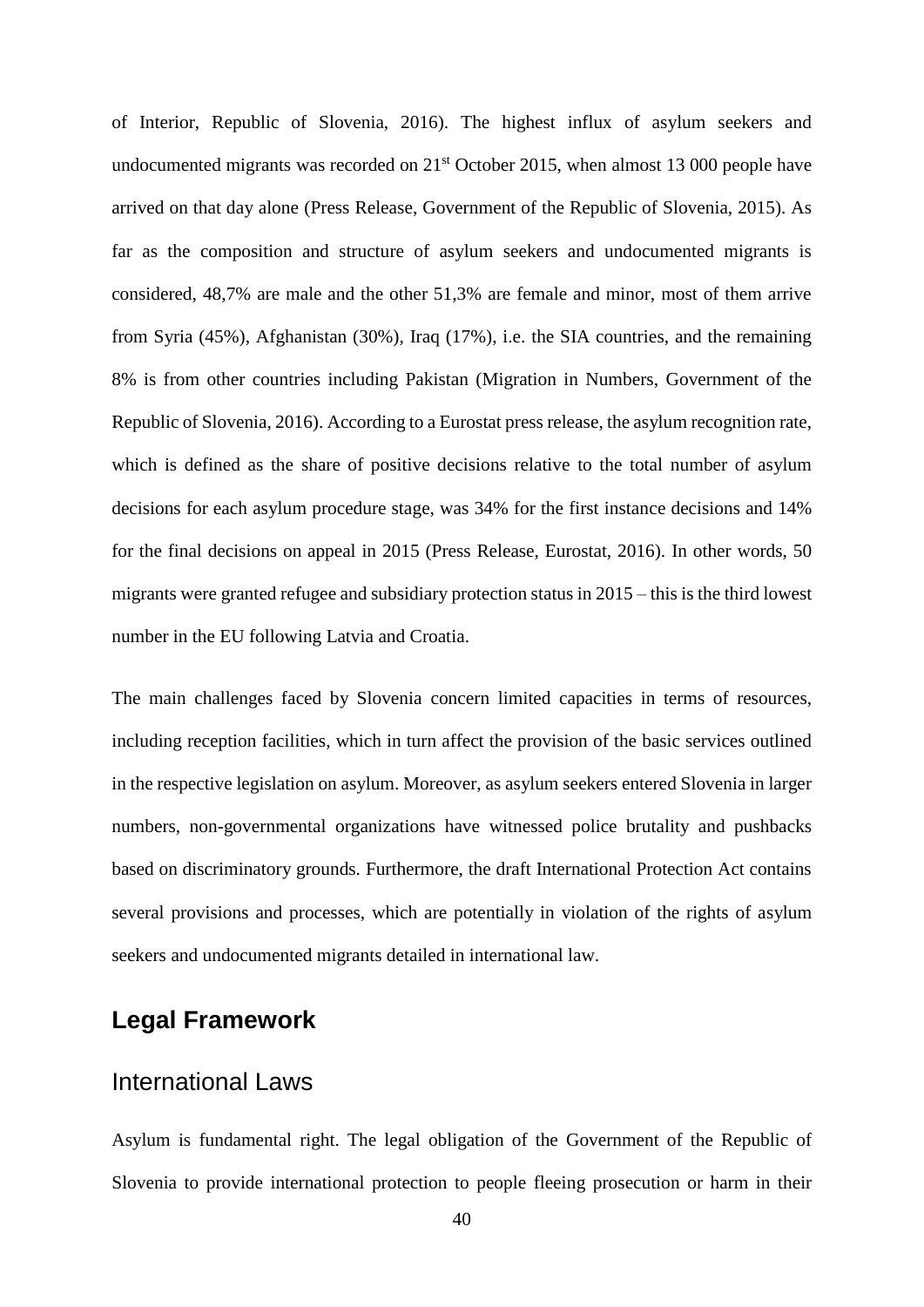country is primarily granted by the 1992 ratification of the *1951 Convention Relating to the Status of Refugees*. The two forms of international protection are the refugee status granted under the Geneva Convention and subsidiary protection granted to those who would suffer serious harm if returned to their country of origin but do not qualify for the refugee status. Further to the 1951 Geneva Convention and the *1967 Protocol to the Convention*, Slovenia has committed to the harmonization of its migration policies and legal instruments with EU standards and requirements by joining the EU in 2004. This harmonization takes place through the transposition of EU legislation, such as the *Common European Asylum System*, into national law. Slovenia has become the member of the Schengen area as of 2007, which means that it is one of the external borders of the EU; therefore, the correct transposition of the Union's migration policies was essential. The most important Directives to be transposed were the *revised Asylum Procedures Directive*, the *revised Reception Conditions Directive*, the *revised Qualification Directive*, the *revised Dublin Regulation* and the *revised EURODAC Regulation*. More information about the content of these Directives is outlined in the International Law and Treaties for the Western Balkans section.

### <span id="page-46-0"></span>Domestic Legal Framework

In accordance with its international commitment to provide international protection to people fleeing armed conflict or other forms of violence, the Republic of Slovenia has passed national legislation in the field of asylum. These laws are to ensure and outline the conditions and procedures for obtaining a refugee or subsidiary protection status and the rights and obligations, which come with the acquisition of either of the above.

Article 48 of the Constitution of the Republic of Slovenia on 'Asylum' states that those stateless persons and foreign nationals who are "subject to prosecution for their commitment to human rights and fundamental freedoms" should be granted asylum (Official Gazette of the Republic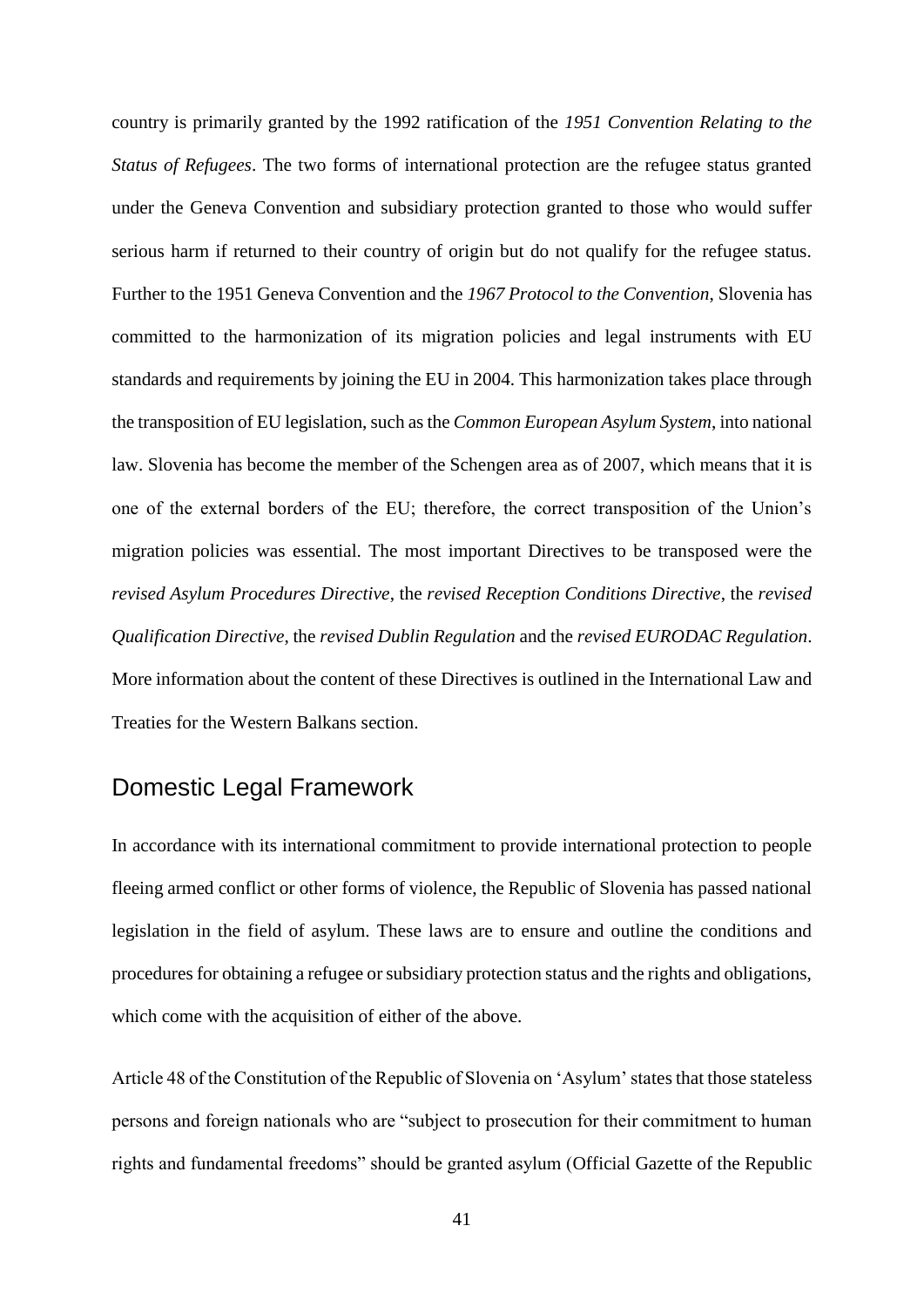of Slovenia Nos. 33/91-I, 42/97, 66/2000, 24/03, 69/04, 68/06, and 47/13, 2016:13). However, the most important national legislations governing asylum are the 2007 International Protection Act (Official Gazette RS, No. 111/2007 as amended), the more universal General Administrative Procedure Act (Official Gazette RS, No. 80/1999 as amended) and the Aliens Act (European Database on Asylum Law Country Overview – Slovenia, 2014). The former, which is the main national legislation regulating the procedures for obtaining asylum, is currently being amended (European Database for Asylum Law, 2016). The rationale behind the reform is stated to be the obligation to transpose the recast Asylum Procedures and recast Reception Condition Directives into national law, as well as, a clearer definition of the implementation of the Dublin Regulation and EURODAC regulation (Press Release, Government of the Republic of Slovenia, 2015).

Slovenia's very first domestic law on asylum was the 1991 Aliens Act, which detailed the "basic provisions on the status and rights of refugees" (Bardutzky, 2013). The first more complex law on asylum, the Asylum Act, was passed in 1999 and has been amended several times (Migreurope, 2009). However, the amendments necessary for Slovenia's entry to the EU, i.e. transposing the EU asylum *acquis*, resulted in the replacement of the Asylum Act (Bardutzky, 2013). The new act, the International Protection Act (Zakon o mednarodni zaščiti), came into effect in January, 2008 and reflects the changes, which followed Slovenia's EU accession.

Since there is no official English translation of the International Protection Act and it is currently being amended, the following overview of its content is based on secondary sources including an unofficial translation (available here: [http://www.refworld.org/pdfid/47f1fdfc2.pdf\)](http://www.refworld.org/pdfid/47f1fdfc2.pdf), information provided by the Ministry of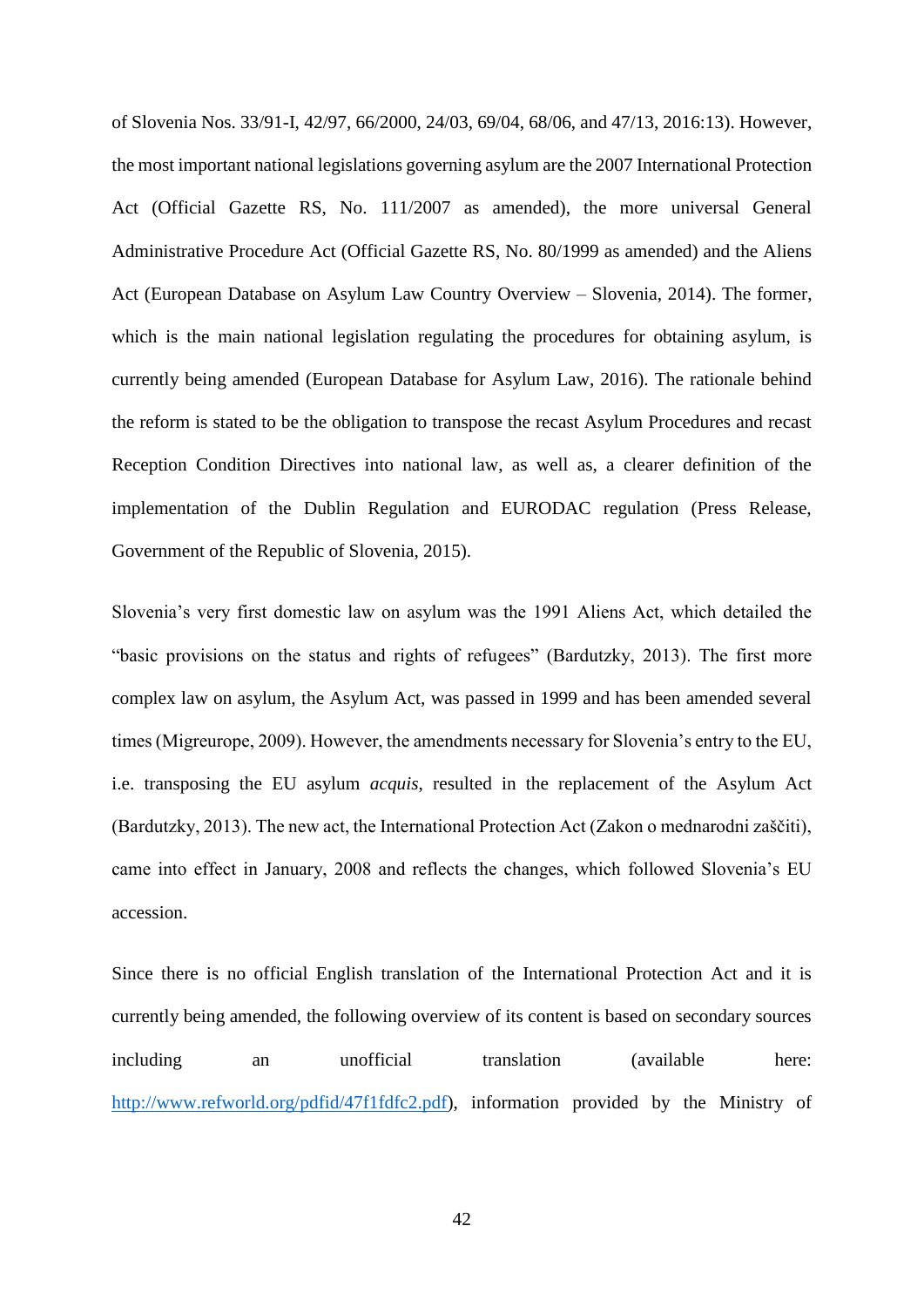Interior and non-governmental organizations such as the Peace Institute and Amnesty International.

In the Republic of Slovenia, the competent body responsible for the implementation of international protection policies is the Ministry of the Interior. The Migration Office, the internal organizational unit responsible for international protection, is further divided into the Accommodation, Care and Integration Division, responsible for the accommodation of application and their integration following the successful application, and the Status Affairs Division, responsible for deciding whether to grant international protection status or not (European Database on Asylum Law Country Overview – Slovenia, 2014).

The Ministry of Interior states that any foreigner or stateless person who believes that "he or she is systematically persecuted in their home country due to his or her political belief, religion, race, nationality or ethnic origin" can apply for international protection (Republic of Slovenia, Ministry of Interior, 2016). The procedure for international protection is divided into two phases – the first phase concerns the individual's intent to apply for asylum, and the second phase concerns the application for asylum based on the expression of intent (The Peace Institute, 2015).

#### **First Instance Procedure**

Prior to lodging an application, a medical screening, photographing and fingerprinting takes place detailed in Article 38 and 39 of the Law on International Protection. The country report of the European Database on Asylum Law (2014) states that the law does not stipulate free legal representation at this stage of the application, instead, it is provided by PIC, a nongovernmental organization financed by the European Refugee Fund and the Republic of Slovenia. The medical screening, photographing and fingerprinting is followed by the application for international protection, which takes the form of an interview, where an official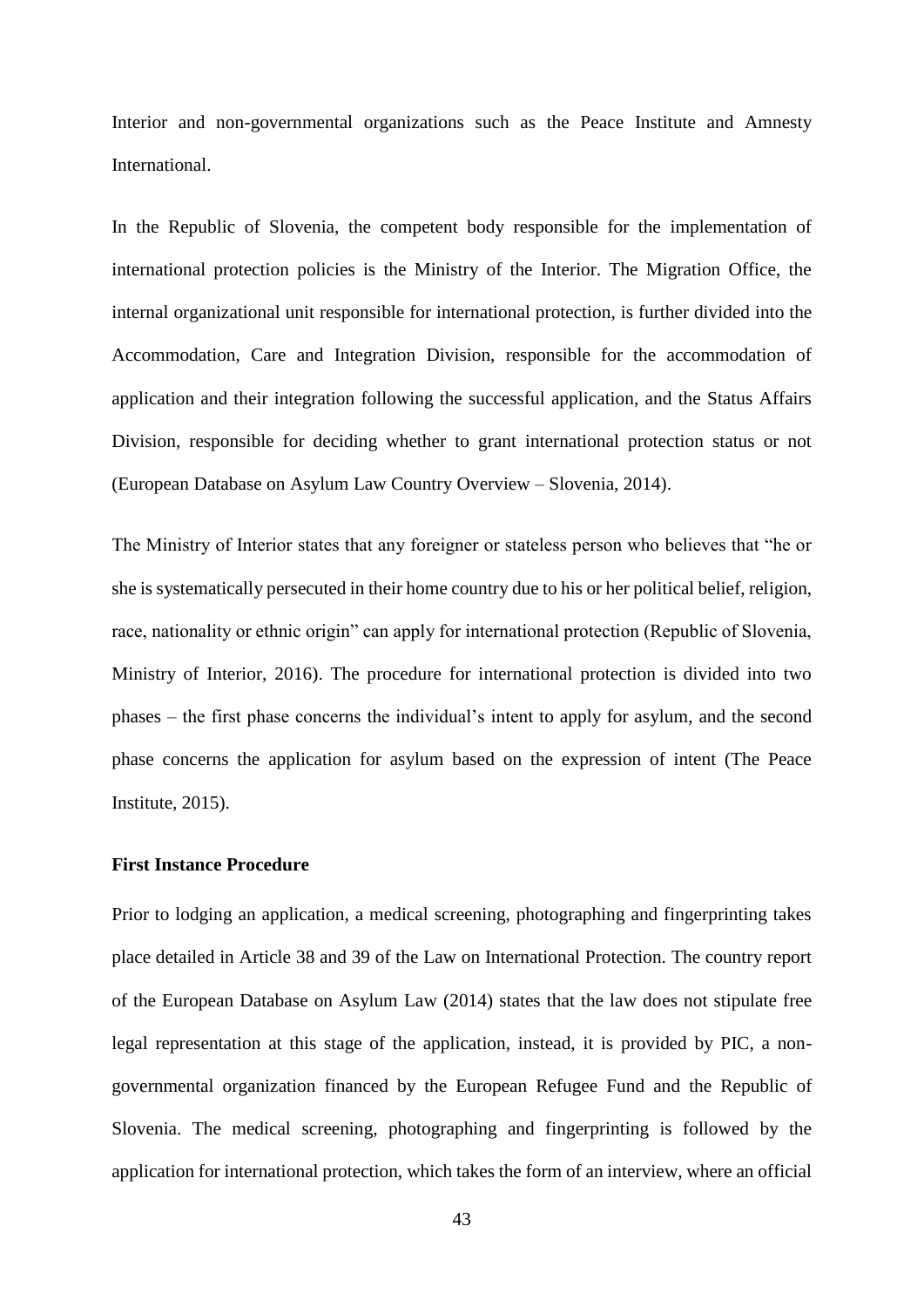of the Ministry of the Interior tries to establish the route the applicant has followed, the country of origin and the reasons for applying for asylum (Law on International Protection, 2008). The interview is concluded by the signing of the minutes, translated by an interpreter, whereby the asylum seeker or undocumented migrant officially obtains the status of applicant for international protection (European Database for Asylum Law, Country Overview – Slovenia, 2014). The procedure should last for six months officially; however, in practice it can be as long as three years (The Peace Institute, 2015).

#### **Judicial Review Procedure**

If an asylum application is denied, the applicant may ask the Slovenian Courts to review the decision with the help of a refugee counselor (European Database for Asylum Law, Country Overview – Slovenia, 2014). While the cased is being decided on, the applicant enjoys the rights he/she previously had as an applicant.

#### **Reception Conditions**

The Asylum Home in Ljubljana is an open facility. Once the asylum application is finalized, the applicant will be moved from the reception area of the Asylum Home to the main part of the establishment, where male and female asylum seekers are separated. Applicants are provided with an ID card so that they can prove their status and quarantined with a set of rights. In the Asylum Home, applicants are provided with basic care, i.e. food, clothing and footwear and personal hygiene necessities (Article 79, Law on International Protection, 2008). Moreover, a monthly allowance, a value of EUR 18, is provided (European Database for Asylum Law, Country Overview – Slovenia, 2014). Article 85 details the conditions regarding applicant's employment and states that employment may only start one year after the application is made and obtaining a work permit is a pre-condition for employment. Applicants are entitled to medical treatment, which is restricted to emergency care; however, in specific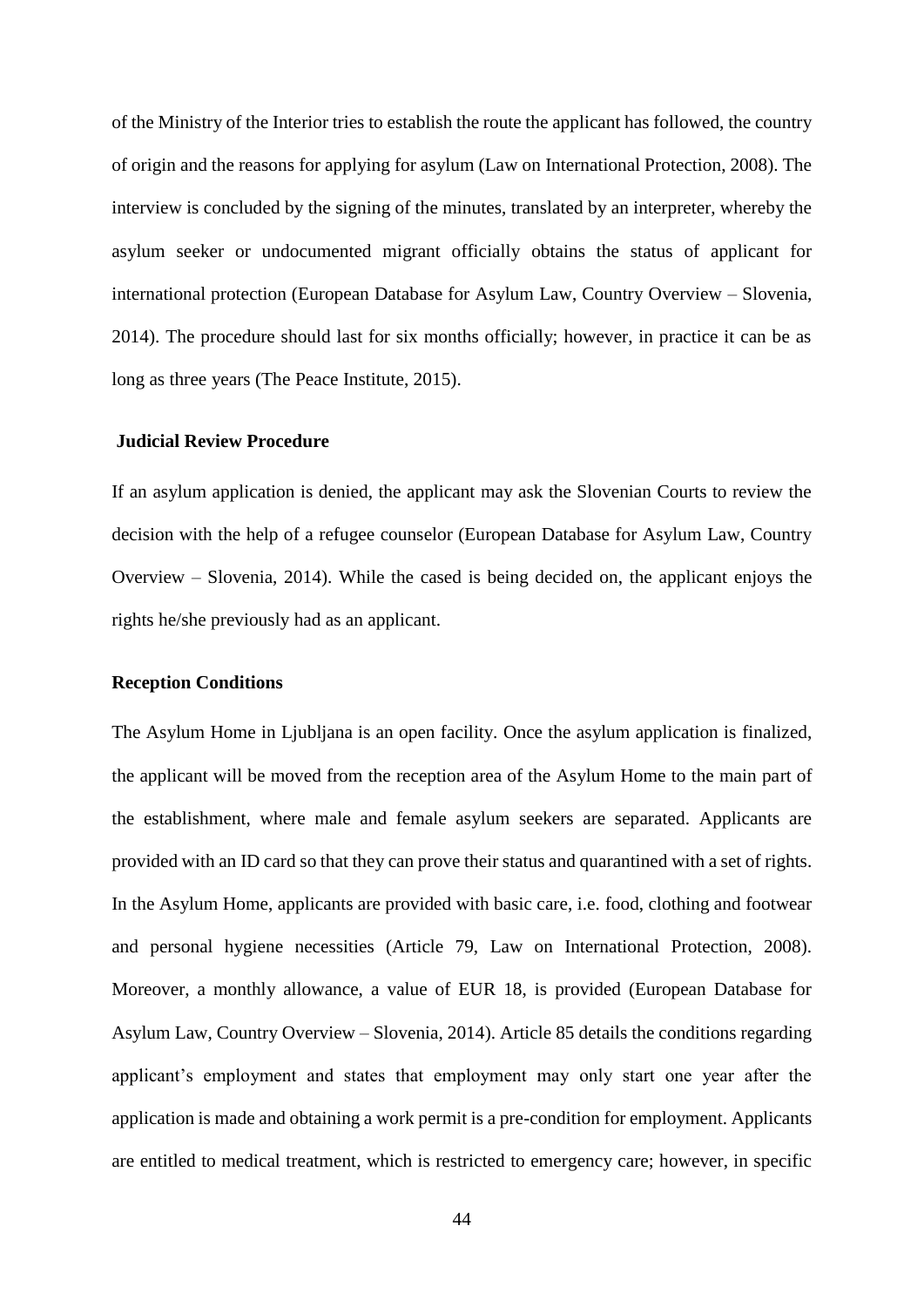cases it may be extended to general medical care, to education and to free movement (Law on International Protection, 2008).

As far as the free movement of the applicant is concerned, Article 51 states that applicants' movement may be temporarily limited if the applicant identity is not established, if there is a suspicion that the applicant is abusing the procedure and if the applicant is endangering the life of others (Law on International Protection, 2008). According to the European Database for Asylum Law (2014), applicants' movement cannot be restricted for more than four months and that during this period of time he/she may be accommodated at the Aliens Centre in Postojna, which is a closed-type facility.

While the above outlined domestic framework is in line with the commitments Slovenia has to adhere to by ratifying international agreements and being a member of the EU, there are concerns voiced by civil society organizations that the implementation of the procedures outlined in the domestic legislation is problematic. The following section will outline these implementation problems and outline the proposed amendments to the International Protection Act.

### <span id="page-50-0"></span>**Institutional and Practical Challenges**

The most important implementation deficits concerning asylum seekers and undocumented migrants are related to the restrictive nature of the reformed International Protection Act, capacity problems and police brutality during the asylum process and discrimination on grounds of nationality.

### <span id="page-50-1"></span>The New International Protection Act

While the government states that the draft act largely preserves the contents of the existing regulation and it even improves the identification of vulnerable categories and unaccompanied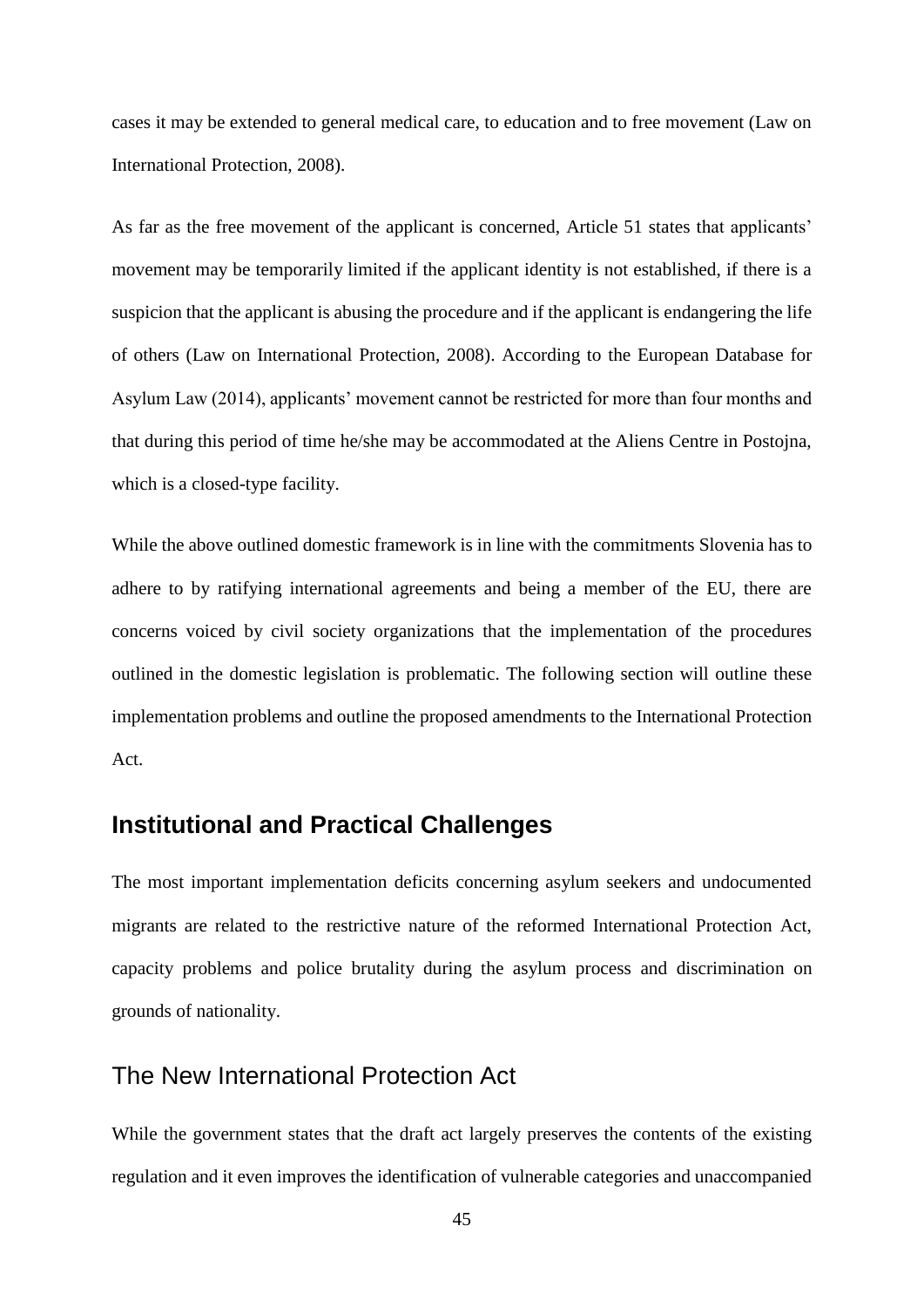minors, it introduces mechanisms, which are in violation of the rights of asylum seekers and refugees (Press Release, Government of the Republic of Slovenia, 2015; Amnesty International, 2016). One if the main concerns brought up by Amnesty International (2016) in relation to the new asylum legislation is the widening scope of the use of the "safe country of origin" and "safe third country" notions. Article 51 of the draft act states that asylum seekers and undocumented migrants who arrived to the country through a "safe first country of asylum" will be inadmissible (Amnesty International, 2016). Furthermore, Article 52 states that any application submitted by an asylum seeker or undocumented migrant who arrived from a "safe country of origin" is going to be determined as "manifestly unfounded" (Amnesty International, 2016). The Peace Institute (2016) argues that the Government has adopted a Decree on establishing the list of safe countries of origin including Albania, Algeria, FYRM, Serbia and Turkey. The widening scope of such notions and the refusal of asylum applications citing these notions are discriminatory and will increase the possibility of refoulement instances (Amnesty International, 2016).

The second major problem is related to the expedited border procedures, this means that if a large number of asylum seekers or undocumented migrants arrive at borders, airports or ports, authorities may decide on any claim within two weeks (Press Release, Republic of Slovenia, 2015). This is problematic because the short timeframe might lead to superficial decision, which in turn result in the rejection of individuals who do not seek to abuse the system (Amnesty International).

A further problem is that the time for appeal is adjusted to this accelerated procedure, i.e. it is shortened from eight to three days (European Database of Asylum Law, 2016). Furthermore, Amnesty International (2016) points out that during the accelerated procedure, asylum seekers are held at the border and would only be allowed to the Asylum Home if their decision is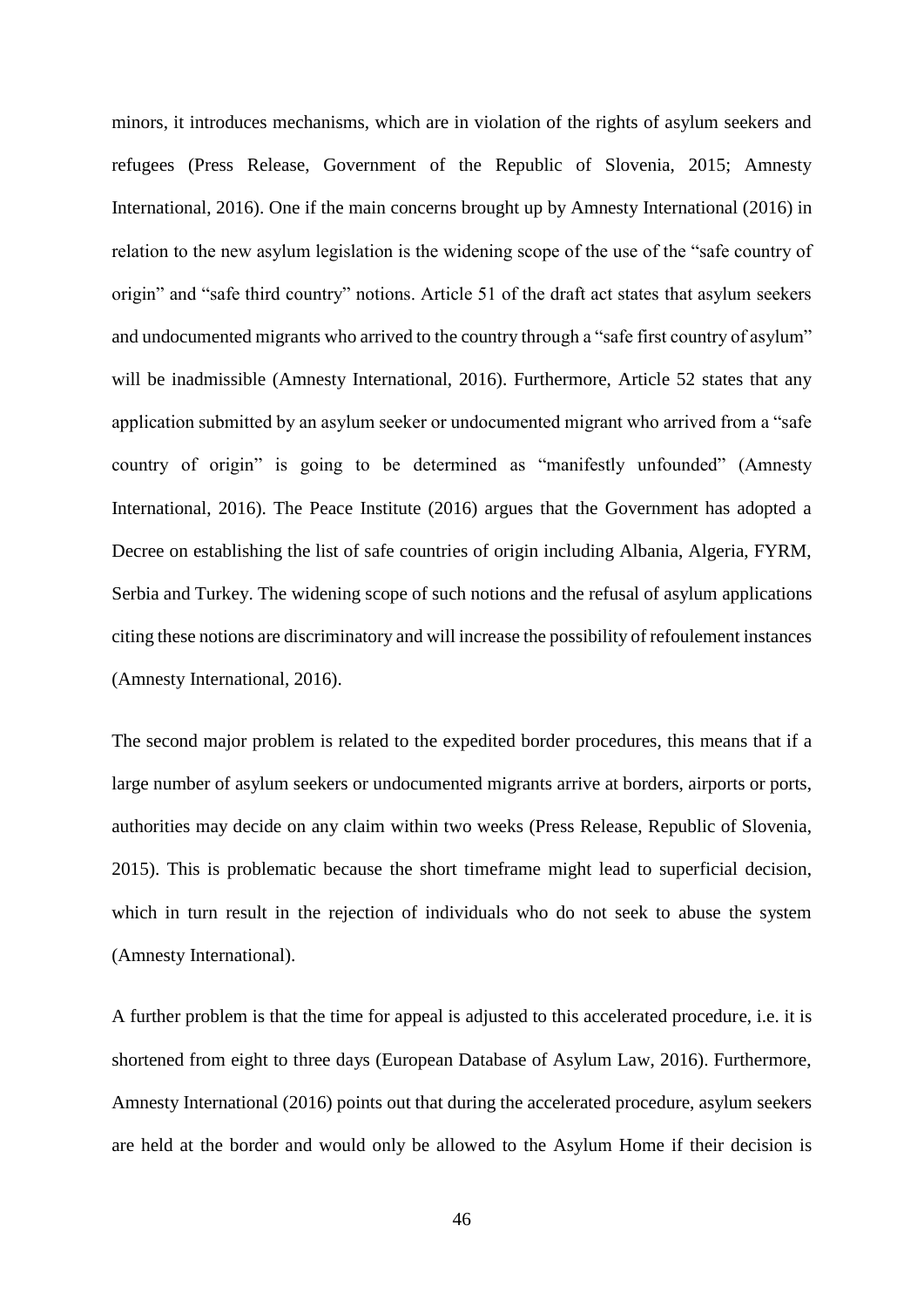delayed, which is concerning as detaining asylum seekers is not in line with the national and international legislative frameworks.

Finally, the planned changes concern the existing right of recognized refugees. The one-off financial aid granted upon the successful application is abolished, which could lead to complications as individuals enjoying international protection has to leave the Asylum Home within 15 days of the positive decision (European Database of Asylum Law, 2016).

### <span id="page-52-0"></span>Capacity Problems and Police Brutality

Slovenia, as being the smallest country along the Western Balkan Migratory route, has very limited capacities to cope with the large inflow of asylum seekers and undocumented migrants. There is only one 'open-access' and one 'restricted-access' asylum facility since migration of this scale is unprecedented in the country. Consequently, Slovenia has opened up temporary reception centers in the municipalities of Brežice, Dolga vas, Gruškovje, Petišovci and Središče ob Dravi and accommodation centers in the areas of Ankaran, Celje, Gornja Radgona, Lenart, Lendava, Ljubljana, Logatec, Maribor, Šentilj and Vrhnika (Slovenia's Response, the Government of Slovenia, 2016).

The Peace Institute (2016) observed that the conditions in most of the reception centers, which are designed for short-term use, are problematic due to the slow registration processes and the quality of the basic services, such as food, clothing and necessities related to hygiene. However, they mention that the situation in the accommodation centers is generally better, but not without problems, i.e. babies not receiving appropriate baby food or lack of coordination among organizations. As far as the last point is concerned, the Peace Institute (2016) argues that the involvement of a wide array of organizations coupled with a lack of efficient distribution of tasks among them has resulted in a chaotic situation, where on several occasions there were more volunteers than refugees at certain sites.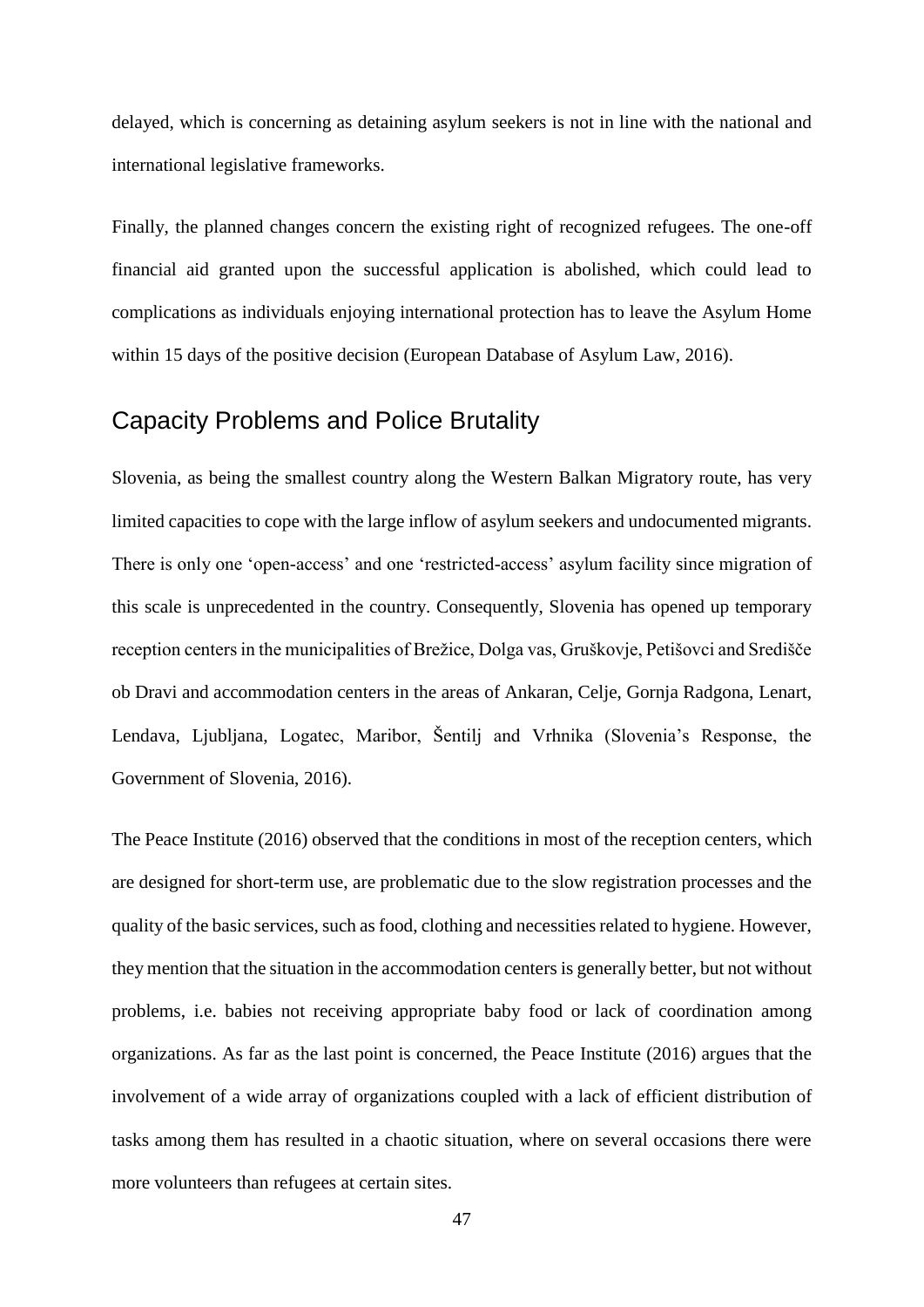Concerning police brutality, the Peace Institute (2016) has witnessed a deteriorating situation as the number of arrivals is increasing, arguing that the conduct of policemen is unprofessional and, at times, violent and humiliating towards asylum seekers. Moreover, as policemen and soldiers usually wear uniforms, which do not have any identification tags, it "further promotes the sense of impunity" (The Peace Institute, 2016).

### <span id="page-53-0"></span>**Discrimination**

Several NGOs, including the Peace Institute and Human Rights Watch, have warned that Slovenia discriminated asylum seekers and undocumented migrants on the grounds of nationality. While the Peace Institute (2015) argues that Syrians and Iraqis enjoy priority, the European Council on Refugees and Exiles, henceforth ECRE, (2016) state that even people arriving from the other two SIA countries, i.e. Syria and Iraq are rejected at the border. ECRE (2016) reports that in February 2016, 217 asylum seekers, including people from SIA countries, from Slovenia were pushed back to Serbia through Croatia due to failing the nationality criteria.

Gall (2015) highlights that discrimination on the grounds of nationality runs counter to asylum seekers rights to apply for international protection set out in the Universal Declaration of Human Rights. In other words, Slovenia, by rejecting people based on their nationalities breaches its commitments stipulated by international agreements it has ratified. The Peace Institute (2016) states that they have witnessed differential treatments of refugees based on their nationality when a group of Moroccan men arriving to Slovenia were taken to the Aliens Centre in Postojna (a closed facility) and were not allowed to continue their journey or apply for asylum.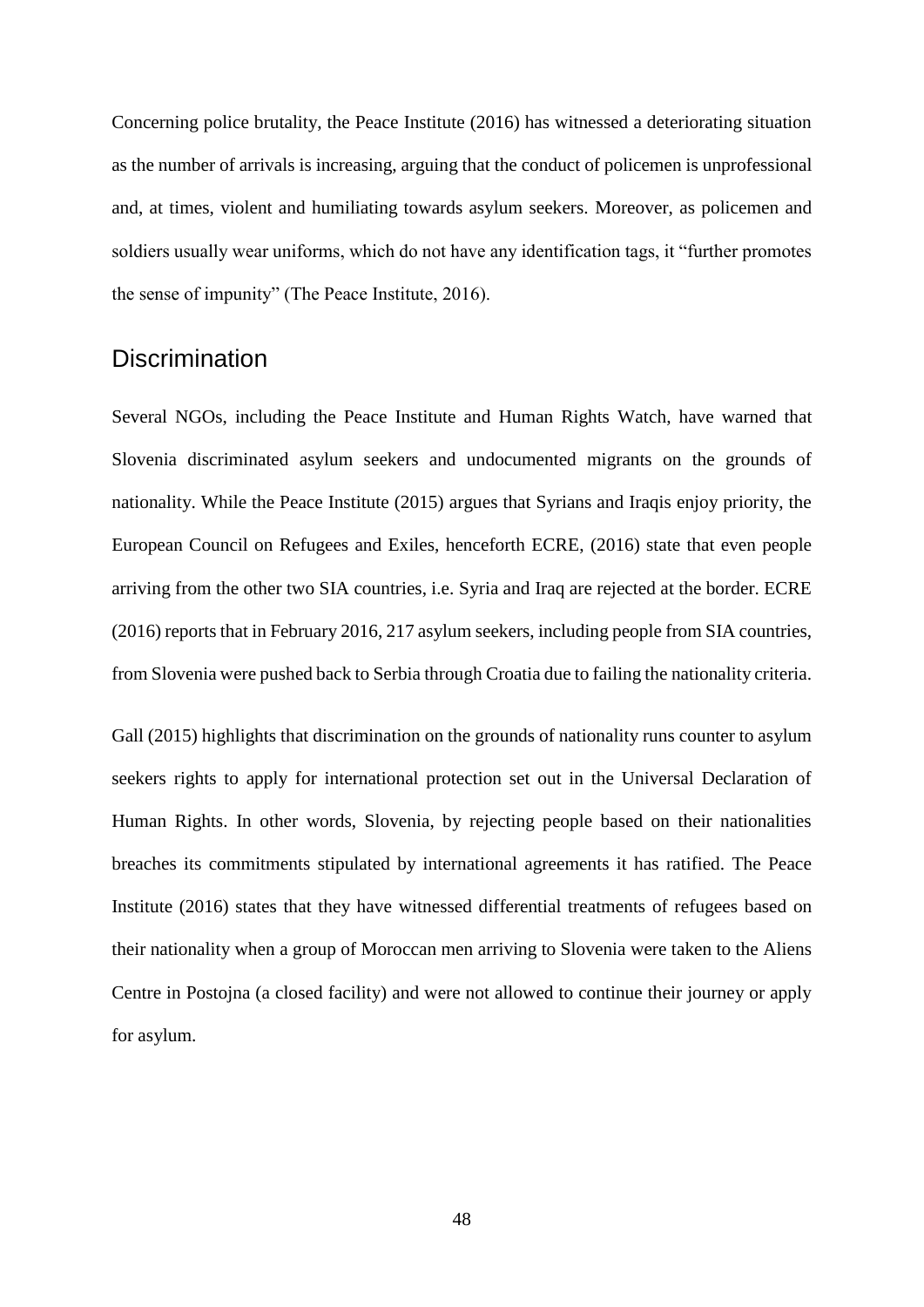## **Conclusion**

<span id="page-54-0"></span>The international legal framework for the WB countries is similar as most of them abide by the same international laws. International refugee law in the four WB countries is largely comprised of international conventions, treaties, protocols, and customary law. All four countries are signatories to the Universal Declaration of Human Rights of 1948. Additionally, all states are parties to The 1951 Convention Relating to the Status of Refugees and the 1967 Protocol to the Convention, which provides much of the backbone for operationalizing the term "refugee". Croatia and Slovenia are members to the European Union and therefore have some different legal frameworks compared to non-members, Serbia and Macedonia. The European Union also has international binding legal framework relating to the rights and treatment of refugees.

One of the main problems with the legal system present in the WB route today is the designation of countries such as Serbia and the FYRM as "safe third countries". As both country sections have outlined, these countries do not have the adequate resources or training to properly manage the large about of asylum seekers and undocumented migrants passing through or claiming asylum in the countries. Countries such as Hungary, Croatia, Serbia, Macedonia and Slovenia need to stop using the "safe third country" argument to send migrants back unsafe territories such as Serbia, Macedonia, or other countries. International organizations can show the facts and figures on the ground to state authorities to show that the state as an international legal obligation not to send migrants back many questionable "safe third countries".

However, majority problems resulting from the increased flows through the WB route do not stem from the countries legal framework but rather from an unpreparedness and a lack of coordination from state and non-state actors.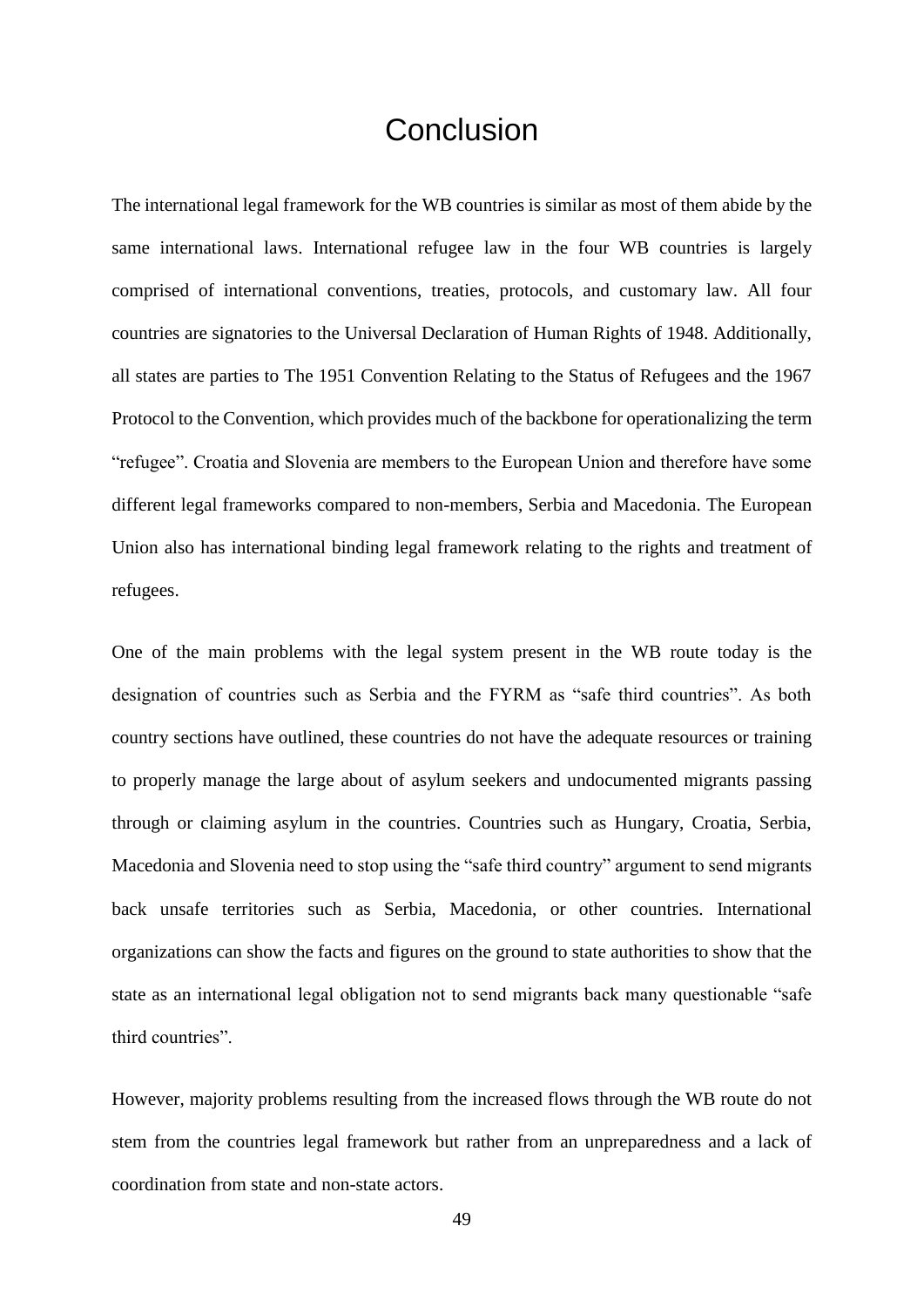The lack of information for migrants in their native language is a cross-country problem in which NGO's could help facilitate meaningful remedies to this situation. Translations should be provided in the main languages of the migrants (Arabic, Farsi, Urdu, etc). The need for translators during interviews with the Asylum authorities would also help relieve much of the confusion and frustration many of the migrants and state employees face. Providing translation and translators for migrants is a much needed service that NGOs could help fill.

Throughout all Western Balkan countries, there was a lack of understanding of the situation and the legal rights reserved to asylum seekers. All countries experienced either police brutality to migrants, backlash from local communities, and/or the mishandling of unaccompanied minors. All countries are in need of better trained asylum professionals and police who understand an asylum seekers' rights. Trainings and seminars for local aid workers and police could help understanding and prevent human rights abuses in the Western Balkan countries.

One of the greatest challenges of this situation has yet to unfold; the integration of the asylum seekers into their respective host countries. All countries need to have a robust integration plan to ensure refugees education in the local language and provide opportunities for work. If these countries do not integrate the asylum seekers, tension between them and the local population will only increase. Many Western Balkan states, and Europe as a whole, could greatly benefit from the increase in the labor force that migrants could bring. Giving refugees the right to work and flourish in their new society would turn the migration "crisis" into a great economic opportunity.

NGOs such as the IFRC main goals should be to raise awareness about refugees and asylum seekers rights and promote their acceptance into their new society. This process will take years but is a crucial to protect human rights and avoid more humanitarian disasters.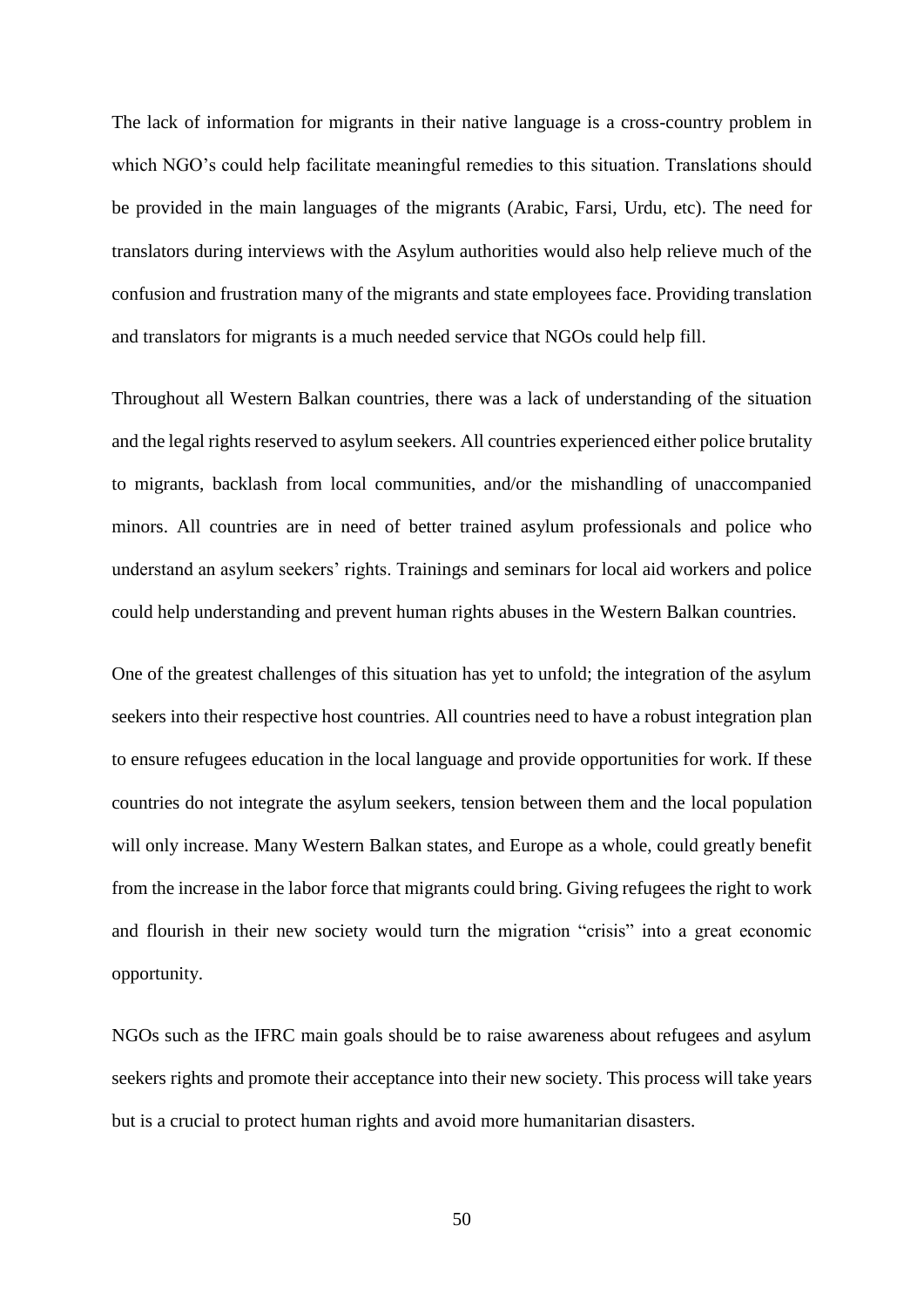# Works Cited

- <span id="page-56-0"></span> Amnesty International. 2016. Female refugees face physical assault, exploitation and sexual harassment on their journey through Europe. 18 January 2016. Available at: [https://www.amnesty.org/en/latest/news/2016/01/female-refugees-face-physical-assault](https://www.amnesty.org/en/latest/news/2016/01/female-refugees-face-physical-assault-exploitation-and-sexual-harassment-on-theirjourney-through-europe/)[exploitation-and-sexual-harassment-on-theirjourney-through-europe/](https://www.amnesty.org/en/latest/news/2016/01/female-refugees-face-physical-assault-exploitation-and-sexual-harassment-on-theirjourney-through-europe/)
- Amnesty International. 2016. Public Statement. Slovenia: New asylum legislation would violate the rights of refugees and asylum seekers. 4 March 2016. Available at: https://www.amnesty.org/en/documents/eur68/3580/2016/en/
- Bakonyi, Anikó, Júlia Iván, Gruša Matevžič, and Tudor Roşu. 2011. *SERBIA AS A SAFE THIRD COUNTRY: A WRONG PRESUMPTION*. Ebook. 1st ed. Hungarian Helsinki Committee. [http://helsinki.hu/wp-content/uploads/HHC-report-Serbia-as-S3C.pdf.](http://helsinki.hu/wp-content/uploads/HHC-report-Serbia-as-S3C.pdf)
- Balkan Insight. (2016). Balkan States Close Borders in Domino Effect. Retrieved September 30, 2016, from http://www.balkaninsight.com/en/article/balkan-migrantsrute-is-no-more-slovenia-declares-03-09-2016-1
- Banich, S., Sunčica, B., Hameršak, M., Kekuš, S., Marčetić, I., Piškor, M., & Sindičić, M. (2016). *Report on Systemic Human Rights Violations by the Croatian Authorities in the Closed Parts of the Winter Reception and Transit Centre in Slavonski Brod*. Are You Syrious and the Welcome Initiative. Retrieved from http://www.cms.hr/system/article\_document/doc/261/Report\_on\_Systemic\_Human\_R ights Violations in the Winter Reception and Transit Centre in Slavonski Brod. pdf
- Bardutzky, Samo. July 2013. KNOW RESET Country Profile Slovenia. Available at: http://www.know
	- reset.eu/files/texts/00167\_20130919160551\_knowresetcountryprofileslovenia.pdf
- Bashir, Abeera Arif. 2015. "No-Man's Land: Life On the Serbia-Hungary Border | Balkanist". Balkanist.Net. [http://balkanist.net/migrants-serbia-hungary-border/.](http://balkanist.net/migrants-serbia-hungary-border/)
- Bejakovic, P. (2015). Migrations and the Development of Croatia A Background for the Croatian Migration Strategy. *REVIJA ZA SOCIJALNU POLITIKU*, *22*(2), 272– 278.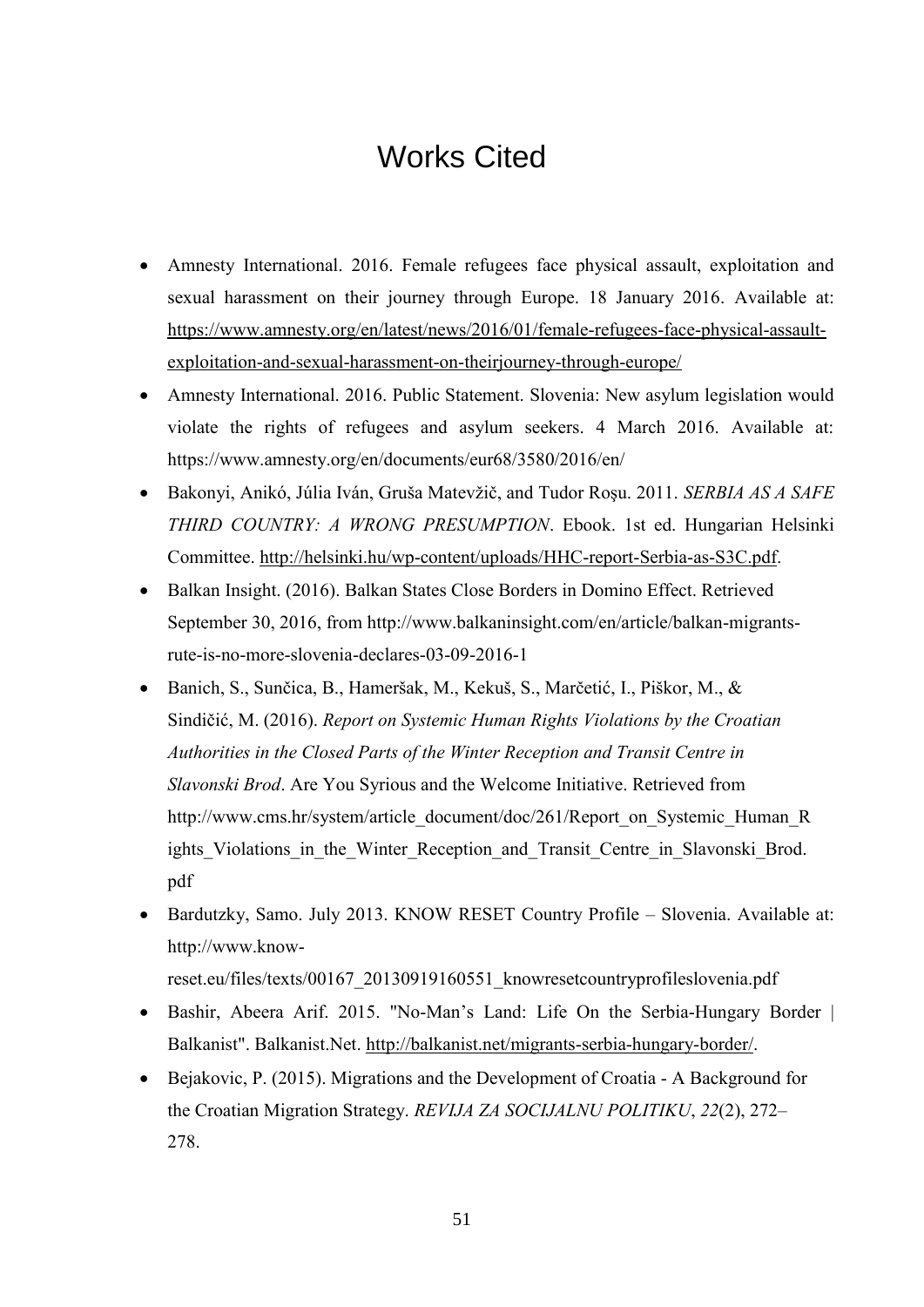- Belgrade Centre for Human Rights. 2016. *Human Rights in Serbia 2015*. Human Rights in Serbia. Belgrade: The Belgrade Centre for Human Rights. [http://www.bgcentar.org.rs/bgcentar/eng-lat/wp-content/uploads/2013/04/Human-Rights](http://www.bgcentar.org.rs/bgcentar/eng-lat/wp-content/uploads/2013/04/Human-Rights-in-Serbia-2015.pdf)[in-Serbia-2015.pdf.](http://www.bgcentar.org.rs/bgcentar/eng-lat/wp-content/uploads/2013/04/Human-Rights-in-Serbia-2015.pdf)
- Clayton, C., & Holland, H. (2015). Over one million sea arrivals reach Europe in 2015. Retrieved September 30, 2016, from http://www.unhcr.org/enus/news/latest/2015/12/5683d0b56/million-sea-arrivals-reach-europe-2015.html
- Coleridge, Benedict. 2013. From Back Door to Front Door: Forced Migration Routes Through Macedonia to Croatia. Jesuit Refugee Service Europe. June
- Constitution of The Republic of Serbia. 2016. *Ustavni.Sud.Rs*. [http://www.ustavni.sud.rs/page/view/en-GB/235-100028/constitution.](http://www.ustavni.sud.rs/page/view/en-GB/235-100028/constitution)
- Constitution of the Republic of Slovenia. 2016. Available at: http://www.usrs.si/media/constitution.pdf
- Convention On the Rights of the Child. 1989. *Ohchr.Org*. [http://www.ohchr.org/en/professionalinterest/pages/crc.aspx.](http://www.ohchr.org/en/professionalinterest/pages/crc.aspx)
- Croatia.eu. (n.d.). The Constitution. Retrieved September 24, 2016, from http://www.hr-eu.net/article.php?lang=2&id=25&t=The Constitution
- Eirik, Christophersen*.* 2016*.* What is a safe third country? Norwegian Refugee Council (NRC) *(09.03.2016)* available at: <http://www.nrc.no/?did=9215457#.V0W3g5F97IU>
- EUR-Lex. (2013). Regulation (EU) No 604/2013 of the European Parliament and of the Council of 26 June 2013. Retrieved September 24, 2016, from http://eurlex.europa.eu/legal-content/EN/ALL/?uri=CELEX:32013R0604
- *EUROPE'S BORDERLANDS VIOLATIONS AGAINST REFUGEES AND MIGRANTS IN MACEDONIA, SERBIA AND HUNGARY*. 2015. Ebook. 1st ed. London: Amnesty International.

[http://www.amnesty.eu/content/assets/Reports/Europes\\_Borderlands\\_\\_Balkans.pdf.](http://www.amnesty.eu/content/assets/Reports/Europes_Borderlands__Balkans.pdf)

- European Council of Refugee and Exiles (ECRE). 2015. FYRM. Western Balkans News Brief Friday 11 September 2015. Available at <http://www.ecre.org/component/content/article/43-protection-in-third-countries/1326>
- European Council of Refugee and Exiles (ECRE). 2016. FYRM. Western Balkans News Brief, 16 - 29 February 2016. Available at
- European Council of Refugee and Exiles (ECRE). Over 200 refugees, including SIA, rejected on the Slovenian border. 19 February 2016. Available at: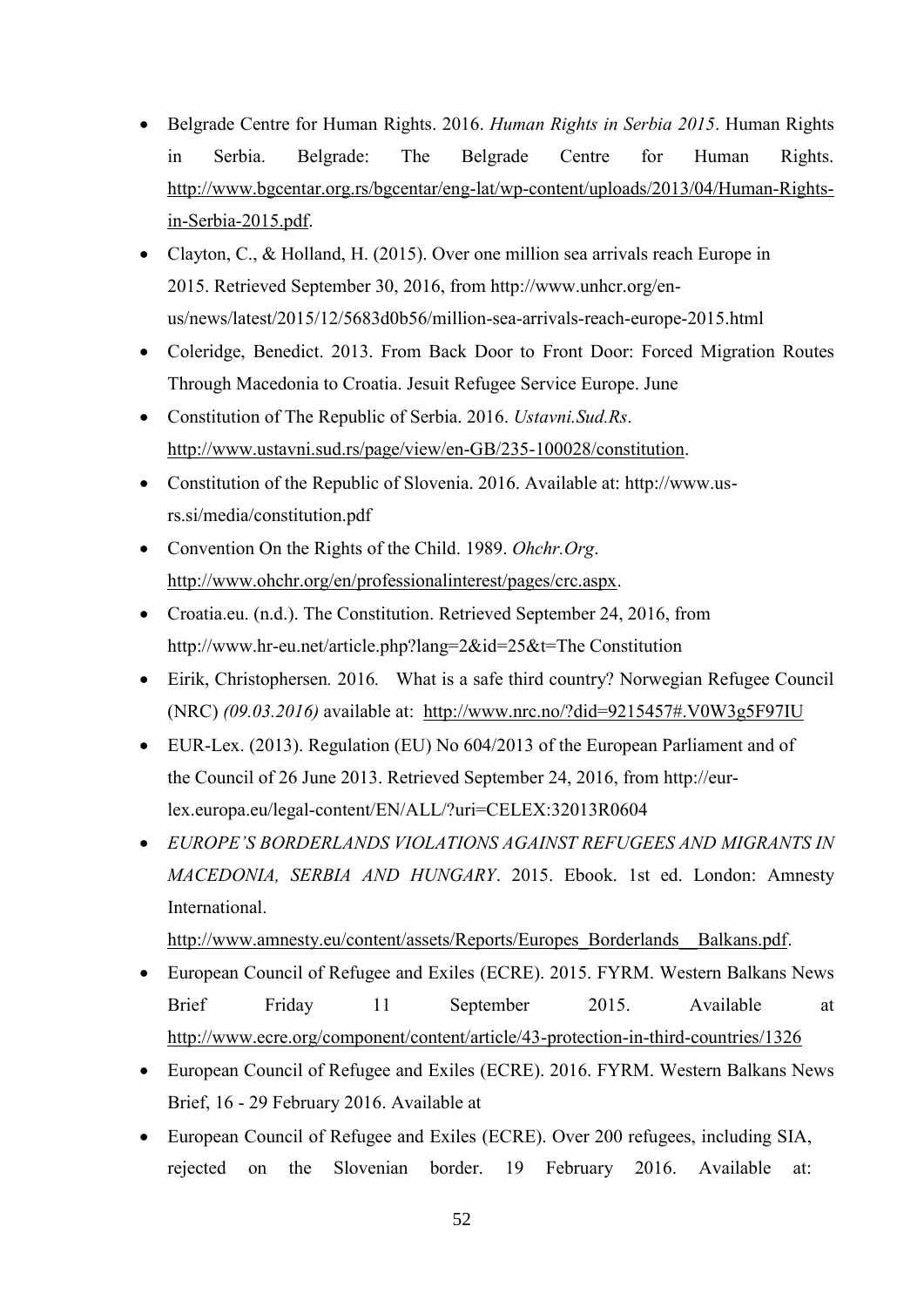[http://www.ecre.org/over-200-refugees-including-sia-rejected-on-the-slovenian](http://www.ecre.org/over-200-refugees-including-sia-rejected-on-the-slovenian-border/)[border/](http://www.ecre.org/over-200-refugees-including-sia-rejected-on-the-slovenian-border/)

- European Database of Asylum Law. 29 January 2016. Slovenia: new International Protection Act. Available at: http://www.asylumlawdatabase.eu/en/content/slovenia-newinternational-protection-act
- European Database of Asylum Law. 7 February 2014. Country Overview- Slovenia. Available at: [http://www.asylumlawdatabase.eu/en/content/edal-country-overview](http://www.asylumlawdatabase.eu/en/content/edal-country-overview-slovenia)[slovenia](http://www.asylumlawdatabase.eu/en/content/edal-country-overview-slovenia)
- Eurostat Newsrelease. (2016). Asylum in the EU Member State. Retrieved from http://ec.europa.eu/eurostat/documents/2995521/7203832/3-04032016-AP-EN.pdf/
- Eurostat. 20 April 2016. Asylum decisions in the EU EU Member States granted protection to more than 330 000 asylum seekers in 2015. Available at: http://ec.europa.eu/eurostat/documents/2995521/7233417/3-20042016-AP-EN.pdf/34c4f5af-eb93-4ecd-984c-577a5271c8c5
- Filipovic, B. (2015, September 16). Migrants in Serbia reroute to Croatia: witness. *Reuters*. Retrieved from http://www.reuters.com/article/us-europe-migrants-croatiaidUSKCN0RG0GL20150916
- Frontex | Western Balkan Route". 2016. Frontex.Europa.Eu. [http://frontex.europa.eu/trends-and-routes/western-balkan-route/.](http://frontex.europa.eu/trends-and-routes/western-balkan-route/)
- Frontex. 2013. Western Balkans Annual Risk Analysis 2013, Warsaw, May 2013, available at: and a state at  $\alpha$  at  $\alpha$

[http://www.frontex.europa.eu/assets/Publications/Risk\\_Analysis/WB\\_ARA\\_2013.pdf](http://www.frontex.europa.eu/assets/Publications/Risk_Analysis/WB_ARA_2013.pdf)

- Gall, Lydia. 2015. Dispatches: Discrimination at Western Balkan Borders Puts People at Risk Available at: https://www.hrw.org/news/2015/11/20/dispatches-discriminationwestern-balkan-borders-puts-people-risk
- Geddes, A., & Taylor, A. (2016). In the shadow of fortress Europe? Impacts of European migration governance on Slovenia, Croatia and Macedonia. *Journal of Ethnic and Migration Studies*, *42*(4), 587–605. https://doi.org/10.1080/1369183X.2015.1102041
- Government of the Republic of Croatia. (2016). Government of the Republic of Croatia - Prime Minister Oreskovic: Balkan route closed without any tension. Retrieved September 30, 2016, from https://vlada.gov.hr/news/prime-ministeroreskovic-balkan-route-closed-without-any-tension/18573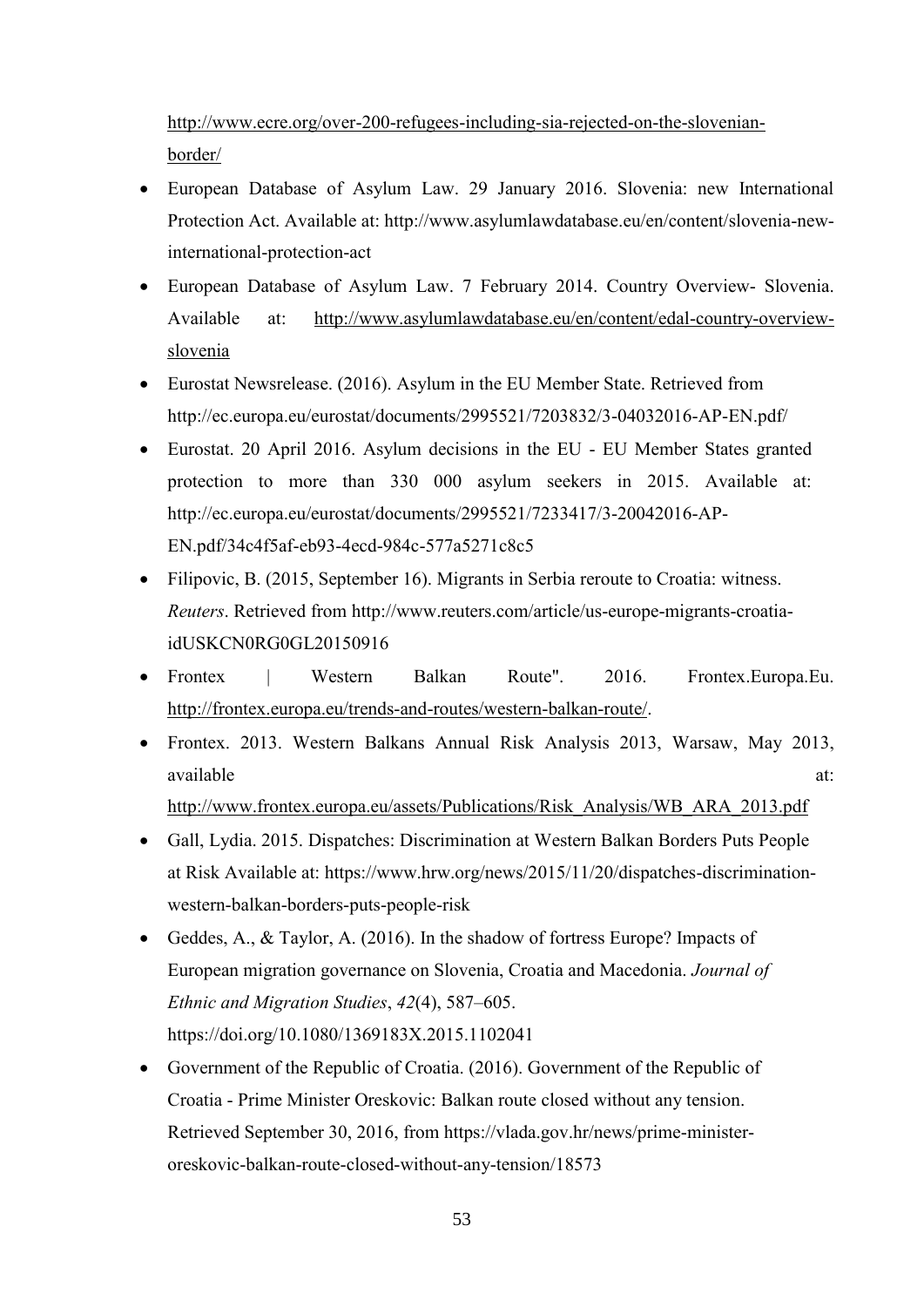- Government of the Republic of Slovenia. 10 December 2015. Press release The government approved the draft Act on International protection. Available at: http://www.vlada.si/en/media\_room/government\_press\_releases/press\_release/article/the \_government\_approved\_the\_draft\_act\_on\_international\_protection\_57189/
- Government of the Republic of Slovenia. 2016. Slovenia's Response. Available at: http://www.vlada.si/en/helping\_refugees/slovenias\_response/
- Helsinki Hungary. (2015). *Building a Legal Fence: Changes to Hungarian asylum law jeopardise access to protection in Hungary*. Retrieved from http://helsinki.hu/wpcontent/uploads/HHC-HU-asylum-law-amendment-2015-August-info-note.pdf
- Hruschka, C., & Maiani, F. (2016). Dublin III Regulation (EU) No 604/2013. In *EU Immigration and Asylum Law* (pp. 1479–1605). Nomos Verlagsgesellschaft mbH & Co. KG. Retrieved from http://www.nomos-elibrary.de/10.5771/9783845259208- 1479/dublin-iii-regulation-eu-no-604-2013
- [http://us1.campaignarchive2.com/?u=8e3ebd297b1510becc6d6d690&id=8fac50c411](http://us1.campaignarchive2.com/?u=8e3ebd297b1510becc6d6d690&id=8fac50c411#MACEDONIA) [#MACEDONIA](http://us1.campaignarchive2.com/?u=8e3ebd297b1510becc6d6d690&id=8fac50c411#MACEDONIA)
- Human Rights Watch. 2015. "As Though We Are Not Human Beings" Police Brutality against Migrants and Asylum Seekers in Macedonia.
- Hungary Adopts List of Safe Countries of Origin and Safe Third Countries | Asylum Information Database. 2015. *Asylumineurope.Org*. [http://www.asylumineurope.org/news/07-01-2016/hungary-adopts-list-safe-countries](http://www.asylumineurope.org/news/07-01-2016/hungary-adopts-list-safe-countries-origin-and-safe-third-countries)[origin-and-safe-third-countries.](http://www.asylumineurope.org/news/07-01-2016/hungary-adopts-list-safe-countries-origin-and-safe-third-countries)
- Hungary: Migrants Abused at The Border. 2016. *Human Rights Watch*. [https://www.hrw.org/news/2016/07/13/hungary-migrants-abused-border.](https://www.hrw.org/news/2016/07/13/hungary-migrants-abused-border)
- Independent.mk. 2015. Amended Asylum Law Entices Thousands of Immigrants to Cross Macedonia. Independent.mk, June 18.
- International Federation of Red Cross (IFRC). 2016. Brief Situation Update at 1 February 2016. Bulletin No 6. IFRC Regional Office for Europe Migration response. Available at [http://www.ifrc.org/docs/Appeals/16/IB6\\_Migration%20response\\_Europe\\_010216.pdfL](http://www.ifrc.org/docs/Appeals/16/IB6_Migration%20response_Europe_010216.pdf) aw for Asylum and Temporary Protection. Official Gazette of the Republic of Macedonia No. 49/ 25, July 2003. available at [www.pravo.org.mk](http://www.pravo.org.mk/)
- Mediterranean Update. (2016). *Mediterranean Update: Migration Flows Europe 18 March 2016*. International Organization for Migration. Retrieved from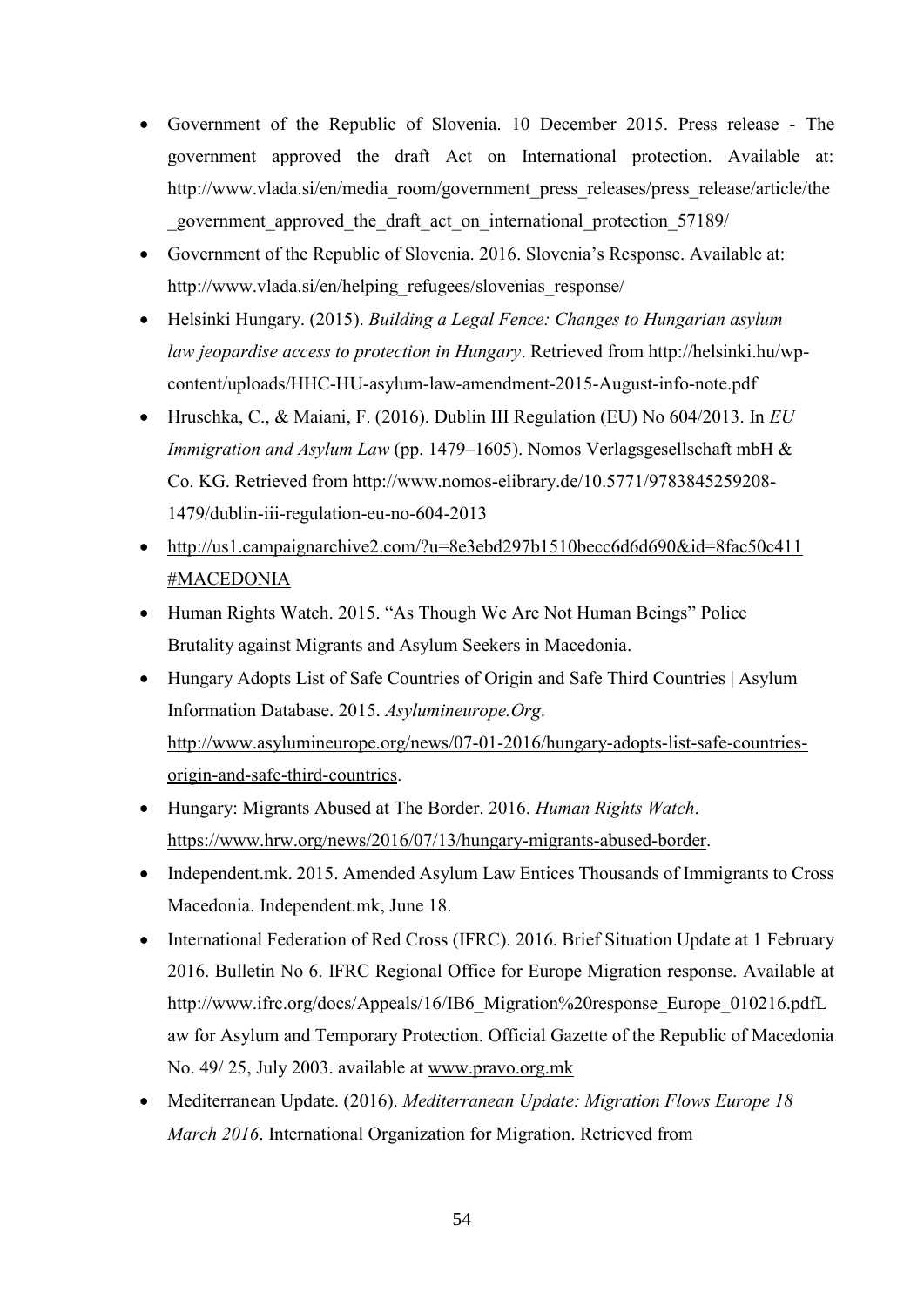https://www.iom.int/sites/default/files/infographic/Mediterranean\_Update\_18\_March \_2016.pdf

- Migration Flows Europe. (2016). Story Map Series. Retrieved September 30, 2016, from http://migration.iom.int/europe/
- Migreurope. 7 December 2009. Slovenia. Available at: http://www.migreurop.org/article1588.html?lang=fr
- Ministry of Interior. Republic of Slovenia. 2007. Aliens Act. Available at: <http://www.policija.si/eng/images/stories/Legislation/pdf/AliensAct2007.pdf>
- Ministry of Interior. Republic of Slovenia. 2008. Law on International Protection. Available at: http://www.refworld.org/pdfid/47f1fdfc2.pdf
- Ministry of Interior. Republic of Slovenia. 2016. International Protection. Available at: [http://www.mnz.gov.si/en/services/slovenia\\_your\\_new\\_country/international\\_protection/](http://www.mnz.gov.si/en/services/slovenia_your_new_country/international_protection/)
- Ministry of Interior. Republic of Slovenia. 2016. Migration in Numbers. Available at: http://www.vlada.si/fileadmin/dokumenti/si/projekti/2015/begunci/160202\_migranti\_ang .pdf
- Ministry of the Interior. (2015). Act on International and Temporary Protection.pdf. Retrieved from http://www.refworld.org/docid/4e8044fd2.html
- Mundo, R. B. (n.d.). Crisis migratoria: Croacia cierra cruces fronterizos con Serbia. Retrieved May 18, 2016, from http://www.bbc.com/mundo/noticias/2015/09/150918 internacional migrantes serbia \_croacia\_hungria\_crisis\_europea\_mr
- Pantovic, Milivoje. 2016. "Few Refugees Seek Asylum in Serbia". *Balkan Insight*. [http://www.balkaninsight.com/en/article/few-refugees-seek-asylum-in-serbia-05-29-](http://www.balkaninsight.com/en/article/few-refugees-seek-asylum-in-serbia-05-29-2016) [2016.](http://www.balkaninsight.com/en/article/few-refugees-seek-asylum-in-serbia-05-29-2016)
- Protocol relating to the Status of Refugees. 1967. UN General Assembly, A/RES/2198, 16 December 1966. available at:<http://www.refworld.org/docid/3b00f1cc50.html>
- Reception and Accommodation of Migrants. (2016). Reception and accommodation of migrants - mup.hr. Retrieved September 30, 2016, from http://stari.mup.hr/219696.aspx
- Refugees, U. N. H. C. for. (n.d.-a). Refworld | Croatia: Act on International and Temporary Protection 2015. Retrieved September 25, 2016, from http://www.refworld.org/docid/4e8044fd2.html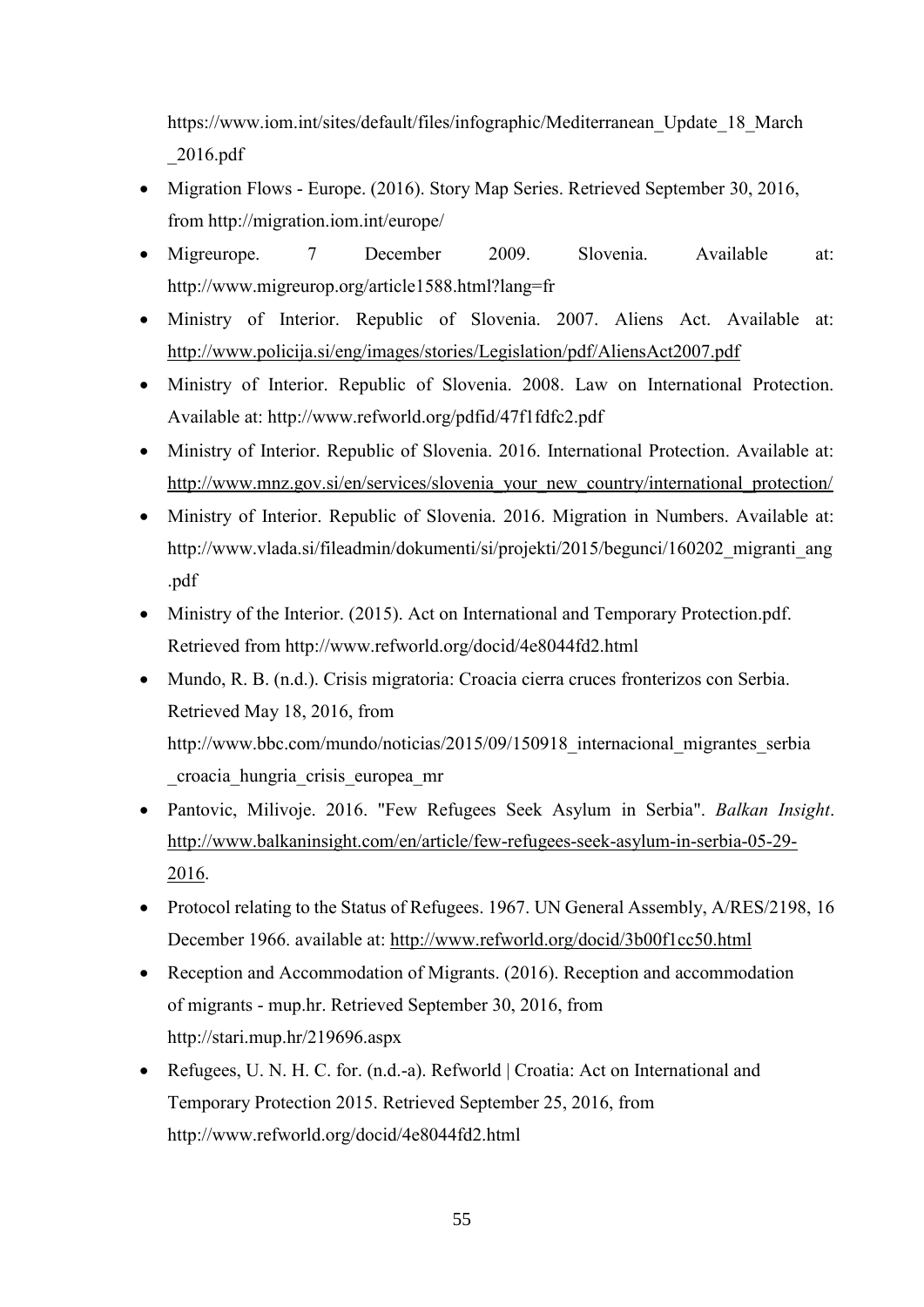- Refugees, U. N. H. C. for. (n.d.-b). Refworld | Hungary as a country of asylum. Observations on restrictive legal measures and subsequent practice implemented between July 2015 and March 2016. Retrieved September 25, 2016, from http://www.refworld.org/country,,,,HRV,,57319d514,0.html
- Refugees, U. N. H. C. for. (n.d.-c). Refworld | Who's Doing What Where Map -Croatia (as of 01/12/2015). Retrieved September 26, 2016, from http://www.refworld.org/country,,,,HRV,,5694bcdf4,0.html
- Registration of The Asylum Application. 2016. *Asylum Information Database*. [http://www.asylumineurope.org/reports/country/serbia/registration-asylum-application.](http://www.asylumineurope.org/reports/country/serbia/registration-asylum-application)
- Republic of Croatia Ministry of the Interior. (n.d.). *Migration Crisis in Croatia: Overview*. REPUBLIC OF CROATIA, MINISTRY OF THE INTERIOR. Retrieved from

https://www.mup.hr/UserDocsImages/topvijesti/2015/listopad/MIGRATION\_CRISIS \_CRO\_OVERVIEW.pdf

- *Serbia: Law of 2007 on Asylum* [Serbia], 26 November 2007, available at: http://www.refworld.org/docid/47b46e2f9.html [accessed 5 September 2016]
- Serbia. 2016. *UNHCR*. [http://www.unhcr.org/pages/49e48d9f6.html.](http://www.unhcr.org/pages/49e48d9f6.html)
- Short Overview of the Asylum Procedure Serbia | Asylum Information Database. 2016. *Asylumineurope.Org*. [http://www.asylumineurope.org/reports/country/serbia/short](http://www.asylumineurope.org/reports/country/serbia/short-overview-asylum-procedure#footnote1_c558yzn)[overview-asylum-procedure#footnote1\\_c558yzn.](http://www.asylumineurope.org/reports/country/serbia/short-overview-asylum-procedure#footnote1_c558yzn)
- Stamenković, A. (2016). UN launches the Regional Refugee and Migrant Response Plan for Europe: Eastern Mediterranean and Western Balkans route. Retrieved September 30, 2016, from http://rs.one.un.org/content/unct/serbia/en/home/presscenter/un-launches-theregional-refugee-and-migrant-response-plan-for-e.html
- Statistical Office. Republic of Slovenia. 2016. Population, Slovenia. Available at: http://www.stat.si/statweb/en/show-news?id=5868&idp=17&headerbar=13
- Syrian Refugees.Eu. (2016). Timeline: Syrian Refugees. Retrieved September 29, 2016, from http://syrianrefugees.eu/timeline/
- The 1951 Refugee Convention. (n.d.). The 1951 Refugee Convention. Retrieved September 24, 2016, from http://www.unhcr.org/en-us/1951-refugee-convention.html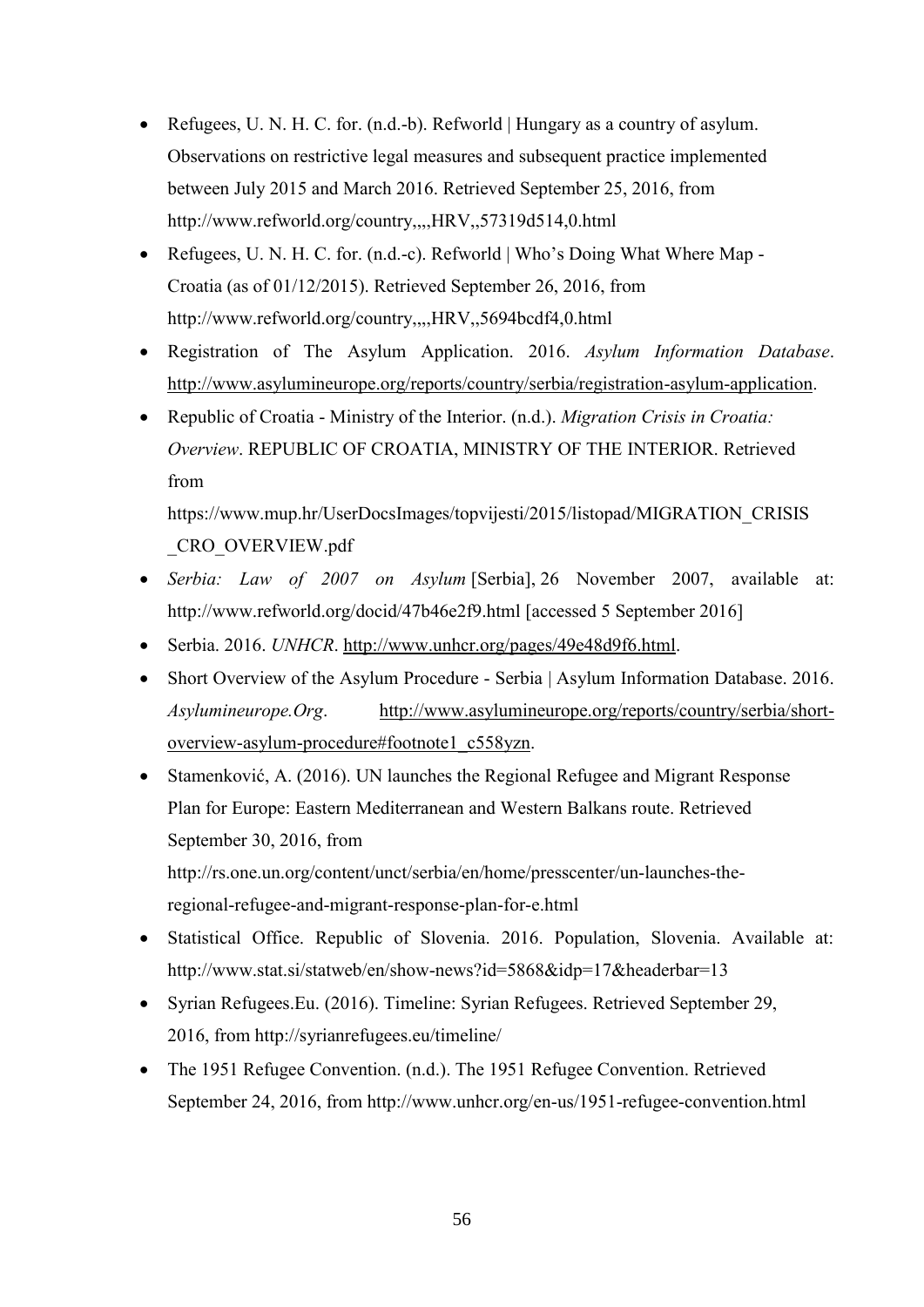- The Peace Institute. 22 September 2015. Razor-wired. Reflections on the Migration Movement through Slovenia in 2015. Available at: http://www.mirovni-institut.si/wpcontent/uploads/2016/03/Razor\_wired\_publikacija\_web.pdf
- The Peace Institute. 22 September 2015. Refugees legal info. Available at: <http://www.mirovni-institut.si/en/refugees-legal-info/>
- The United Nations Convention relating to the Status of Refugees. 1951. available at <http://www.unhcr.org/3b66c2aa10.html>
- theguardian. 2016. Balkan countries shut borders as attention turns to new refugee routes. Wednesday 9 March 2016. Available at [http://www.theguardian.com/world/2016/mar/09/balkans-refugee-route-closed-say](http://www.theguardian.com/world/2016/mar/09/balkans-refugee-route-closed-say-european-leaders)[european-leaders](http://www.theguardian.com/world/2016/mar/09/balkans-refugee-route-closed-say-european-leaders)
- Tučkorić, L., Novak, G., & Croatian Law Centre. (2015). Country Report: Croatia. Retrieved May 8, 2016, from http://www.asylumineurope.org/sites/default/files/reportdownload/aida\_hr\_update.ii\_.pdf
- UNHCR Global Trends 2015. (2015). UNHCR Global Trends 2015. Retrieved July 3, 2016, from http://www.unhcr.org/statistics/unhcrstats/576408cd7/unhcr-globaltrends-2015.html
- UNHCR, & IOM. (2016). *Regional Refugee and Migrant Response Plan for Europe: Eastern Mediterranean and Western Balkans route*. Retrieved from http://rmrpeurope.unhcr.org/revised\_rmrpMay2016.pdf
- UNHCR. (n.d.). Convention and Protocol Relating to the Status of Refugees. Retrieved September 24, 2016, from http://www.unhcr.org/enus/protection/basic/3b66c2aa10/convention-protocol-relating-status-refugees.html
- UNHCR. 2015. The Former Yugoslav Republic of Macedonia as a Country of Asylum: Observations on the situation of asylum-seekers and refugees in the former Yugoslav Republic of Macedonia.August. Available at http://www.unhcr.org
- Unicef. 2016. Regional Humanitarian Situation Report. NO. 7 Available at [http://www.unicef.org/appeals/files/UNICEF\\_Europe\\_Refugee\\_and\\_Migrant\\_Crisis\\_Re](http://www.unicef.org/appeals/files/UNICEF_Europe_Refugee_and_Migrant_Crisis_Regional_SitRep_11_Jan_2016.pdf) [gional\\_SitRep\\_11\\_Jan\\_2016.pdf](http://www.unicef.org/appeals/files/UNICEF_Europe_Refugee_and_Migrant_Crisis_Regional_SitRep_11_Jan_2016.pdf)
- Universal Declaration Human Rights (UDHR). 1948. United Nations. available at <http://www.un.org/en/universal-declaration-human-rights/>[accessed 15 May 2016]